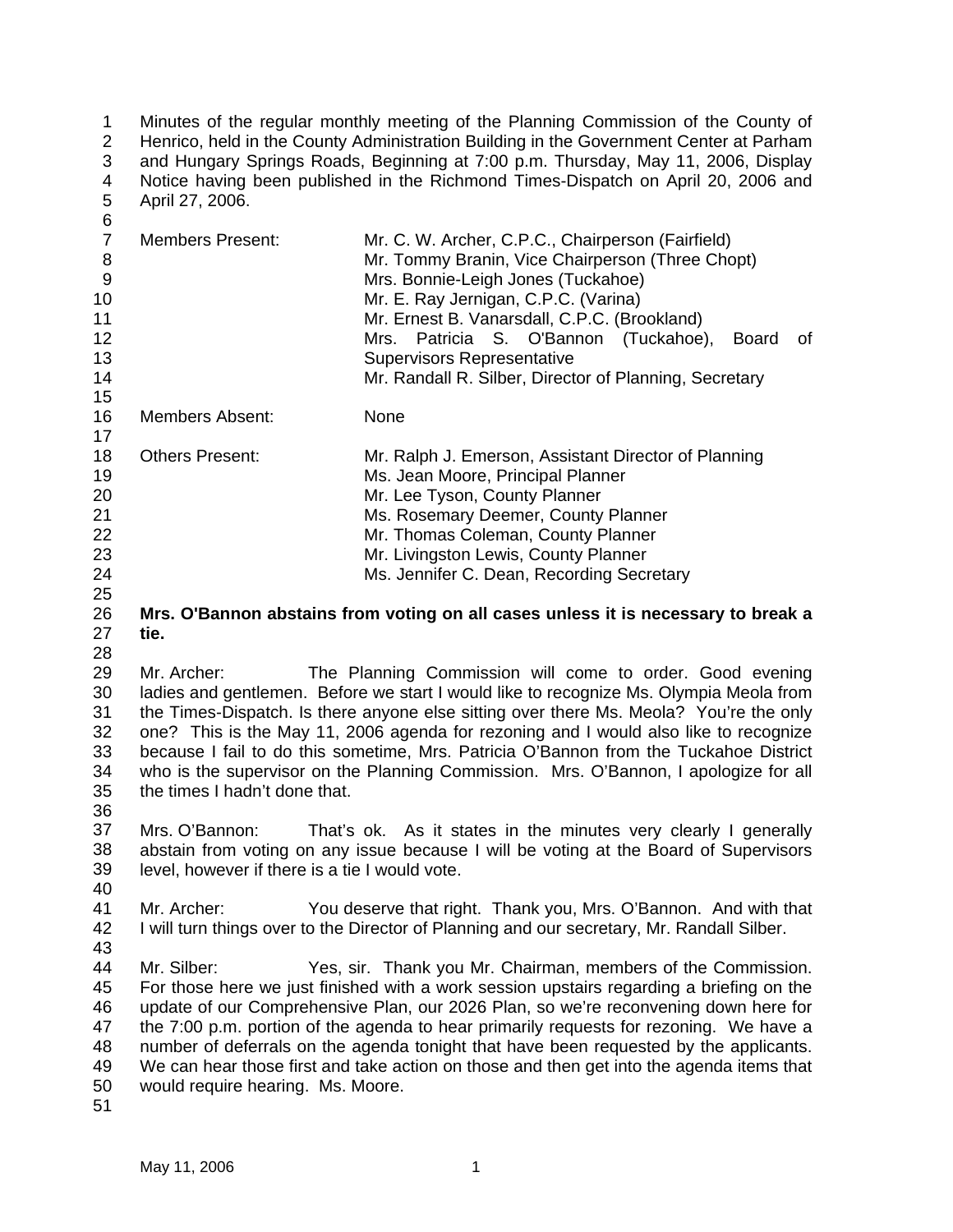52 53 54 55 56 57 58 Ms. Moore: Thank you Mr. Secretary. We do not have any requests for withdrawals. We do have six requests for deferrals. The first is on page one of your agenda in the Varina District. It's the subdivision for Wilton on the James, Phase I for Single Family Subdivision. The property is located on the south side of Pocahontas Parkway east of the James River. The deferral is requested to the May 24, 2006 meeting.

59 60 61 62 63 64 **Wilton on The James, Phase 1 – Single-Family (March 2006 Plan) Youngblood, Tyler & Associates, P.C. for WF Hunt, LLC and HHHunt Corporation:** The 84.11 acre site proposed for a subdivision of 293 single-family homes is located on the south side of Pocahontas Parkway (State Route 895), east of the James River on part of parcel 798-683-5459. The zoning is UMUC (Urban Mixed Use) District (Conditional). County water and sewer.

66 67 68 69 Mr. Archer: Thank you Ms. Moore. Is there anyone present who objects to this deferral, Wilton on the James, Single Family, Phase I, Single Family? No objections. Mr. Jernigan.

70 71 72 73 Mr. Jernigan: Mr. Chairman, with that I will move for deferral of Subdivision Wilton on the James, Phase I, Single Family to May 24, 2006 by request of the applicant.

74 75 Mr. Vanarsdall: Second.

76 77 78 Mr. Archer: Motion by Mr. Jernigan, seconded by Mr. Vanarsdall. All in favor of the motion say aye. Those opposed say no. The ayes have it. The motion is granted.

79

80 81 82 At the applicant's request, the Planning Commission deferred Subdivision, Wilton on the James, Phase I, Single Family to its meeting on May 24, 2006.

83 84 85 86 87 88 **Wilton on The James, Phase 1 – Townhouses (March 2006 Plan) Youngblood, Tyler & Associates, P.C. for WF Hunt, LLC and HHHunt Corporation:** The 12.77 acre site proposed for a subdivision of 159 townhouses is located on the south side of Pocahontas Parkway (State Route 895), east of the James River on parcel 798-683- 5459. The zoning is UMUC (Urban Mixed Use) District (Conditional). County water and sewer.

89

65

90 91 92 Ms. Moore: The next request is from the same overall development on page two of your agenda. Again Wilton on the James, Phase I, for the Townhomes. This deferral is requested to the May 24, 2006 meeting.

93

94 95 96 Mr. Archer: Alright, is anyone present who is objecting to this deferral? No objections. Mr. Jernigan.

97 98 Mr. Jernigan: Mr. Chairman, I move for deferral of Subdivision Wilton on the James, Phase I, Townhouses to May 24, 2006 by request of the applicant.

99 100 Mr. Vanarsdall: Second.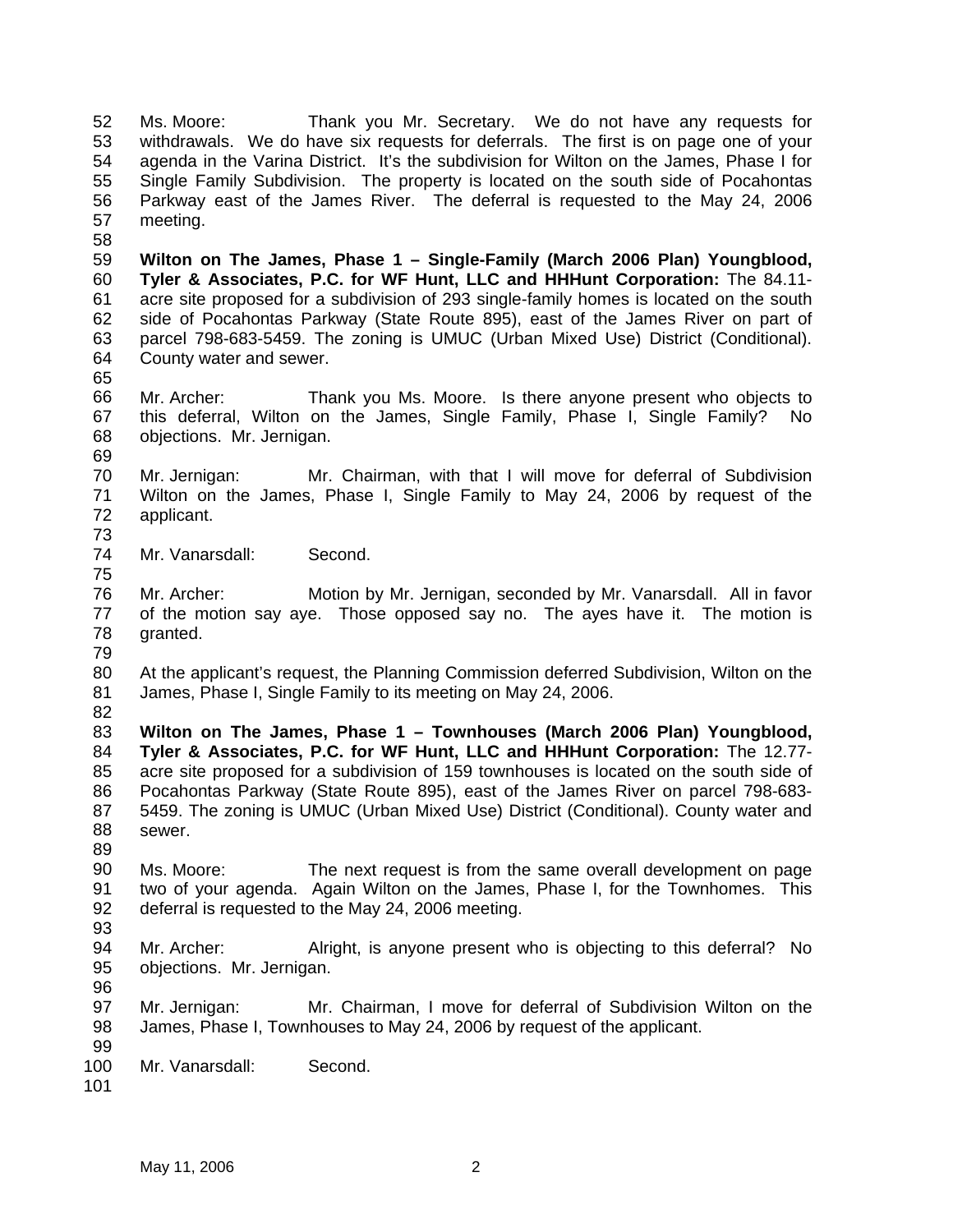102 103 104 105 106 107 108 109 110 111 112 113 114 115 116 117 118 119 120 121 122 123 124 125 126 127 128 129 130 131 132 133 134 135 136 137 138 139 140 141 142 143 144 145 146 147 148 149 150 151 152 Mr. Archer: Motion by Mr. Jernigan, seconded by Mr. Vanarsdall. Those in favor say aye. Those opposed to the motion say no. The ayes have it. The motion is granted. At the applicant's request, the Planning Commission deferred Subdivision, Wilton on the James, Phase I, Townhouses to its meeting on May 24, 2006. **P-6-06 Ann Leonard Harris:** Request for a provisional use permit under Sections 24- 12.1(b) and 24-122.1 of Chapter 24 of the County Code in order to operate a bed and breakfast inn on Parcel 802-699-4985, located at the terminus of Equestrian Way in The Paddocks subdivision. The existing zoning is R-3 One Family Residence District. The Land Use Plan recommends Suburban Residential 1, 1.0 to 2.4 units net density per acre. Ms. Moore: Keeping in the Varina District on page four of your agenda, it is a request for P-6-06 Ann Leonard Harris. The property is located at the terminus of Equestrian Way in the Paddocks subdivision with a request for a Provisional Use Permit in order to operate a bed and breakfast inn. The deferral is requested to the June 15, 2006 meeting. Mr. Archer: Ok, is there opposition to this deferral? P-6-06 Ann Leonard Harris. No opposition. Mr. Jernigan. Mr. Jernigan: Mr. Chairman, I move for the deferral of case P-6-06 Ann Leonard Harris to June 15, 2006 by request of the applicant. Mr. Vanarsdall: Second. Mr. Archer: Motion by Mr. Jernigan, and seconded by Mr. Vanarsdall. Those in favor say aye. Those opposed say no. The ayes have it. The motion is carried. At the applicant's request, the Planning Commission deferred case P-6-06, Ann Leonard Harris to its meeting on June 15, 2006. **C-75C-05 John J. Hanky III, for Barrington Development, Inc:** Request to conditionally rezone from R-3C One Family Residence District (Conditional) to O-2C Office District (Conditional), Parcel 740-758-4797, containing 2.215 acres, located on the east line of the proposed John Rolfe Parkway right-of-way approximately 310 feet south of Three Chopt Road. The applicant proposes an office building. The use will be controlled by zoning ordinance regulations and proffered conditions. The Land Use Plan recommends Suburban Residential 2, 2.4 to 3.4 units net density per acre, and Environmental Protection Area. The site is in the West Broad Street Overlay District. Ms. Moore: Going back to the Three Chopt District on page three of your agenda, case C-75C-05, John Hanky, III for Barrington Development. The property is located on the east line of proposed John Rolfe Parkway approximately 310 feet south of Three Chopt Road. The request is conditionally rezoned from R-3C to O-2C for an office building. The deferral is requested to the June 15, 2006 meeting. Mr. Archer: Is there opposition to C-75C-05, John J. Hanky, III for Barrington Development? No opposition. Mr. Branin.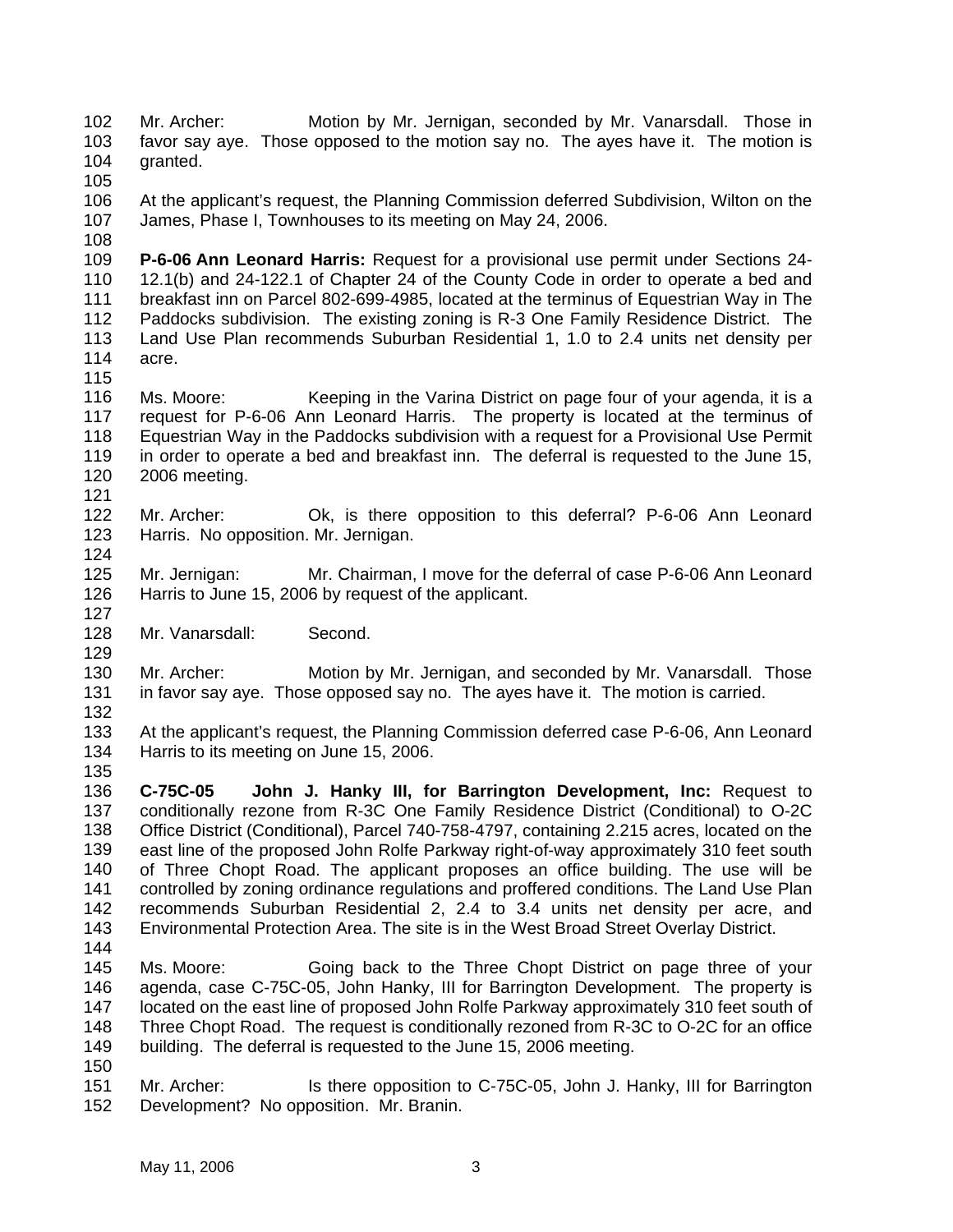153 154 155 156 157 158 159 160 161 162 163 164 165 166 167 168 169 170 171 172 173 174 175 176 177 178 179 180 181 182 183 184 185 186 187 188 189 190 191 192 193 194 195 196 197 198 199 200 201 202 Mr. Branin: Mr. Chairman, I would like to move for deferral of case C-75C-05 John J. Hanky, III for Barrington Development to the June 15, 2006 Planning Commission meeting per the applicant's request. Mr. Jernigan: Second. Mr. Archer. Motion by Mr. Branin, seconded by Mr. Jernigan. All in favor of the motion say aye. Those opposed say no. The ayes have it. That motion is carried. At the applicant's request, the Planning Commission deferred case C-75C-05, John J. Hanky III, for Barrington Development, Inc. to its meeting on June 15, 2006. **P-4-06 Bechtel Corp. for New Cingular Wireless:** Request for a provisional use permit under Sections 24-95(a)(3) and 24-122.1 of Chapter 24 of the County Code in order to construct a 149' high telecommunication tower on part of Parcel 744-771-3182, located on the east line of Shady Grove Road north of Hames Lane. The existing zoning is A-1 Agricultural District. The Land Use Plan recommends Suburban Residential 2, 2.4 to 3.4 units net density per acre. Ms. Moore: Also on page three of your agenda is a request for P-4-06 for New Cingular Wireless. This property is located on the east line of Shady Grove Road north of Hames Lane. The request is for a Provisional Use Permit in order to construct a 149' high telecommunication tower. The deferral is requested to the June 15, 2006 Meeting. Mr. Archer: Is there anyone present who is opposed to the deferment of P-4-06 Bechtel Corporation for New Cingular Wireless? No opposition. Mr. Branin: Mr. Chairman, I would like to move for deferral of Provisional Use Permit P-4-06 to the June 15th Planning Commission Meeting at the applicant's request. Mr. Vanarsdall: Second. Mr. Archer: Motion by Mr. Branin, seconded by Mr. Vanarsdall. Those in favor of the motion say aye. Opposed say no. The ayes have it. The motion passes. At the applicant's request, the Planning Commission deferred case P-4-06, Bechtel Corp. for New Cingular Wireless to its meeting on June 15, 2006. **C-11C-06 R & R Development, LC.:** Request to rezone from [R-5C] General Residence District (Conditional) to B-2C Business District (Conditional), Parcels 739- 761-2693 and 739-762-0100, containing 2.441 acres, located on the south line of West Broad Street (U. S. Route 250) approximately 195 feet east of Spring Oak Drive. The applicant proposes a retail development. The use will be controlled by zoning ordinance regulations and proffered conditions. The Land Use Plan recommends Mixed Use. The site is in the West Broad Street Overlay District. Ms. Moore: On page four of your agenda in the Three Chopt District is rezoning case C-11C-06, R&R Property Development, LC. The property is located on the south line of West Broad Street approximately 195 feet east of Spring Oak Drive.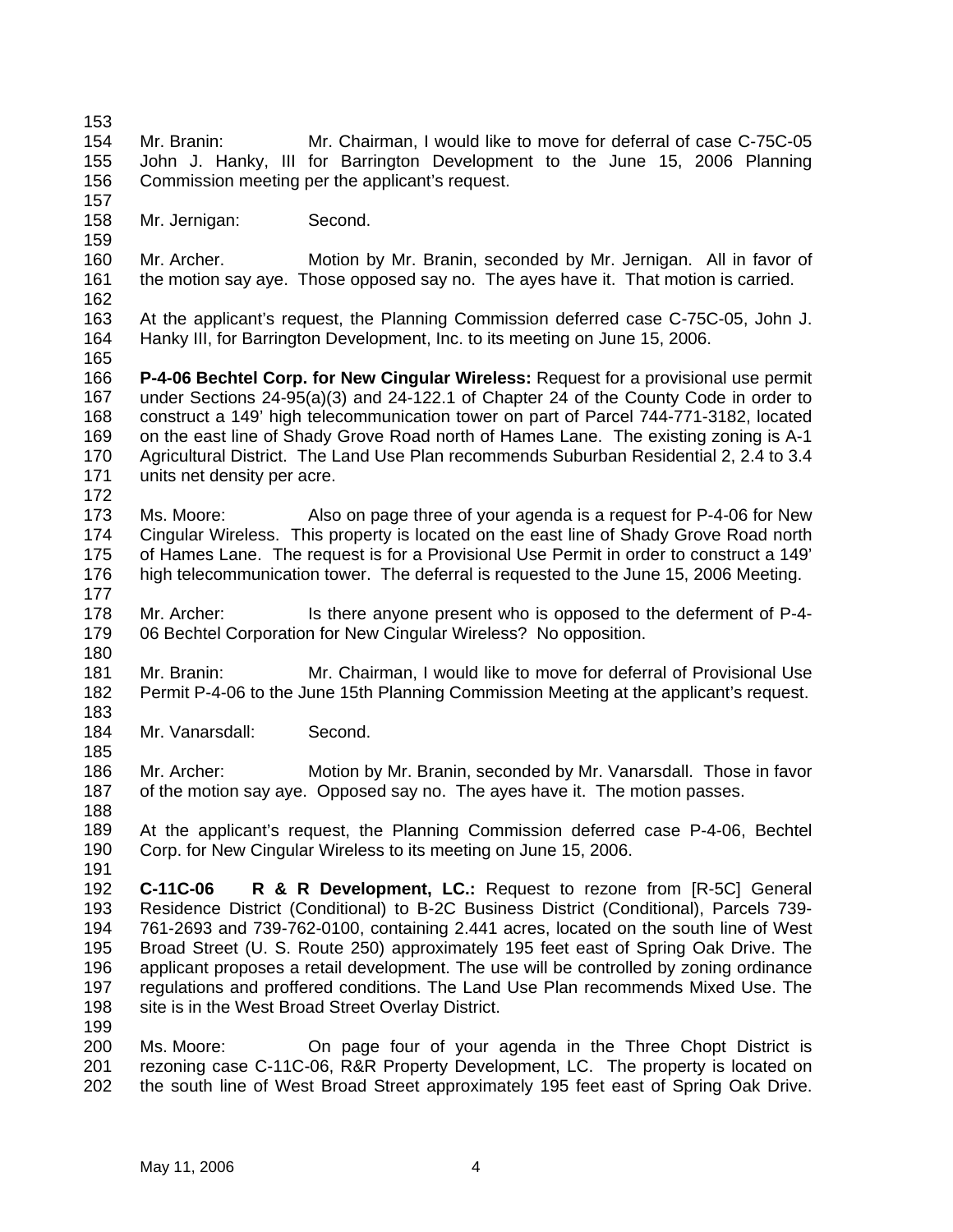- 203 204 The request is to rezone from R-5C to B-2 Business District where a retail development is proposed. The deferral is requested to the June 15, 2006 Meeting.
- 205
- 206 207 208 Mr. Archer: Thank you. Is there opposition to the deferral of C-11C-06 R&R Property Development, LC? Mr. Branin.
- 209 210 Mr. Branin: With that Mr. Chairman, I would like to move for deferral of case C-11C-06 to the June 15th Planning Commission meeting per the applicant's request.
- 212 Mr. Vanarsdall: Second.
- 214 215 Mr. Archer: Motion by Mr. Branin, seconded by Mr. Vanarsdall. All in favor of the motion say aye. Those opposed say no. The ayes have it. That motion is carried.
- 217 218 At the applicant's request, the Planning Commission deferred case C-11C-06, R & R Development, LC to its meeting on June 15, 2006.
- 220 Ms. Moore: That concludes our request for deferrals.
- 222 Mr. Archer: All right.
- 224 225 226 227 228 229 230 231 Mr. Silber: Any other deferrals for members of the Planning Commission? Next item on the agenda would be requests for expedited items. These are items on the Planning Commission agenda that are somewhat minor in nature. There are no outstanding issues. Staff is recommending approval of these requests and the Planning Commissioner from the district has no outstanding issues associated with that request. They are placed on the expedited agenda to avoid the need for extra time and hearing and testimony so they can be heard more quickly. I believe we have one item on the expedited agenda.
- 232

211

213

216

219

221

- 233 234 235 236 237 238 **P-5-06 Lori C. Ropelewski:** Request for a provisional use permit under Sections 24-58.2(d), 24-120 and 24-122.1 of Chapter 24 of the County Code in order to permit a 530 square foot outdoor dining area for Wild Noodles Restaurant in the Shoppes @ Twin Oaks Shopping Center, on part of Parcel 748-759-3503, located at the southeast intersection of Cox Road and Westerre Parkway. The existing zoning is B-2C Business District (Conditional). The Land Use Plan recommends Office.
- 239
- 240 241 242 243 244 245 Ms. Moore: Yes, sir. It's on page three of your agenda, actually on page four of your agenda in the Three Chopt District. This is Provisional Use Permit P-5-06 for Lori C. Ropelewski. The property is located at the southeast intersection of Cox Road and Westerre Parkwear, Parkway. Request for a PUP in order to permit a 530 square foot outdoor dining area for Wild Noodles Restaurant in the Shoppes @ Twin Oaks Shopping Center.
- 246
- 247 248 249 Mr. Archer: Al Iright, is there any opposition to this rezoning case, Provisional Use Permit Lori C. Ropelewski? I see no opposition. Mr. Branin.
- 250 251 252 Mr. Branin: Mr. Chairman, I would like to move that case P-5-06 Wild Noodles Restaurant be sent to the Board of Supervisors with the recommendation for approval on the expedited agenda.
- 253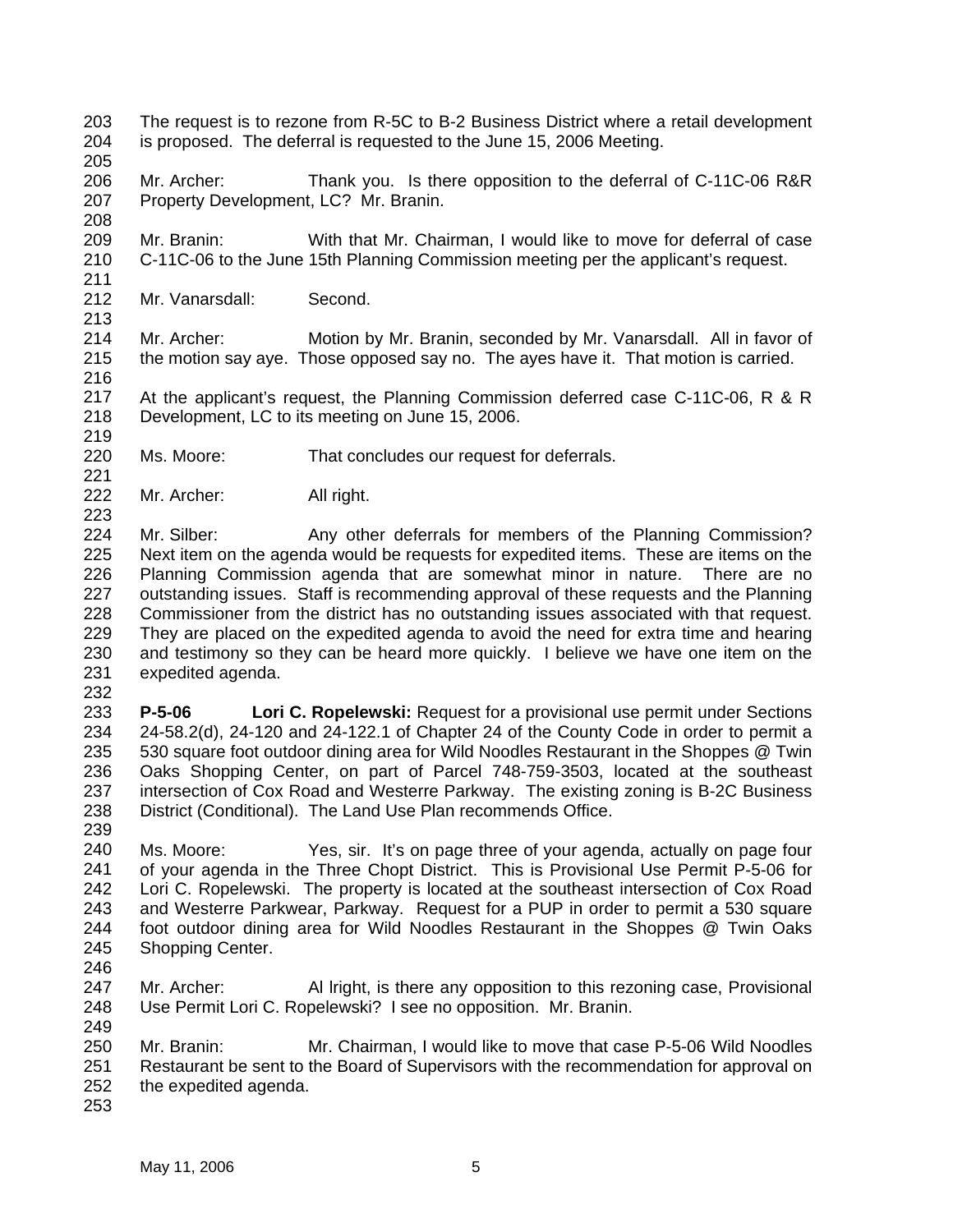254 255 Mr. Vanarsdall: Second.

256 257 258 Mr. Archer: Motion by Mr. Branin, seconded by Mr. Vanarsdall. Those in favor of the motion say aye. Those opposed to the motion say no. The ayes have it. The case is approved.

- 260 261 The Planning Commission recommended approval of Case P-5-06, Lori C. Ropelewski, and that it be sent to the Board of Supervisors for their approval.
- The Planning Commission voted to recommend the Board of Supervisors **grant** the request because it is reasonable in light of the surrounding uses and existing zoning on the property, and it would not be expected to adversely affect public safety, health or general welfare. 263 264 265 266
- 267

259

262

268 269 270 271 272 273 274 275 276 **C-21C-06 Gloria Freye for Liberty Property Trust:** Request to conditionally rezone from M-1 Light Industrial District and M-2 General Industrial to M-2C General Industrial District (Conditional), Parcels 797-741-6372, -9990, -0975, and 797-742-7054, containing 31.29 acres, located on the west line of Carolina Avenue approximately 3,000 feet north of East Laburnum Avenue. The applicant proposes a distribution and warehouse development with outside storage. The use will be controlled by zoning ordinance regulations and proffered conditions. The Land Use Plan recommends Light Industry. The site is in the Airport Safety Overlay District.

- 277 278 279 280 281 282 283 Mr. Silber: Ok, that moves us to the regular agenda. The first request for rezoning is on page three of your agenda. This is in the Fairfield District. This matter was deferred from the April 19, 2006 meeting. This is C-21C-06 Gloria Freye for Liberty Property Trust request to conditionally rezone from M-1 Light Industrial District to M-2 General Industrial, to M-2C General Industrial District Conditional. The property contains 31.3 acres located on the west line of Carolina Avenue. Again this is in the Fairfield District.
- 284
- 285 286 287 288 Mr. Archer: Thank you, Mr. Secretary. Is there anyone present who is opposed to 21C-06 Gloria Freye for Liberty Property Trust? We have opposition, all right. Go ahead sir.
- 289 290 291 292 293 294 295 296 Mr. Tyson: Thank you Mr. Chairman, Members of the Commission, Mrs. O'Bannon, Mr. Secretary. This case was deferred at the April Planning Commission meeting to permit the applicant to continue working with staff and adjacent property owners to address outstanding concerns. The site is located directly adjacent to the Richmond International Raceway Complex and across Carolina Avenue from the Fairgrounds Distribution Center. The western property line follows a branch of the Horse Swamp Creek. The site's topography rises toward the western portion of the site then falls toward the creek.
- 297

298 299 300 301 302 303 304 The applicant has submitted revised proffers which have been distributed to you related to the following. The only M-2 use on the property would be exterior storage of industrial materials and the applicant has further identified the types of materials that will be stored on-site. Outside storage of materials and truck trailers would be screened such that they are not visible from Carolina Avenue and the adjacent properties at ground level according to the proffer. The screening would consist of a fence and/or vegetation and trees and/or evergreen shrubbery. Outside storage would be permitted only in the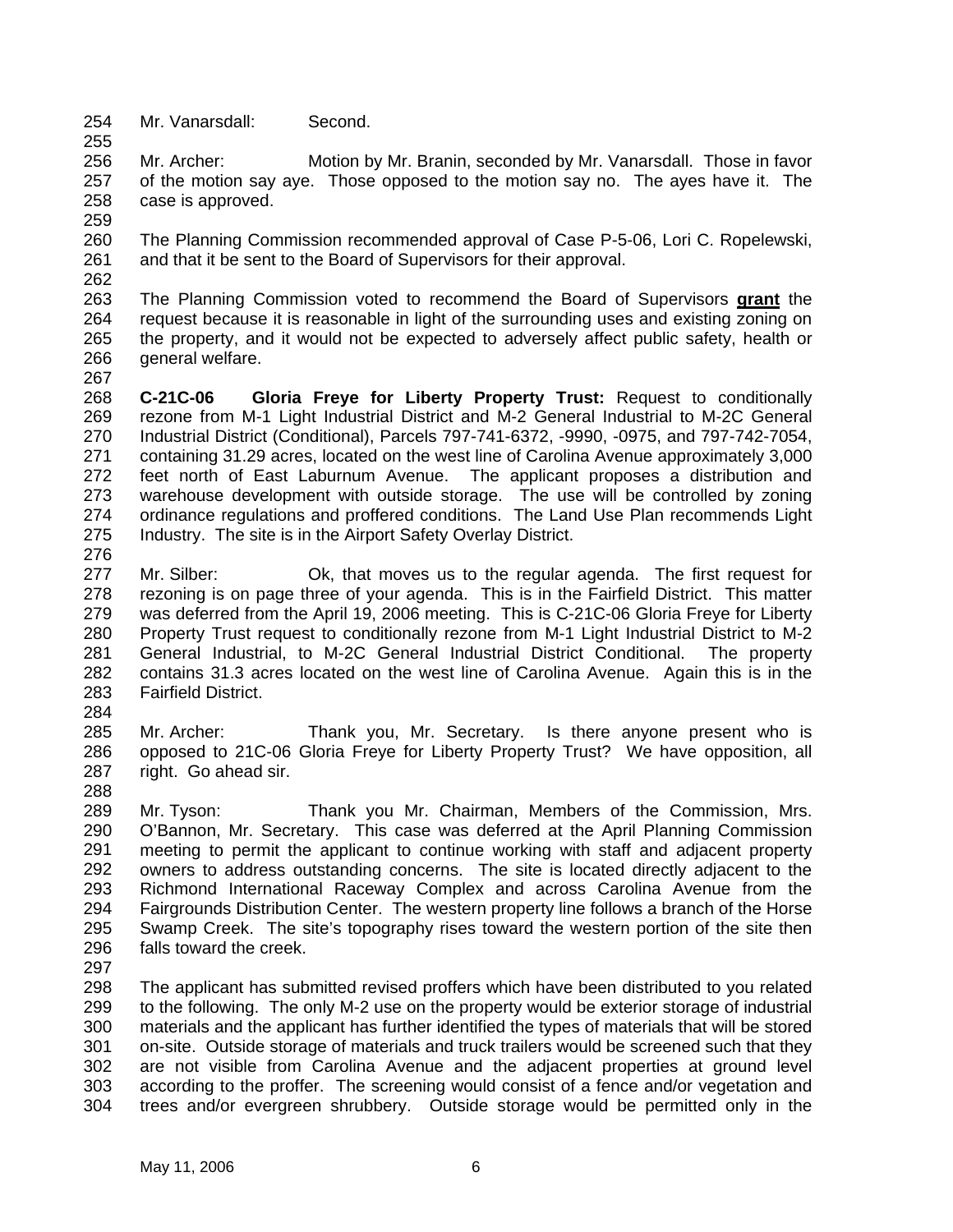305 306 307 308 309 310 311 312 313 314 315 316 317 318 319 320 321 322 323 324 325 326 327 328 329 330 331 332 333 334 335 336 337 338 339 340 341 342 343 344 345 346 347 348 349 350 351 352 353 354 355 hatched areas as shown on Exhibit A. The storage of truck trailers would not be permitted in the parking area that's currently existing. Materials stored on the site would be restricted to the height of the fence or the screening in that location, but no taller than 12 feet. A buffer consisting of the existing vegetation at a minimum width of 50' in width would be maintained along the northwestern and southwestern property lines. That portion of the buffer along the southwest property line would be supplemented with two staggered rows of evergreen trees at least 8 feet in height. Parking on Carolina Avenue would be prohibited. The 2010 Land Use Plan recommends Light Industrial Uses for the site. The time limits do not need to be waived for the proffers. The applicant has addressed the issues that were originally raised in the staff report and at the last meeting. I will be happy to answer questions that you might have. The applicant's representative is here to answer additional questions. Mr. Archer: All right, are there any questions for Mr. Tyson from members of the Commission? Mr. Tyson, what was the staff recommendation for this case? Mr. Tyson: The staff recommended approval of the case pending the resolution of the outstanding issues from the previous discussion. Mr. Archer: Ok and to your knowledge have they been addressed? Mr. Tyson: To our knowledge, yes. Mr. Archer: Ok, thank you so much. Mrs. O'Bannon: I had a call this afternoon about deferring. I know at the last Planning Commission meeting we had asked about, apparently there were some concerns from RIR (Richmond International Raceway) and we had asked the applicant to talk to the folks at RIR and I understand you haven't received a phone call. Mr. Tyson: The applicant's representative is here and can address that with you. Mr. Archer: All right, thank you Mr. Tyson. Ms. Freye while you are coming forward, we do have opposition and we want to inform the opposition that our usual practice is that there are 10 minutes allotted for each side so if there is a spokesperson who can convey your ideas……..then that person or persons should be the ones to come forward and of course Mrs. Freye would have some reserve time for rebuttal if she chooses to do so. Ms. Freye: Yes sir, I would like to reserve about 2 minutes. Mr. Archer: Ok, thank you ma'am. Ms. Freye: Good evening Mr. Chairman, members of the Commission. My name is Gloria Freye. I am an attorney here on behalf of the applicant Liberty Property Trust. Also here with me this evening is the landowner and the applicant Mr. Alan Lingerfelt. As you've heard, this case was heard at your last Planning Commission hearing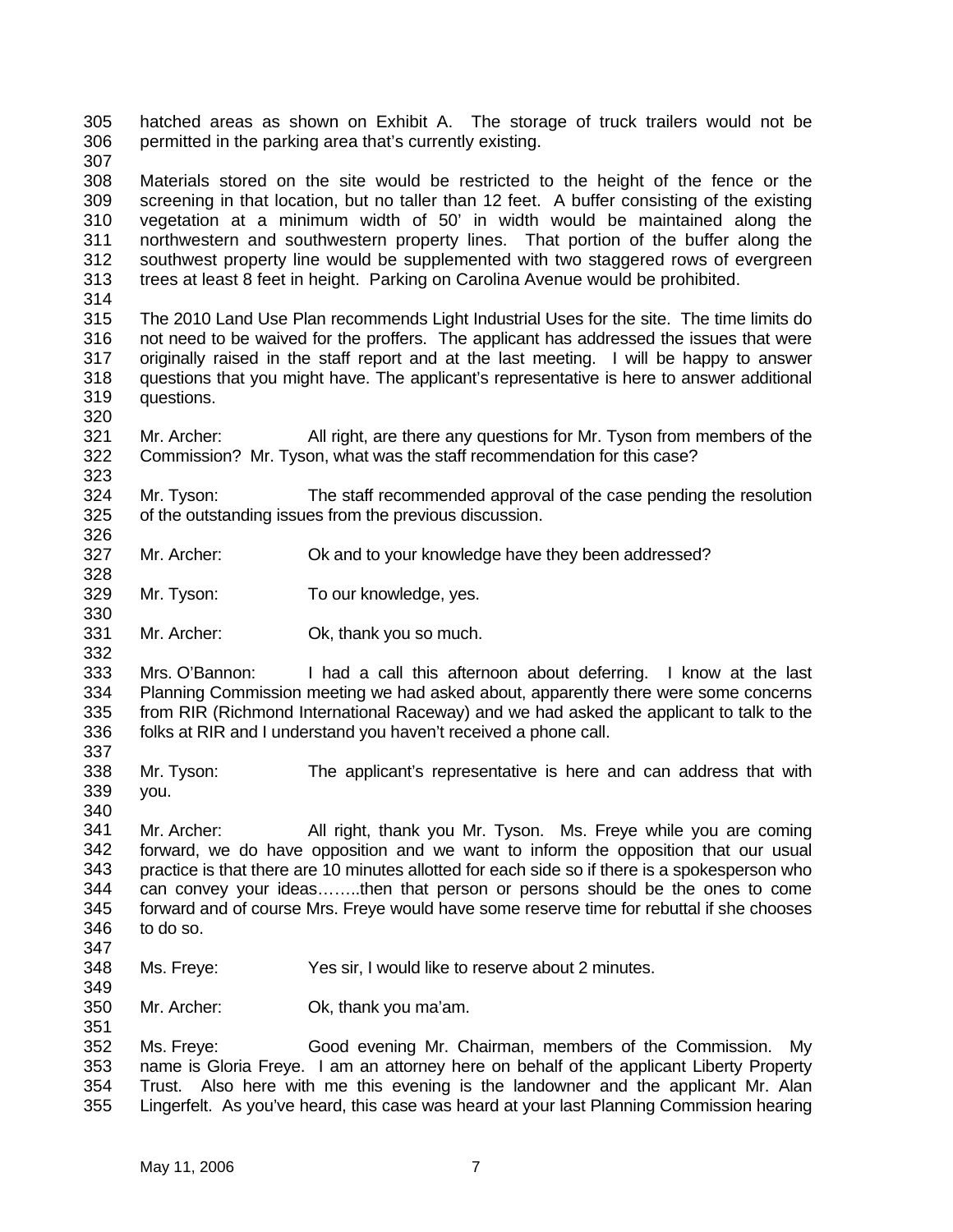356 357 358 359 360 361 362 363 364 on April 19, and at that time there was no opposition at the hearing. The raceway folks were in agreement with the proffers submitted at that time on April 19; however, the staff expressed several concerns at the Planning Commission hearing and was not prepared to unequivocally recommend approval at that time. So the case was deferred to this evening. Since that time we have met with the staff, we have met with Hughes, the proposed tenant on this property and we have been able to make several changes that are very significant then when you last heard this case. Primarily on Exhibit A, (refer to rendering) which is before you on the screen right now. It was revised to show clearly the three areas instead of four that would be where storage would be permitted.

365

366 367 368 369 370 371 372 There is no storage of trucks or outside materials at all in the parking lot which seemed to present the most concern about how that would be screened from Carolina Avenue and adjacent properties. The exhibit was revised to clearly mark that the 50 foot buffers provided all along the western property line both northwestern and southwestern. And to clearly show that the storage areas outside that buffer and to clearly show where the buffer on the southwestern property line is being supplemented by 8-foot tall, two staggered rows of evergreen trees.

373

374 375 376 377 378 379 380 381 One thing that you'll notice on Exhibit A (refer to rendering), the two rows of staggered evergreens that are on the southern property line; they are not proffered. Those trees are actually on the raceway property. And those are shown because that was a commitment that was made in writing to the raceway people that those trees would be planted on their property. The reason for that is because of the terrain and the elevation. The property at the southern property line at the raceway is actually higher than the parking lot. So even though there's not going to be any storage in the parking lot now, that commitment had already been made and Mr. Lingerfelt is going to stick to that.

382

383 384 385 386 387 388 389 390 The other thing that you will notice on the exhibit different from last time is that the storage areas have been reduced in size. The exhibit also shows three line of site vantage points and I think; do you have those on the screen? Ok, this line of site drawing is Cross Section A (refer to rendering). This is taken from a person looking from Carolina Avenue up into the property, the front of the property and it shows how any materials in this area would not be visible from Carolina Avenue. This is the area in front of the loading dock in the front of the building and you can see you wouldn't even see the loading docks let alone any materials that are stored there.

391

392 393 394 395 396 397 398 399 400 The next one is Cross Section B. This is also taken from Carolina Avenue but it shows how you would not be able to see materials that were stored on the north end of the building. And then C, Cross Section C is taken from the southwestern property line. That is the area the raceway folks were particularly concerned about because the vegetation on that hillside is somewhat sparse. And that's where we're planting the two staggered rows of evergreens. We've also restricted the height of that material to 12 feet in the back of the building so that with those additions of those trees and that restriction and the location using the terrain as well, that they would demonstrate that they would not be able to see any materials stored behind the building.

401

402 403 404 405 406 The proffers have also been revised. Number one now lists the materials that can be stored outside. All other materials will be stored inside the building. Number three clearly states that materials and truck trailers can not be stored in the parking lot. That's a big difference from last time. Number four proffer says the height of the materials stored outside can not exceed 12 feet regardless of the amount of screening that you have to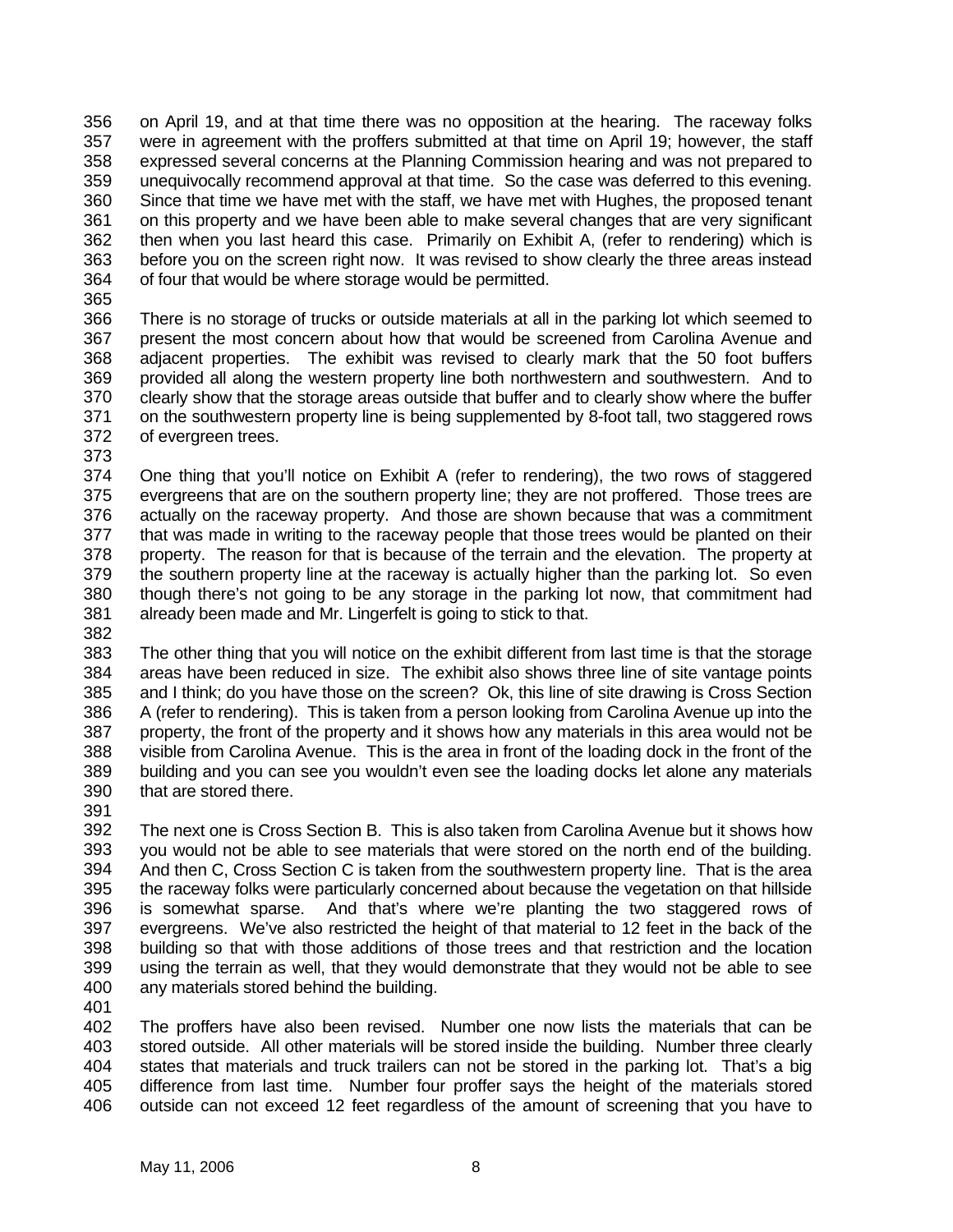407 408 409 410 411 412 413 414 415 416 block the visibility. Number five proffer became more restrictive by saying any new fence that would be visible from Carolina Avenue and that would include the fence along that southwestern property line if it's visible from Carolina Avenue. So that is more restrictive. Proffer number six really did not change substantively, it was just reworded to clarify that the western property line meant both the northwestern and the southwestern sections. Proffer number seven was revised to clarify that any parking associated with this facility would not be permitted to park on Carolina Avenue. And finally, proffer number eight was amended to clarify that a POD would be submitted to the Planning Commission for review and that it would include line site drawings, landscaping plan, fencing details and the screening.

417

432

435

437

442

418 419 420 421 422 423 So recommendation for approval shows that we have addressed all the concerns that were raised at the last hearing in April. The strict standards in the proffers that these materials would not be visible from adjacent property lines and from Carolina Avenue with the extra control that you would have at POD review to assure that the outside storage would not be visible and could not become an eyesore on this property.

424 425 426 427 428 429 430 431 By not allowing storage in the parking lot and in that area the attractive campus appearance and the Carolina Avenue streetscape of this property would not be disturbed. The reason the case was deferred before was because of staff issues not because of any citizen opposition. Since that time the proffers have become far more restrictive than the ones that the raceway had already said that they were ok with. So having addressed the raceway concerns at the last hearing and staff's concern at this hearing, we ask that you follow the recommendation of staff and recommend approval of this case. And we will be glad to respond to questions.

433 434 Mr. Archer: Thank you Mrs. Freye. Are there questions for Mrs. Freye from the Commission?

436 Mrs. O'Bannon: Mrs. Freye, did you call Doug Fritz at RIR?

438 439 440 Ms. Freye: Well, we delivered to Mr. Fritz a package of the new exhibit and the new proffers. He received those today.

441 Mrs. O'Bannon: Today? What time do you think?

443 444 445 446 447 Ms. Freye: He received them about noon. They were delivered at his office and Mrs. O'Bannon what I'd like to point out was that he didn't have any problems with the proffers. The proffer issues were brought up by staff and those are the only ones that have changed.

448 449 Mrs. O'Bannon: Well, he had just thought that you would talk to him a little sooner I think is all.

451 452 453 Ms. Freye: The commitment that we had made to Mr. Fritz was that we would be working with him prior to the Board of Supervisors acting on this case to get him the line of site drawing. They were delivered to him today.

454

450

455 Mrs. O'Bannon: Ok. Well.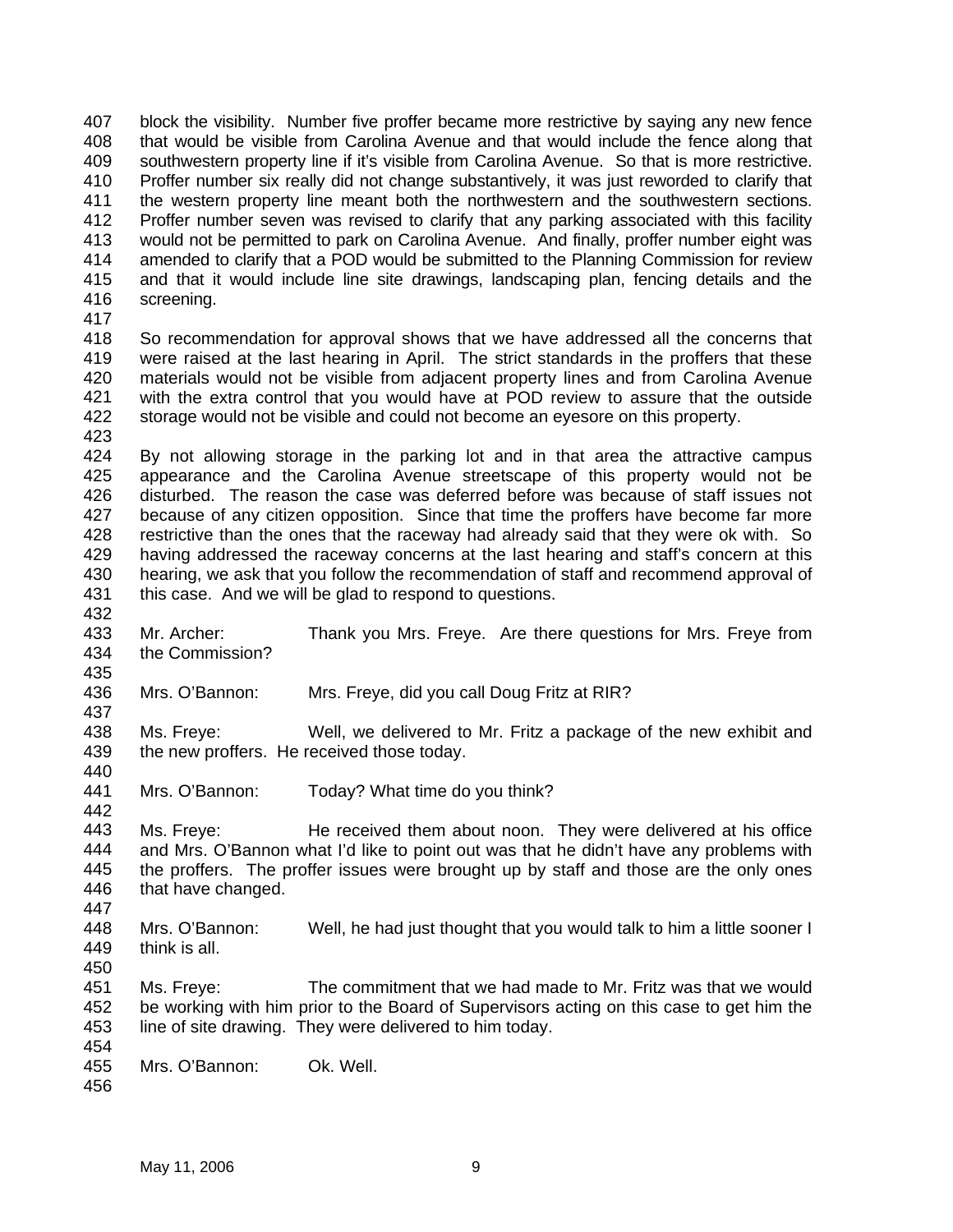457 458 459 Mr. Silber: Ms. Freye, I do have a question. On proffer number eight, the way I'm reading this is, you are indicating a presentation that this would require site line drawings from the time of Plan and Development approval.

461 Ms. Freye: Yes, sir.

463 464 Mr. Silber: So the site line drawings that you've shown here are not proffered at this time.

466 467 468 Ms. Freye: No, sir. You will have exact line of site drawings at the time of POD. These are to illustrate how we can meet the strict standard of the proffers.

469 470 471 Mr. Silber: So he provides site line drawings with your Plan of Development if there are areas where there are gaps and it looks as though some outside storage is visible then you are willing to provide landscaping to address that.

- 473 474 Ms. Freye: Exactly because that is what we will have to do to meet the standard of the proffers.
- 476 Mr. Silber.: Ok.

478 479 Mr. Archer: Ok, any further questions? Thank you Ms. Freye. Alright, we'll hear from the opposition. Mr. Condlin, good evening sir.

480

460

462

465

472

475

477

481 482 483 484 485 486 Mr. Condlin: Mr. Chairman, members of the Commission, Mr. Silber. I'm not sure I'm technically in opposition. I'm here representing Doug Fritz and RIR on behalf of Richmond International Raceway and International Speedway Corporation. Just a couple of quick points of clarification. Unfortunately, I was just recently asked to appear on behalf of Mr. Fritz's behalf because of a conflict and not being able to attend tonight. That's the unfortunate part; I haven't had a lot of the history of the case in speaking.

487

488 489 490 491 492 493 494 495 496 497 Fortunately I've been able to hear what Mr. Fritz feels and in talking with Gloria and Mr. Lingerfelt. I'm a little removed from the case in this situation. I think there has just been truly a misunderstanding. Mr. Fritz doesn't oppose the case, nor does he support the case. Quite frankly he's taking the position that he doesn't have enough information to take a position at this time because he's been receiving none. He felt like after the Planning Commission on April 19<sup>th</sup>, he should have been able to have been contacted. He wasn't until today when he got the package to give any information on this. Again, he's not in a position to oppose the case but he's not in a position to support this case or feel like there is a, that it is appropriate zoning in this case. He did specifically tell me that there was no agreement at this point, that there were still some things to work on.

498

499 500 501 502 503 504 505 I don't think it's, Gloria is not misleading you in this case, in this situation with respect to talking about the Board of Supervisors and working on the proffers. I think there was an intent on Mr. Fritz's part to have further discussions about, on his property planning that would need to and more appropriately go on his property, which would not be appropriate for the proffers, so the proffers in and of themselves didn't bother him per say but there were still some outside side agreements that have yet to be completed in his mind and so he is not in agreement.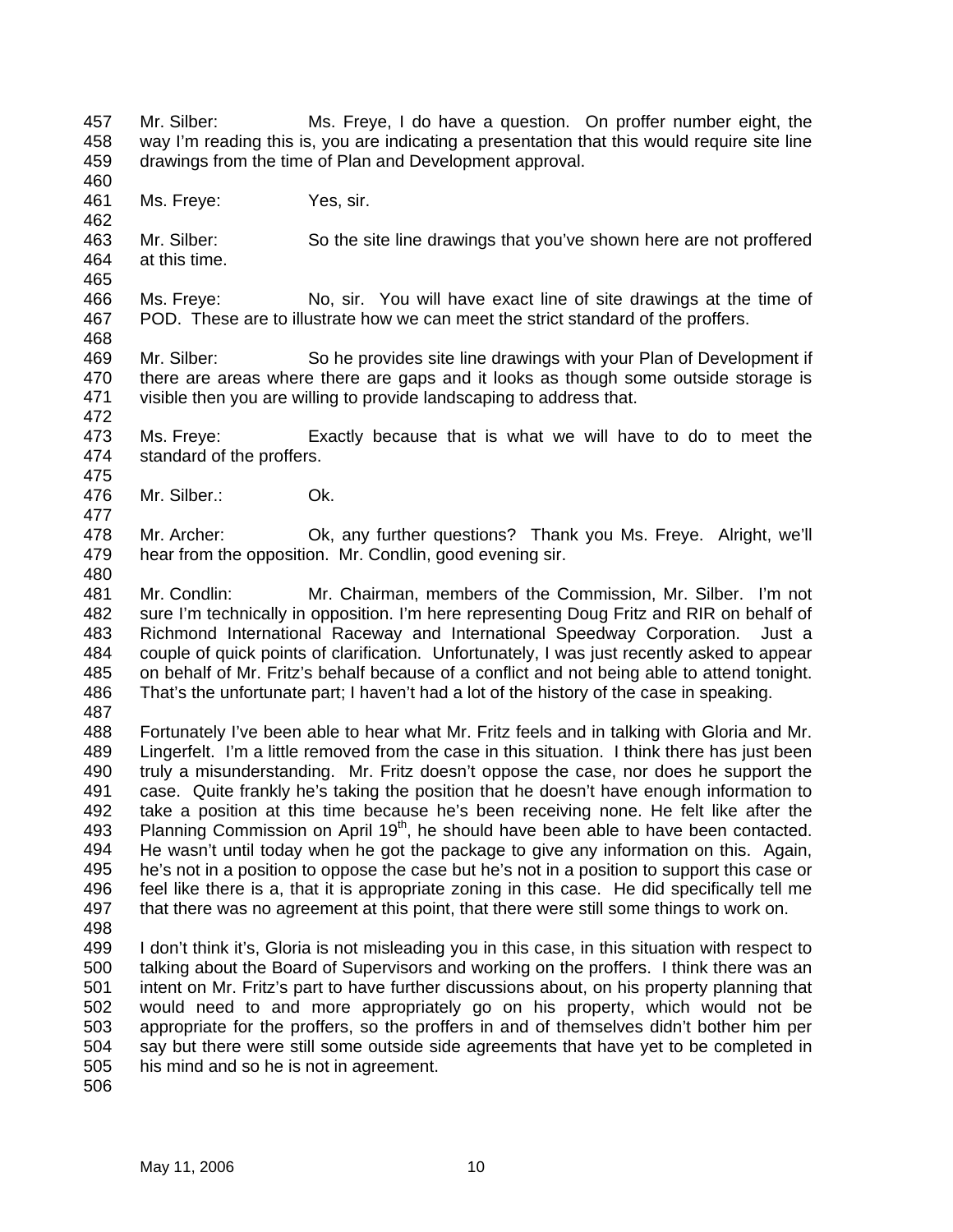507 508 509 510 511 512 513 514 515 516 517 So again I don't want to put words in anyone's mouth including Mr. Fritz's or Gloria's or put anyone in a bad light here. Again it's an awkward position but Mr. Fritz and RIR are at the position that they are not supporting the case. They do have long term concerns about the area and what this will have an impact on in the area. Not that this can't be resolved just that they haven't been resolved at this point and there is still some discussion. They need to sit down. He is willing to, more than willing to. We haven't had a chance to go over the new proffers, he and I together. We may have some comments. This could happen between now and the Board of Supervisors if you choose to go forward. It's going to happen in any case and he has some comments to make on them. We just haven't had a chance to look at them and go over the changes. He hasn't been contacted and that's what our position is officially on behalf of RIR.

518

519 520 521 Mr. Archer: Thank you Mr. Condlin. So you're not opposing and you're not supporting. Is that what I understand?

522 523 524 525 526 527 528 529 530 531 532 Mr. Condlin: That's, I'm taking that middle ground. It's a fine line to walk but no we are not in position to have reviewed anything in the changes since then with the expectation that one, we were going to be contacted and number two, that with respect to the side agreement that's what the agreement was that we wouldn't oppose the case as long as we could keep working on the side agreement before it got to the Board of Supervisors level. So, that could still happen, I mean there's nothing that says that can't still happen. I just wanted to clarify that while Mr. Fritz was technically, did he agree to the proffers, I don't know. He says he didn't necessarily but that he didn't oppose them as long as we were able to work out the side agreements. Again, that's a fine line to walk.

- 533 534 535 536 537 538 Mr. Archer: Mr. Condlin, well in view of the fact that he doesn't oppose at this point and we've already deferred this one time and there is indication that he feels as though this could be worked out in conversation; do you see anything that could be gained by another deferral at this point? Since the Board has to meet on it and there's a POD also?
- 539 540 541 542 543 544 545 546 547 Mr. Condlin: You're putting me in a more awkward situation. Um, but no I think there is enough time that we could work on this and if you choose to move it forward, we're going to sit down in either case whether it gets deferred or before Doug wants to sit down with everyone and see what he can resolve on this and move forward and make sure that if there's any, get rid of all those misunderstandings. I think that he can resolve them and I think certainly Mr. Lingerfelt and Gloria are going to be able to work with him and help to resolve any issues he has to the best of their abilities. We may end up disagreeing as to what the best thing to do is and if that's the case then that's what he will have to take, that position at the Board of Supervisors if it gets deferred here.
- 548
- 549 550 551 552 553 Mr. Archer: I would say that in the interest of time because in looking at the things that were requested by staff, in terms of improving, they all have been done. The off site plantings that would have to be agreed upon, the subject wouldn't be under our control anyway.
- 554 555 556 557 Mr. Condlin: And all those things I think could be resolved quickly. I know and I'm going to speak for you guys if don't mind. I'm sure they are going to jump right on this and there is certainly enough time to meet with them and Mr. Fritz has told me that the commitments made were available at any time to make this as a priority and always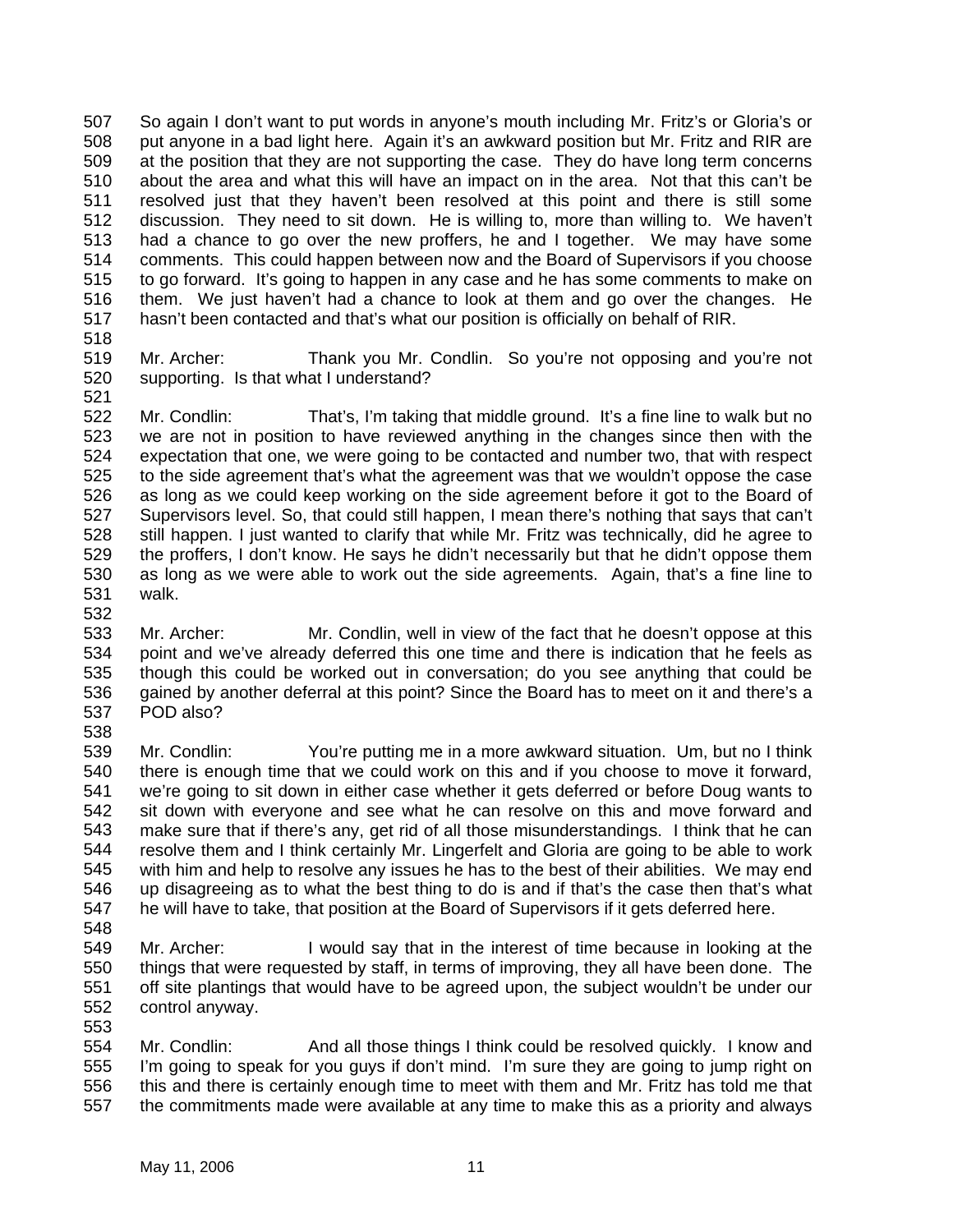558 559 560 561 has been and he's made my time available too, which was nice of him. So yes, I don't think there is any, in the spirit of cooperation we're certainly going to be able to sit down with them and resolve whatever issues and if that's the case we can't resolve them, then we certainly can express those to the Board and that's fine as well.

563 Mr. Archer: Ok, any other questions for Mr. Condlin?

565 Mr. Condlin: Have I waffled enough for you? I think.

567 568 569 Mr. Archer: You waffle pretty well. There were other people who had opposition. Is there someone who cares to come forward to speak? Please give us your name if you would sir.

571 Mr. Long: Good evening Mr. Chairman, my name is George Long.

573 574 Mr. Archer: Good evening Mr. Long.

575 576 577 578 579 580 581 582 583 584 585 586 587 588 Mr. Long: I live in Meadowwood Subdivision and I am here representing the Meadowwood Preservation and Improvement Association. And we oppose this rezoning simply because what we see and what we have seen from another site or other two sites of this company that want to move in, we just don't feel that it's conducive for our neighborhood. And our concern hinges on the fact that we are working hard to maintain the neighborhood that is caliber property that would be, that the value increase and it is our desire that the beauty of our area would be such that those that move in will be just business residents. They will be part owners so therefore, our main concern is that why does it have to be rezoned. Now Mrs. attorney Frye had cleared up a lot of things that wasn't clear to me when I walked in here this evening but why is it necessary that is has to be rezoned. And then if you are rezoning from M-1 to M-2 or M-2C what makes that mean that other industries won't come into our neighborhood and clutter up the community in an undesirable way. Therefore we oppose to this and I have, what I mean, I have several petitions that if you would want these I can pass these along to you.

589 590

591

593

562

564

566

570

572

Mr. Archer: Thank you sir.

592 Mr. Silber: Yes, if you could give those to staff.

594 595 596 597 598 Mr. Long: That came from the community. So therefore, we oppose that and then there will probably be others because we have block captains walking the blocks and we might be mailing some to you. But we simply oppose this because we feel that the neighborhood is ok as it is and why does it have to be rezoned so maybe you can answer that question for me.

- 599
- 600 601 602 603 604 605 Mr. Archer: Well, I'll try Mr. Long. The rezoning is due to the fact that under the current zoning outside storage is not permitted. So if somebody else would have wanted to do the same thing they would have to rezone also unless the zoning in that particular area allow it, outside storage. The C on the case simply means conditions apply and that's what proffers are. As for, you said you had seen some other sites. Have you been to those sites?
- 606

607 608 Mr. Long: To my understanding, these companies were the one with the storage here, have a location in Colonial Heights and also a location on Eubank Street in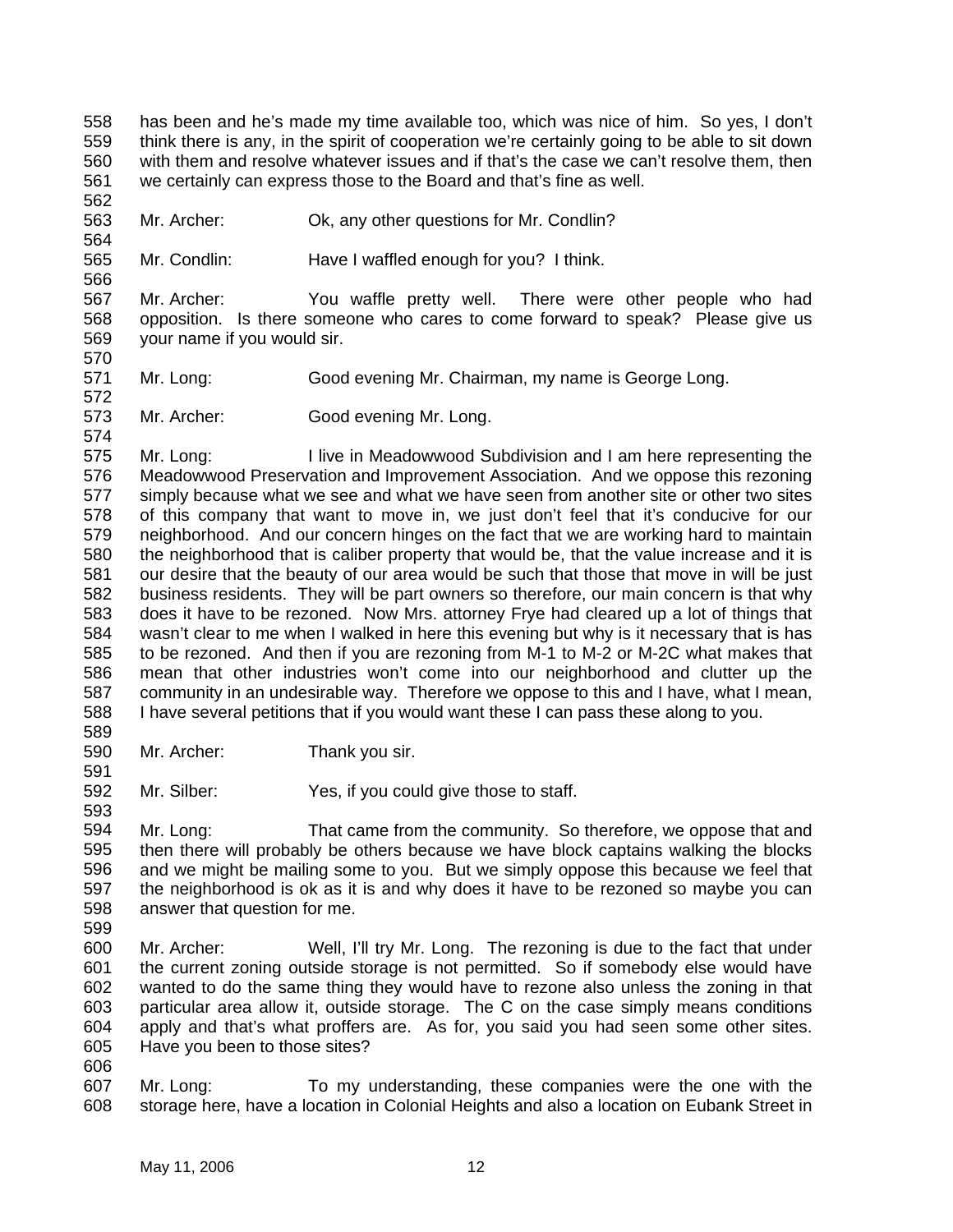609 610 611 612 Varina, down at Airport Drive and the site does not look too pleasant. So, I'm afraid that this will happen in our neighborhood and we just don't want that. Although the condition that you have stipulated might verify that that doesn't happen but who's to say that if when you rezone it from this, that's it not going to happen.

614 615 616 617 618 Mr. Archer: Well, let me see if I can clarify that for you a little bit. The site that you are talking about, we are aware of and the fact that those sites exist in the condition they exist are the reasons why these proffers were made so that that condition can not exist here. It can't exist. We have come to that in those proffers. Were you aware of the first two hearings that we had on this?

619

613

620 621 Mr. Long: No.

622 623 624 625 626 627 628 629 630 Mr. Archer: Back in, ok this is the third time isn't it? It was heard once and was deferred and then was deferred again to tonight and I notice no body came out in opposition to those hearings and I'm not taking sides in this one way or the other. I just need to be fair to both sides. Need to be fair to the applicant and need to be fair to the folks who oppose of this for any reason. Mr. Fritz, as it has been indicated by his attorney, is not really opposed to it. His thesis seems to be that he just does not have information that he would like to see in order to make a decision. But I will say that yes, we were somewhat appalled at what we saw that existed on the sites that you mentioned just now.

631 632

633

Mr. Long: Yes.

- 634 635 636 637 638 639 640 641 642 643 Mr. Archer: And that was the reason for these two deferrals. We do not want that condition to exist and because of that the applicant has agreed to do the screen that you are talking about, I mean that we are talking about and has proffered that those conditions will not exist and of course being the owner of the property, he has enforcement power to whoever he leases it to, to make sure that doesn't happen. I had requested from Ms. Freye that someone from the company who is the apparent lessee of this property be here tonight and they were not able to. So she would have to represent them as best she can and Mr. Lingerfelt I guess could also do that and I hope that clarifies why the zoning change is necessary.
- 644 Mr. Long: It does. Thank you for your time.

646 647 648 649 650 651 652 Mr. Jernigan: Mr. Long, I would like to say, they are in my district now and that's one reason they are moving because they have outgrown the spot that they are in. When that industrial park came back there all they used was chain link fencing and it's been some time ago and they are stacked higher there than they would be on this site. This is actually the third site. They had looked at building another site and they had looked at another building that was empty in the Varina District but they had settled in on this one. Do you know who owns Hughes?

653

645

654 655 Mr. Long: No, I don't.

656 657 658 Mr. Jernigan: Home Depot, just bought them about two months ago so I think they are going to want to keep their image up and they have the resources to do whatever needs to be done.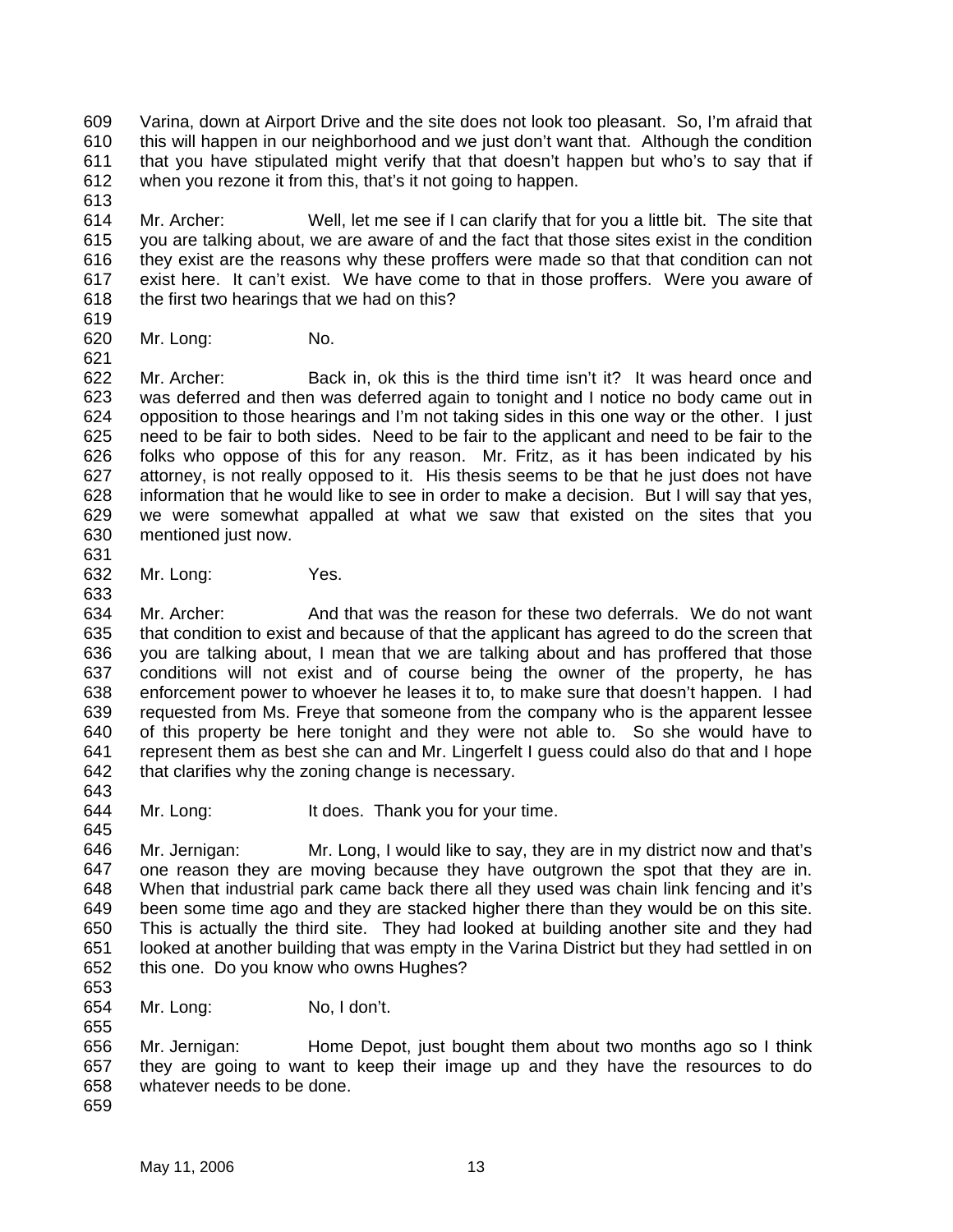660 Mr. Long: Well we certainly hope so then. We thank you very kindly.

662 Mr. Jernigan: Ok. Thank you.

664 Mr. Archer: Thank you sir. Is there anyone else who wanted to speak?

666 Mr. Jackson: Mr. Chairman and Board, my name is Ronald Jackson. I'll be very

667 668 brief.

661

663

665

669 670

Mr. Archer: Good evening Mr. Jackson.

671 672 673 674 675 676 677 Mr. Jackson: Thank you. I've heard everything said tonight and I'm hoping that you all are also hearing the lateness of this particular company in last minute things as presenting the information to Mr. Fritz at that last minute. The condition that they are keeping their other two properties in is unacceptable even if it was chain link fence they could have put some type of decorative strips in the strip or in the fence or something else to keep that property looking decent. Also, 12 foot fences are pretty ugly. Twelve foot trees, that's great but 12 foot fences, that's not really what you want on the front.

678

689

691

695

697

705

708

679 680 681 682 683 684 685 686 687 688 We have a hundred thousand people coming to the races. We want to keep the appearance of Henrico as high as possible. It's not just our neighborhood and our properties. I'm proud of Henrico. I really am. I have been in Henrico thirty years and I am very, very pleased with what the Board has done and I hope will continue to do and whether it's timely or not, whether we were here before, we didn't know the condition of the other two properties. After seeing pictures of those properties, we don't think that these people have put forth enough of an effort in Henrico or anywhere else to present to me the illusion that they intend to continue. I think it's going to be a constant battle, it's like having a slumlord that you know is a slumlord and letting him have three more properties. It's not a good idea. That's it, thank you.

690 Mr. Archer: Thank you Mr. Jackson.

692 693 Mr. Silber: Thank you.

694 Ms. Jones: Mr. Chairman, could someone just?

696 Mr. Archer: I'm sorry, Mr. Jackson, just a moment.

698 699 700 Ms. Jones: Mr. Jackson, could you just clarify for me where your neighborhood and Mr. Long's neighborhood is in relation to the property?

701 702 703 Mr. Jackson: We are on the opposite side of the race track right at Azalea and Richmond Henrico Turnpike, across the street from Henrico High School.

704 Ms. Jones: Ok.

706 707 Mr. Jackson: So we don't see it every day except coming around that way but we just want Henrico in general to be beautiful.

709 Ms. Jones: Thank you.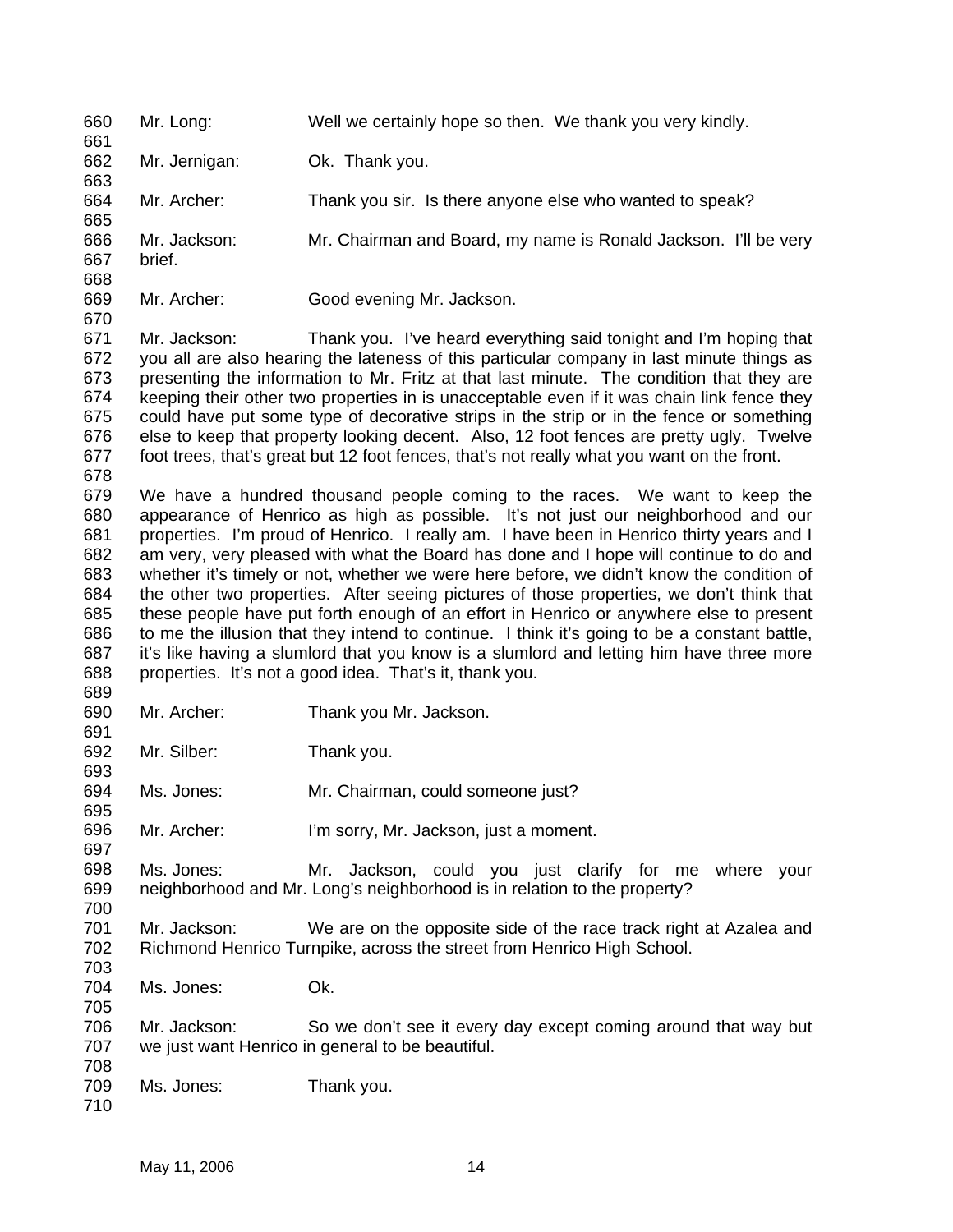- 711 712 Mr. Archer: Thank you Mr. Jackson.
- 713 714 Mr. Jackson: Do you have other questions, I'm sorry?
- 715 Mr. Archer: I think that was it. Mr. Townsend, good evening sir.
- 717 718 719 720 721 722 Mr. Townsend: My name is Sidney Townsend. I'm a member of the Cloverland and Confederate Heights Neighborhood Association. Members are back there. I think that most of our concern was about revitalization in our area. I would like to commend Carolina Avenue and Liberty Properties for the beautification of Carolina Avenue. We're trying to follow suit in all the communities and from my understanding Henrico County has grown just about as much as it can in the West End.
- 723

716

724 725 726 727 728 729 With the growth that is coming back to the East End now and so this is an effort on our part that all new growth, all new buildings are going to comply and also help to maintain the property values. So as far as most of our members are concerned, if you have addressed the issues, I mean like it said there were pictures being shown up there. When you say something about heavy industrial equipment coming to the area, you think about safety.

730

731 732 733 734 735 736 737 The guests that are coming to the different events in that area, whether the kids are going to be safe or whether you are going to have some type of tragic accident or what not. It's just an effort on the communities' part to try and clean up. We have a lot of neighborhood watch clean ups and what not and we're trying to. It's a fairly old neighborhood and we're trying to revitalize the neighborhood and we're trying to live up to the beautification process. So this is mostly our concern about it.

- 738 739 740 741 742 If you want to continue to do the job you are doing, a wonderful job, then I hope you are going to look out for us and also remember there are going to be other applicants with other businesses coming in the area and we just want you to be a watch dog for us and if we find that there is some difficulty in accepting what's going on, we will be back down again to talk with you. Thank you very much.
- 743

751

756

744 745 746 Mr. Archer: Thank you Mr. Townsend. Thank you for coming. We have about close to four minutes left if someone else wants to speak.

747 748 749 Mr. Watson: My name is Jim Watson and I don't have a dog in this hunt as they used to say. But I did want to point out something.

- 750 Mr. Archer: I didn't get your name, I'm sorry.
- 752 753 754 Mr. Watson: Jim Watson, I'm with Trace and was here for the other (unintelligible)
- 755 Mr. Archer: Thank you Mr. Watson.

757 758 759 760 Mr. Watson: But I did want to chip in on one thing that I encountered in a prior life. How do you define storage? If someone brings a truck in, drops the trailer, leaves it overnight, takes it out the next evening, is that storage? As opposed to bringing it in and leaving it there for a week. I would suggest that if that is not defined in your ordinance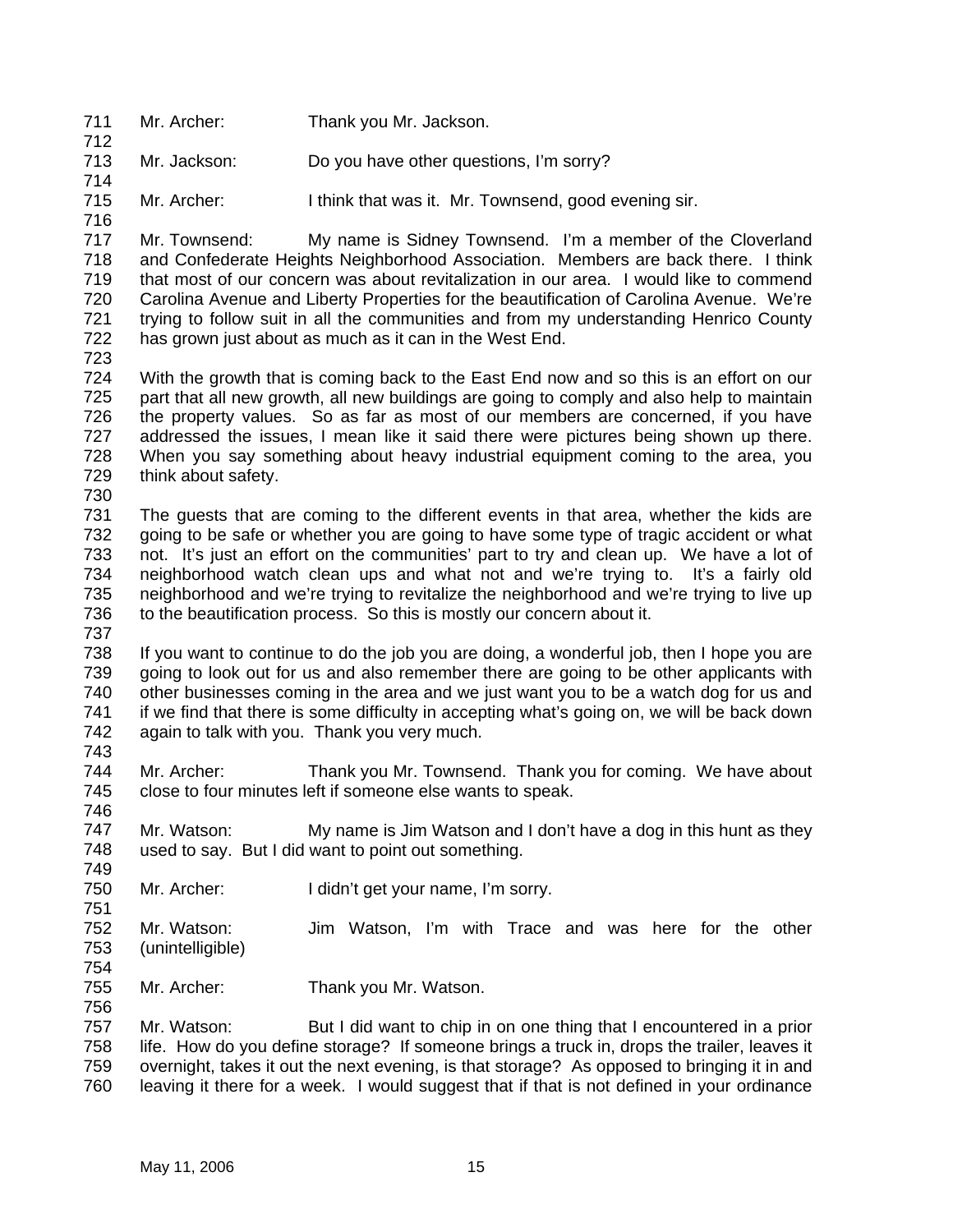- 761 762 you need to look at that in particularly as it relates to this particular property and what the proffer means when it says as I understand it, no storage, no outside storage.
- 763 764

765

767

769

- Mr. Archer: Thank you sir.
- 766 Ms. Winston: Good afternoon.
- 768 Mr. Archer: Good evening ma'am.

770 771 772 773 774 775 776 777 778 779 780 Ms. Winston: My name is Gladys Winston. I also live in Colonial Heights, Cloverland residential area. I've been there since 72. I've seen a lot of changes going and coming. But one thing tonight no one has said anything about the lights in our area for us as neighbors, older people getting in and out. Now we have a lot of congestion right now and we have not had no increase in widening no area in there. Now these trucks going in and out is going to make our living rough. And I would like to see that we do not do this because we live there, we are older people that is going and coming. It's in the area where the school is at and I'm thinking about the traffic that these trucks are going to be going back and forth, what is it going to do to us for our living? Now how would you like to be in an area that you know this was coming? If this was coming, something else is probably going to come too.

781

782 783 784 785 786 787 788 789 790 791 792 793 We would like to keep our area as it is. So I would like to know why nothing has been said about the traffic whatsoever tonight. If they are having these traffic (unintelligible) going and coming, that's going to put pressure on us. And see if you are probably not (unintelligible) on the map to realize over by Laburnum School and where the racetrack comes around, ok we be going back and forth when you get up on top of the hill, Meadowbridge Road and Azalea. Now they have got to go either that a way or either go down and come down on (unintelligible) Avenue. So whatever way they come, that traffic is going to be bad, it already is. Now I have stayed at my house and got up in the morning around 5:30 or 6:00 and have counted the number of traffic that time of morning going and coming. So you know it's going to be worse if they are going to have these traffic signals and all going back and forth. Please, please, let us have our peace over there. Thank you.

794

797

795 796 Mr. Jernigan: How about if those trucks were coming down Laburnum Avenue from 295 or 64?

798 799 800 801 802 803 804 Ms. Winston: We still got to get out from where we live to get to Laburnum and go where we got to go to and I do see over there, there should be another area that they could put this that would not ……and I'm sure once ya'll started to let this come in, no telling when somebody else is going to come and want to put something in, then where are we? We have no leg to stand on. Let us have our peace. Living since there since 72 and we would love, it's a nice area, the racetrack now has been very nice to us and we've gotten along beautiful and we would like to.

805

806 807 Mr. Jernigan: What kind of business would you like to see in there?

808 809 810 811 Ms. Winston: Not nothing with a whole lot of traffic like they are….and another thing is, ok, they are going to have pallets, I'm sure, and you know they are going to (unintelligible) they can bring all kinds of snakes and everything else, we are close to the woods.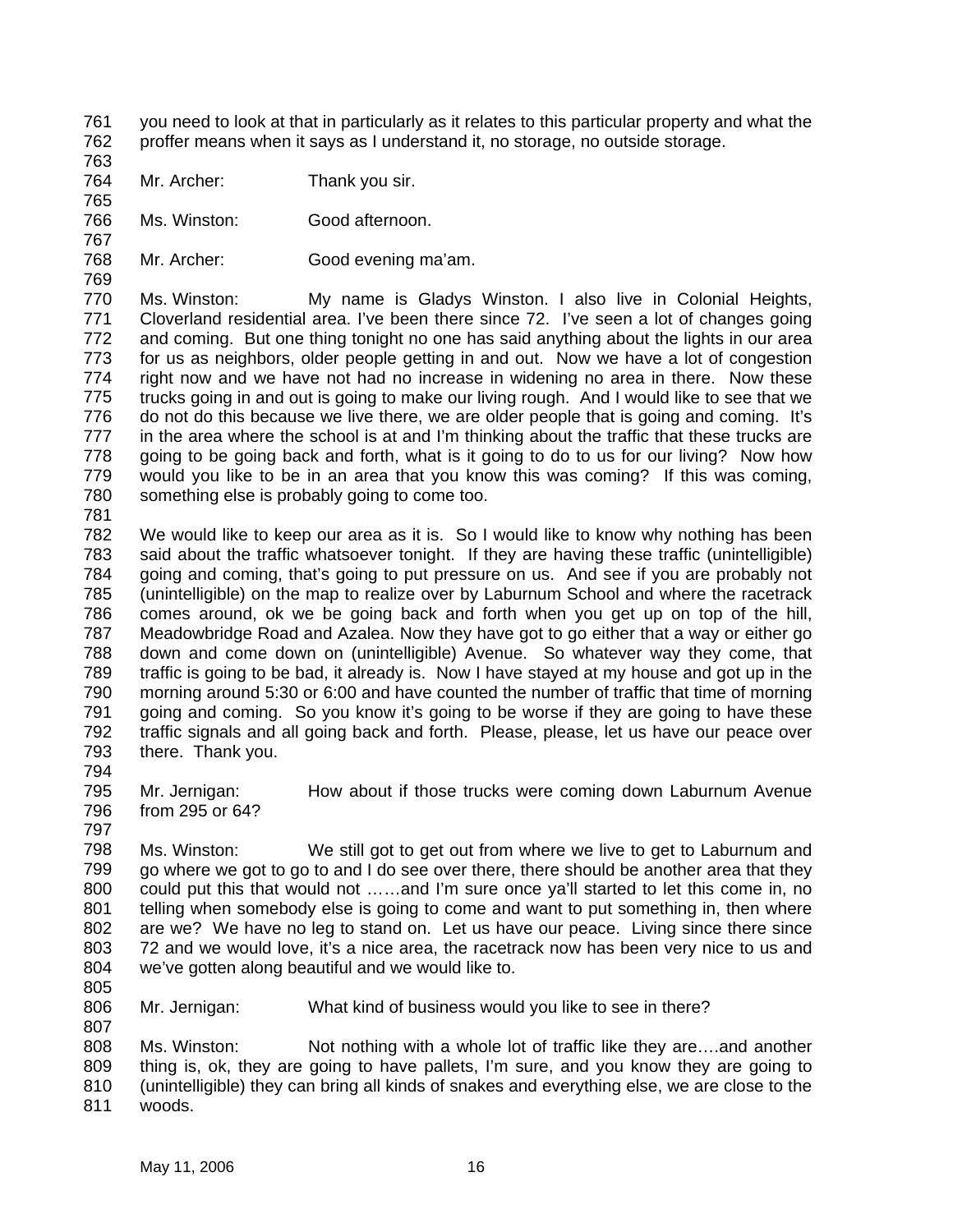- 812 813
- Mr. Jernigan: Thank you.

814 815 816 817 Mr. Archer: Thank you Ms. Winston. There is about a minute and a half left if there is someone else who wants to speak in opposition. No other speakers. Ms. Freye now is your chance to rebut.

818 819

820

Mr. Silber: Ms. Freye, you have about 3 minutes of rebuttal.

821 822 823 824 825 826 827 828 829 830 831 832 Ms. Freye: Thank you very much. One of the things that I think would be important to point out is that this zoning case is not going to change the use, the industrial use of this property. There is industrial zoning on both sides of Carolina Avenue in this area. The type of truck traffic is not going to change. As to Mr. Watson's comment, that's why, the concern about trailers, that's why the proffers are specifically worded the storage of trailers, truck trailers, and materials, so that they are the same restriction for screening and not being visible from adjacent property, as outside materials and also they are also restricted from the parking lot area. So I think that has been addressed in the proffers. The concern about the tenant and their current locations, those photographs have been extremely instrumental in why we have the eight proffers worded so strictly and the standards held so tightly is to prevent that situation from occurring on this site.

833

834 835 836 837 838 The land owner in this situation owns all the property across Carolina Avenue as well as this property. The campus appearance of that, the nice comment that was made about improving Carolina Avenue and having a nice appearance, that's equally important to the applicant as it is to the County staff and to the public.

- 839 840 841 842 843 I think the staff has done a very good job of putting itself in the shoes of the public, people that would be driving by, as well as how closely we have worked with Mr. Fritz about the adjacent property that he owns on the west and the south of this property. He was very instrumental in the wording of all the proffers on April  $19<sup>th</sup>$  and staff was very instrumental in the wording of the proffers from the 19<sup>th</sup> till today.
- 844

845 846 847 So all those conditions have become stricter, we've demonstrated how we can meet that standard and will have another opportunity to prove it to you at POD. So we would ask that you follow the recommendation of the staff and recommend approval.

848

849 850 851 Mr. Archer: Ms. Freye, for the benefit of those who have come out tonight, could you give some examples of some things that could be in there under the present zoning? Can you think of something?

852

853 854 855 856 857 858 859 860 861 862 Ms. Freye: Well it has been used as a distribution center, it was used by the post office, it was used by the IRS, same kind of truck traffic that goes in there that would be coming in there is the same that goes in there now; the same kind of traffic that would be going across the street to the M-2 zoning in the same general location. That's not changing. That use, the M-1 use is not changing, the only M-2 is the ability to store some materials outside in a neat orderly fashion and that that provision has also been added into the tenant's lease so that not only is it governed in subject to the police powers of the County to enforce, but the landlord will have direct remedies to step in if there is ever any problem about that storage not being maintained in a neat and orderly fashion because he has as vested an interest as anyone else around that property.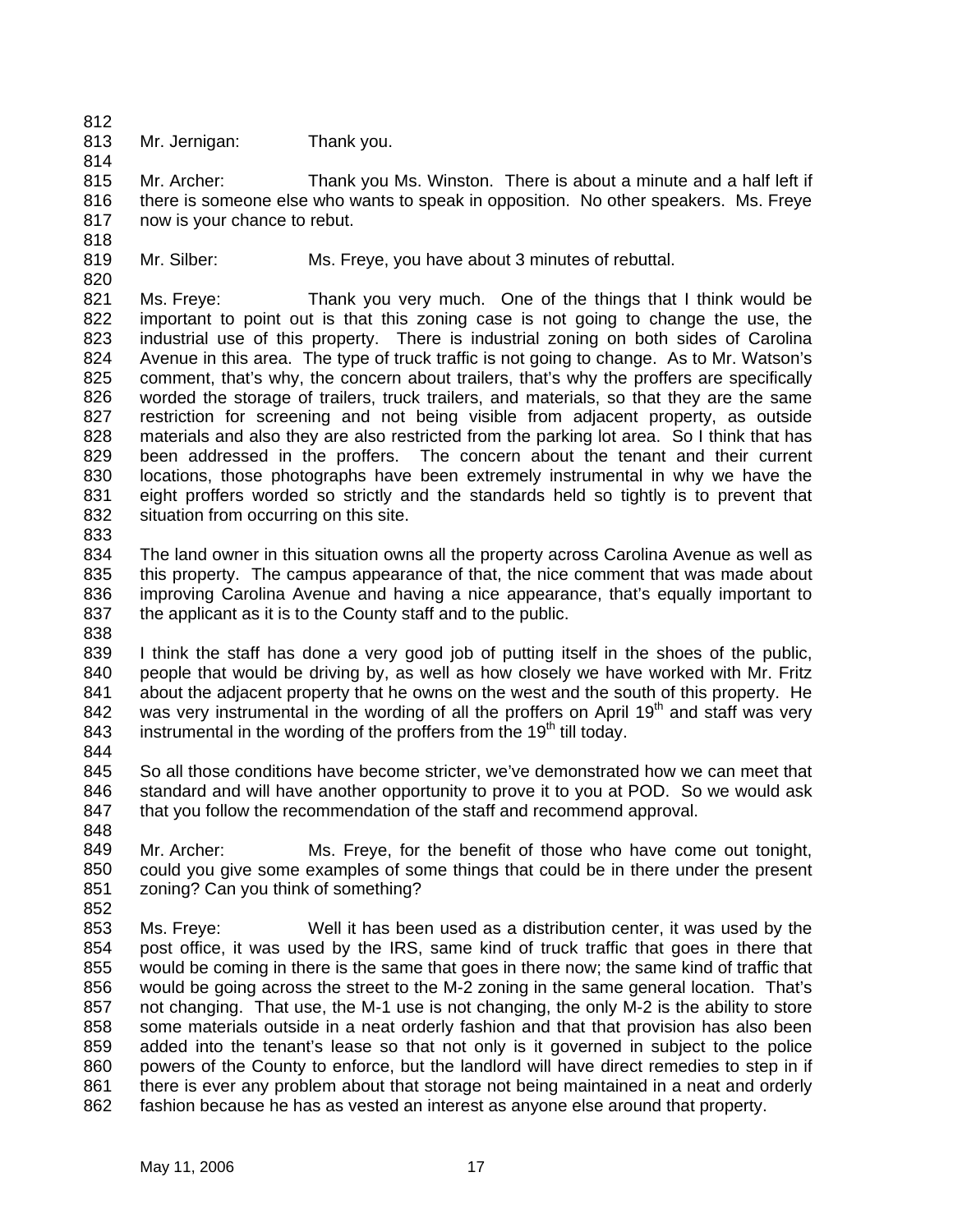864 865 Mr. Archer: Does anyone else have any questions for Ms. Freye?

866 867 868 Mr. Jernigan: Hughes could move in there today if they didn't want outside storage, the same people.

869 870 871 872 873 Ms. Freye: Yes, sir. And most of their materials are going to be stored inside the building. It's only these limited miscellaneous pipes and things that I've listed in the proffer that would be allowed outside and only under those conditions that it not be visible from the adjacent property or from Carolina Avenue.

874 875 Mr. Silber: Ms. Freye, can you show the Commission the Exhibit B that illustrates how the storage must be maintained?

877 Ms. Freye: Is it this one?

863

876

878

880

888

891

894

899

904

879 Mr. Silber: No. Exhibit B.

881 882 883 884 885 886 887 Ms. Freye: When I talked to Hughes about number one, not allowing storage in the parking lot because of the concern of those other sites that they had bought into, and asked him to send me the photograph of how they, another site, where they do store these pipes outside. This came from their Atlanta facility. It's kind of a similar situation because you see at the back of this property you have that hillside with natural vegetation to help screen it but it does show that they are stacked and racked and in bundles.

889 890 Mr. Silber: So the images that the neighbors have been shown and that staff has seen when they visited Hughes is much different from this.

892 893 Ms. Freye: Absolutely, and the reason we proffer this exhibit is to show that it would be like this, not like those other photographs.

895 896 897 898 Mr. Silber: So this would be the expectation that we would have for this site, we can go out and enforce this storage to make sure that it stays this way because these proffered conditions become law and will always run with the property. So this is the expectation for what can take place and it needs to be stacked no taller than 12 feet.

900 901 902 903 Ms. Freye: Yes, sir. Or if the vegetation is lower, then they have to be stacked lower. This is the standard that would be enforceable and this is the standard that they would be held to and this would run with the land regardless of who the tenant is.

905 906 Mr. Archer: Thank you ma'am. Mr. Jackson and Mr. Long, did you all have, you have about a minute left in your time. I'll let you use it.

907 908 909 910 911 912 Mr. Jackson: In light of this great looking picture here and Home Depot is my favorite store by the way, but how much trouble would we have or how many times would we have to call the police or the, how many times would we have to call the police and how long would we have to wait to get. I wish you all could see the pictures; well you all have seen them.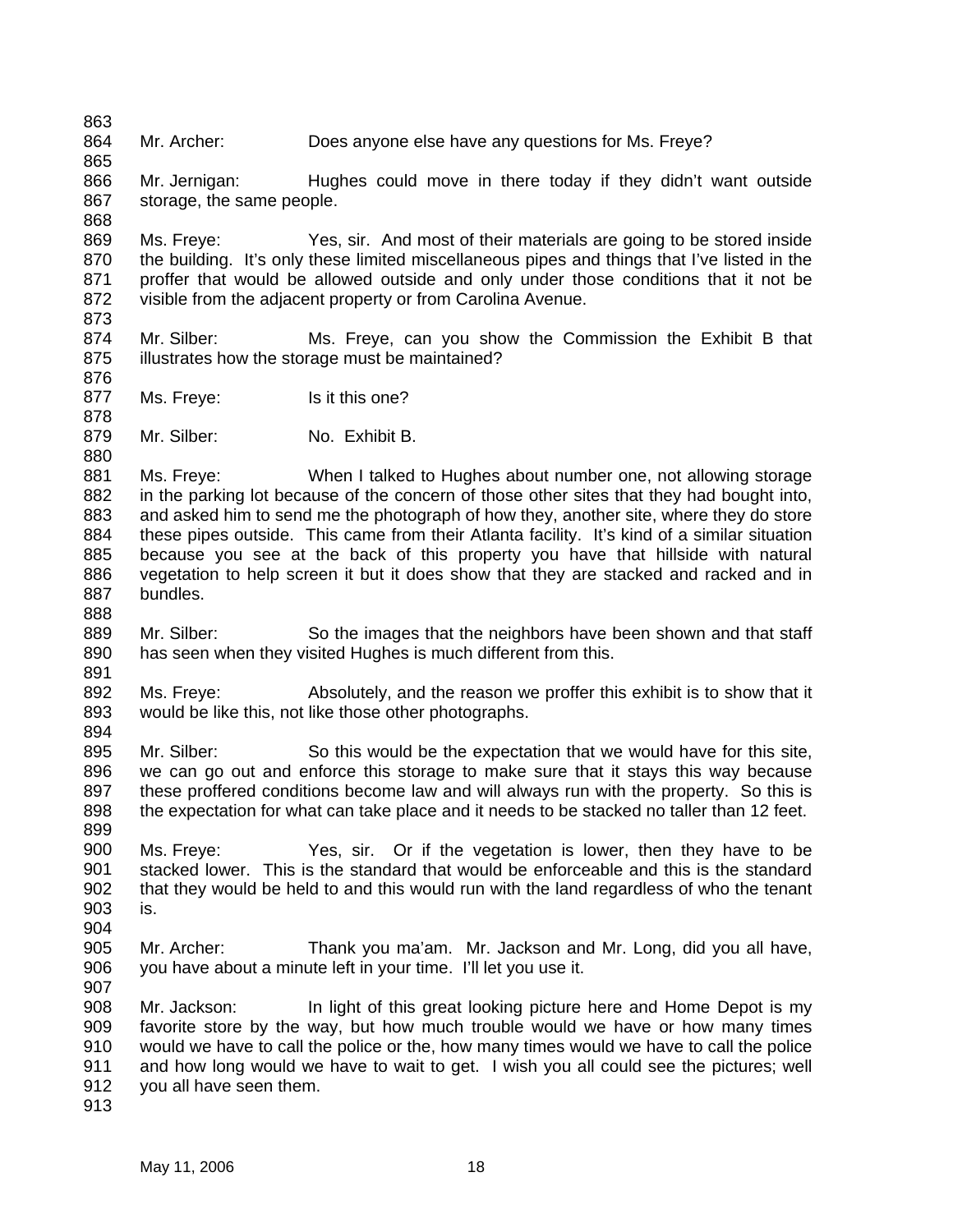914 915 916 917 918 919 920 921 922 923 924 925 926 927 928 929 930 931 932 933 934 935 936 937 938 939 940 941 942 943 944 945 946 947 948 949 950 951 952 953 954 955 956 957 958 959 960 961 962 963 Mr. Jernigan: We've seen them. Mr. Jackson: Those are horrible and I mean with all of those open pipes, we're right next to the swamp and the woods. You're going to have snakes, rats, raccoons, whatever, I just don't believe in opening my door to trouble, that's just me and that's all I have to say. Mr. Archer: Thank you. Ms. Freye: I'll quickly respond to that. That's one of the concerns even that Mr. Fritz had on the raceway property is that it takes time when you process a zoning violation through the County and that's somewhat frustrating. That's why we've committed in writing to provide to, in the lease, that the landlord will have enforcement remedies. So the call could be to the landlord and the County at the same time and the landlord is going be taking immediate action because of the proffers and his commitment in writing to Mr. Fritz. Mr. Vanarsdall: Ms. Freye, what are the hours going to be on this property? Ms. Freye: The same hours on any industrial property. There is no restriction on any hours. Mr. Vanarsdall: You have conditions on the case but you don't have any hours on them. Ms. Freye: We're not conditioning the hours of operation, no sir. This case is only about outside storage. Mr. Branin: Ms. Freye, do you know which kind of Hughes this is, is this a Hughes water works? Ms. Freye: They actually do have fire hydrants as part of the supplies and those will be stored inside the building. Mr. Branin: They are going to store all the hydrants inside. Ms. Freye: Yes, sir. The only outside materials are those that are listed in proffer number one I believe. Yes, sir. Mr. Vanarsdall: I didn't catch what you meant that only the outside storage, the reason there is no hours. They have to come and go for that stuff to be there. Ms. Freye: Maybe I'm missing your point Mr. Vanarsdall. There is nothing being changed about the industrial use of this property. It is only allowing them to store some of their materials outside. Mr. Vanarsdall: I know it. Ms. Freye: It's not changing the type of industrial use.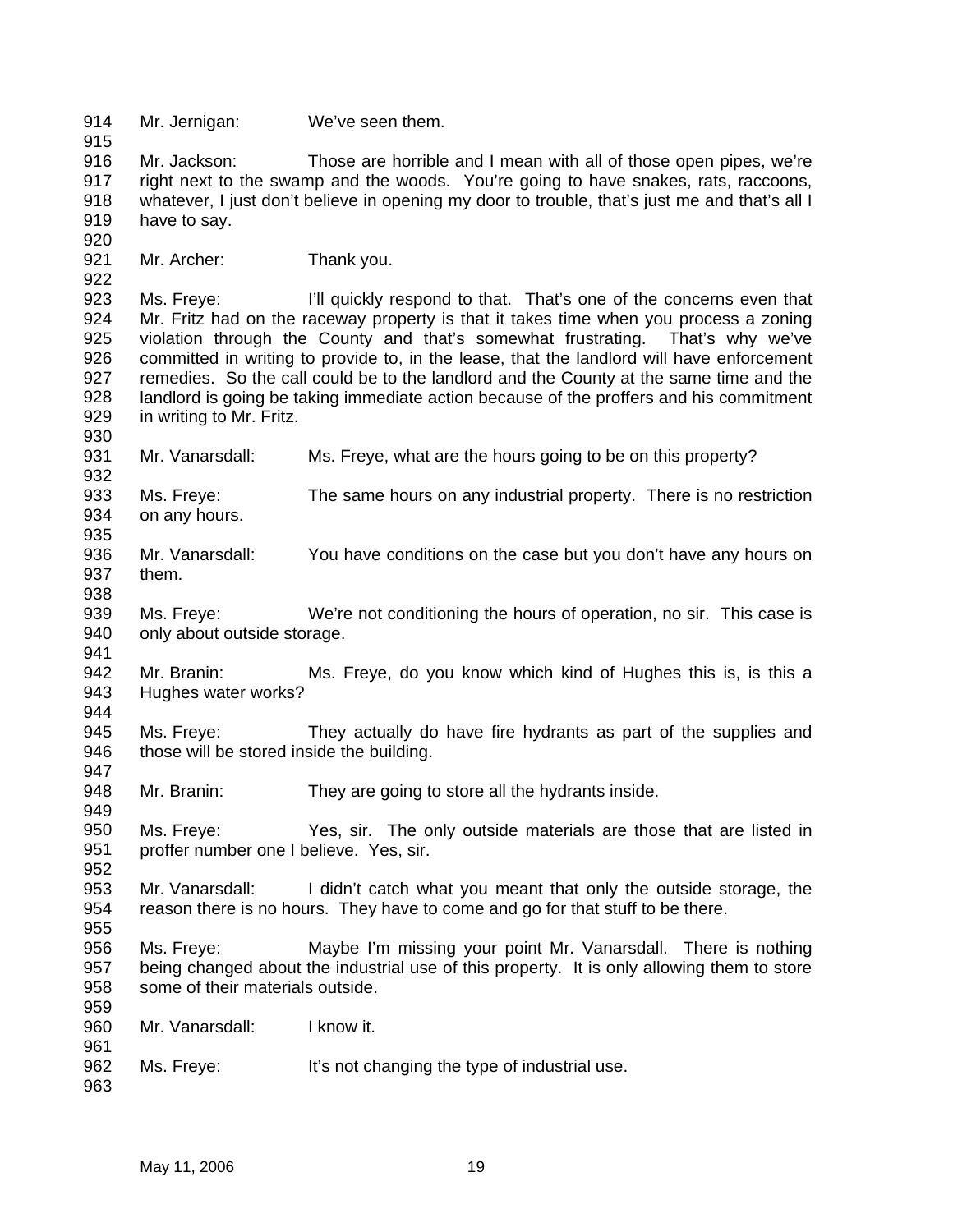964 965 966 967 968 969 970 971 972 973 974 975 976 977 978 979 980 981 982 983 984 985 986 987 988 989 990 991 992 993 994 995 996 997 998 999 1000 1001 1002 1003 1004 1005 1006 1007 1008 1009 1010 1011 1012 1013 1014 Mr. Vanarsdall: Well, what the people around us have said this would be a good time too to consider hours. Ms. Freye: Well that is not what this case is about. This is only asking for the opportunity. Mr. Vanarsdall: It could be. You answered my question, thank you. Mr. Archer: All right, thank you. Mr. Long did you want to say something else? Mr. Long: I just wanted to answer your question. You asked that if Hughes could move in there tomorrow if there wasn't outside storage. Any other corporation, the residents of our community would agree to them moving in there if it wasn't for outside storage because we just feel that outside storage would get out of hand. That's our feeling. We would rather for whoever the (unintelligible) Home Depot owns it, to rent it to somebody like IRS or the post office, somebody that's going to use the building. That's a beautiful site over there and keep it that way. Mr. Jernigan: What I was referring to was Ms. Winston was talking about the truck traffic. The truck traffic could be the same if, even if they didn't get the, have the outside storage, if they moved in, it would still be the same amount or somebody else. Mr. Long: That's a possibility. I think we're concerned mostly about the outside storage. Mr. Jernigan: We know there's going to be truck traffic there because a building like this is just for industrial. Mr. Long: Thank you. Mr. Archer: Thank you Mr. Long. Anybody else got any questions. Ms. Freye, do you have any further rebuttal? Ms. Freye: No sir, but I would be glad to answer any questions you might have. Mr. Archer: You did say that Mr. Lingerfelt owns both sides of Carolina Avenue, that entire property is his? Ms. Freye: The end two properties across the street on the zoning map, yes sir, belongs to Liberty. They have done a very nice job with that streetscape even though those are industrial buildings M-2, that have loading docks, when you drive down Carolina Avenue you have a very nice streetscape. Mr. Archer: It is, yes. That's one thing I think the neighbors agree to there. Ms. Freve: These neighbors are very removed from this site. They have the same interest that the general public would have which is what I think the staff has done a tremendous job on building in every protection so that this standard is met. That, that is not going to be visible from anyone driving along Carolina Avenue.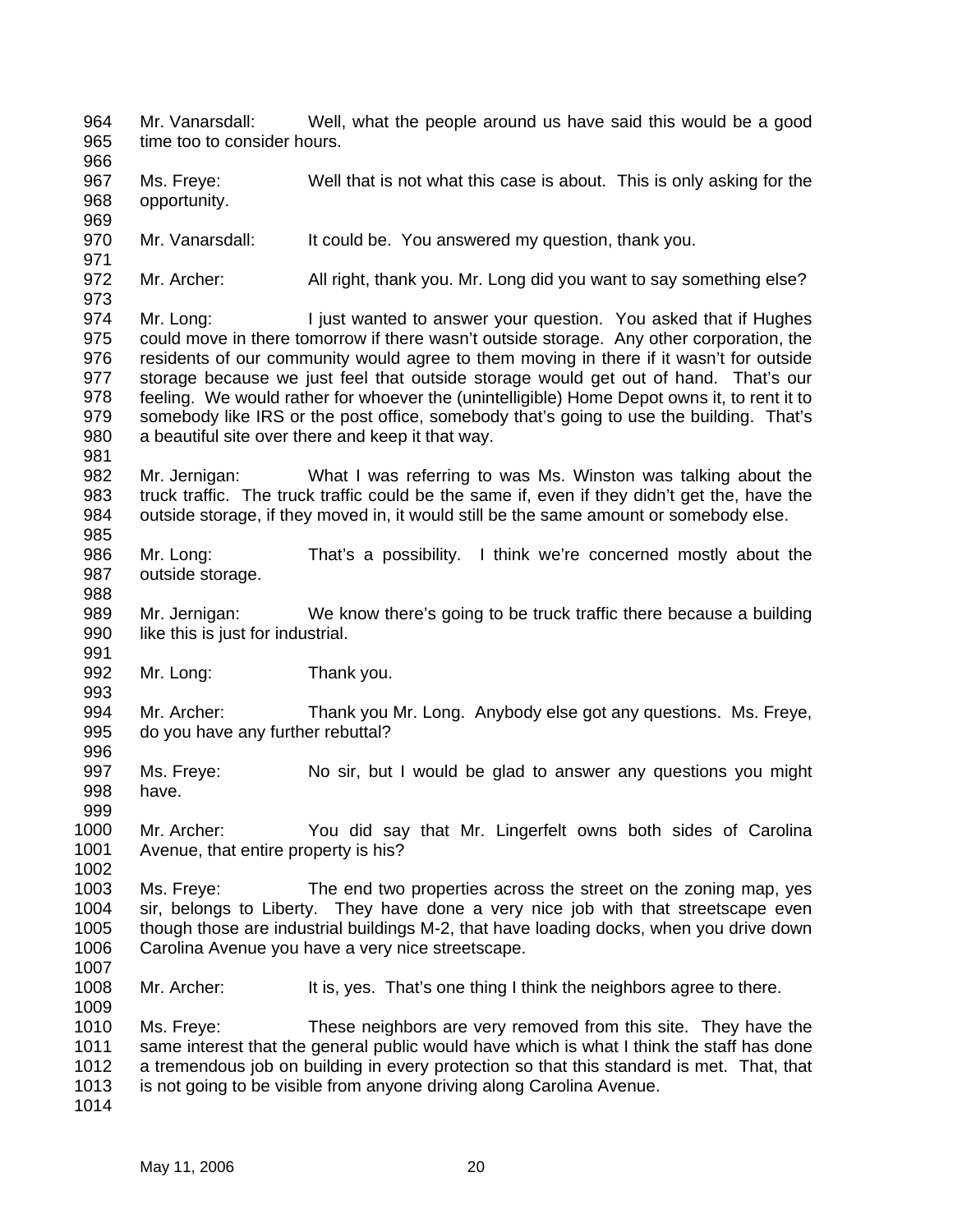1015 1016 1017 Mrs. O'Bannon: Ms. Freye, do you anticipate it will take very long for the proffered plantings to screen everything or is this going to have immediate effect?

1018 1019 1020 1021 1022 Ms. Freye: The intent of this proffer is, that when we come in at POD with our landscaping plan, with the fencing, with the screening, with the location of the materials and those line of site drawings, that at that time a planting of 8 foot tall two rows of staggered trees that we will be able to demonstrate that we have met the requirements of that proffer. So that will be at that time before you approve the POD.

1024 1025 Mrs. O'Bannon: Time of planting, this will be completely concealed and will only get better with time.

1026

1031

1033

1035

1037

1039

1023

1027 1028 1029 Ms. Freye: Yes, ma'am and it will be prior, and the POD has to be submitted prior to any outside storage. Yes ma'am.

- 1030 Mrs. O'Bannon: Thank you.
- 1032 Mr. Archer: Thank you, Ms. Freye.
- 1034 Mr. Jernigan: Mr. Archer, how long has that building been vacant?
- 1036 Mr. Archer: I don't know, Mr. Lingerfelt can you tell us?
- 1038 Mr. Lingerfelt: A little over a year.

1040 1041 1042 1043 1044 1045 Mr. Archer: Well, I wish one of ya'll had this other than me but you don't. Let me just start by saying I'm grateful to the people from the residential neighborhoods that came out here tonight to express their concerns. This is the third hearing that we've had on this and this is what makes it somewhat difficult because no one showed up at the first two hearings to express any opposition and of course to this day we haven't gotten any real opposition from RIR.

- 1046 1047
- 1048 1049 1050 At the first two hearings, our concerns, staff's concern was with how this property would be handled. Mr. Fritz made us privileged that the same photograph that you all saw and we were to be honest with you we were appalled at the condition of those sites. We didn't like them at all.
- 1051

1052 1053 1054 1055 1056 1057 But there in lies the basis of this case because the proffers that were submitted with this case or they were revised after they were submitted were in answer to those terrible pictures that you saw. We can't allow that and as a result of that we have a case that is heavily proffered and even we have an agreement that is outside of this case because we can't control what agreement the property owner and Mr. Fritz would have for planting trees on RIR property. So that's in addition to what we have here.

1058

1059 1060 1061 1062 1063 1064 1065 They have cut back significantly on what would be stored in the parking lot to the extent that there would be no trailers or anything stored in the parking lot but I understand the screening is going to be put in place anyway. My difficulty lies and I know that some of you don't understand or either don't like what this looks like it could be. The strengths of those proffers is in the fact that the tenant and the County both, not the tenant but the landlord and the County, both would have some police powers over making sure that this, the existing stuff that you saw, does not occur here.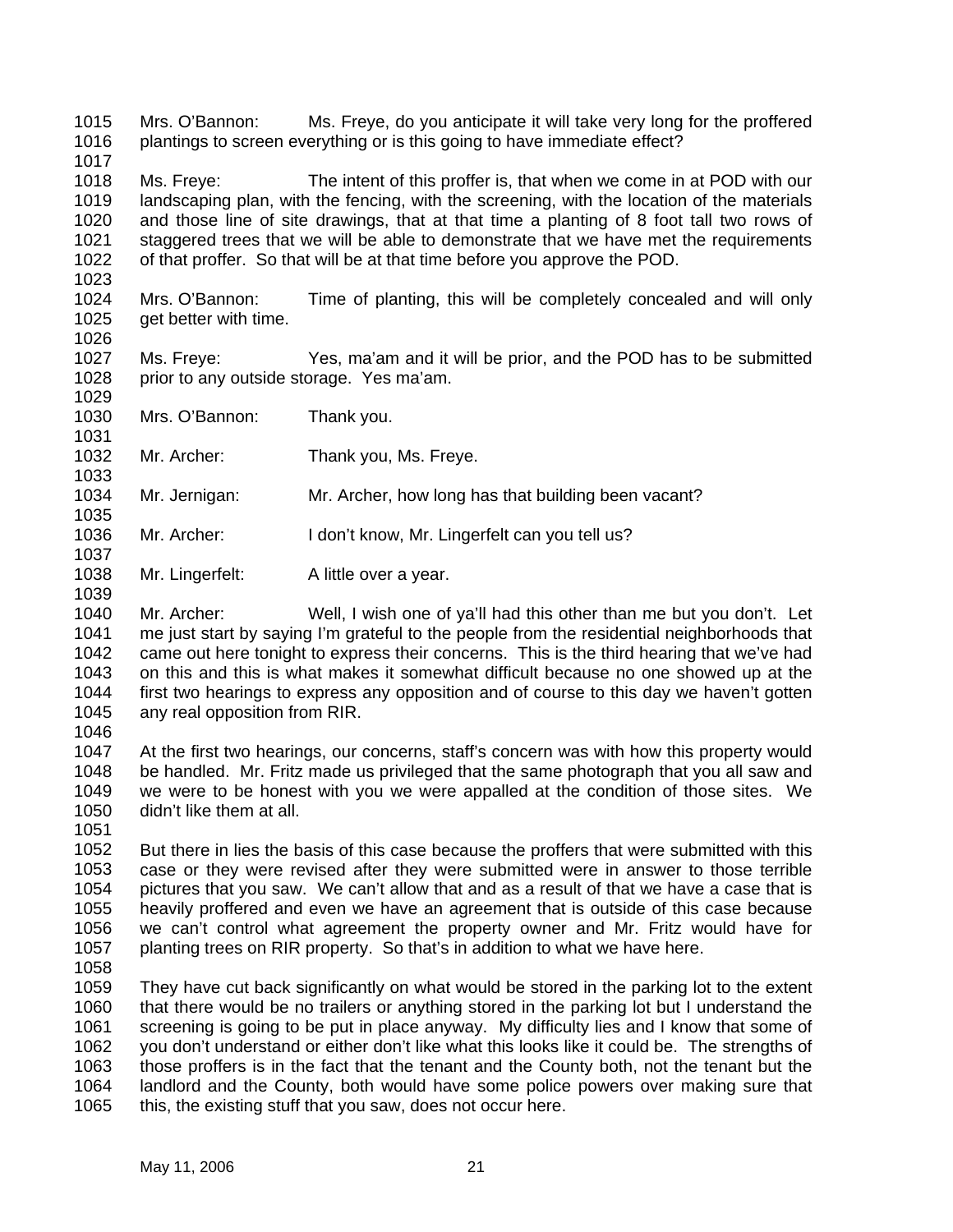1066 1067 1068 1069 1070 1071 1072 And in answer to Mr. Jackson's questions, how many times would you have to call; I'm hoping and thinking that you wouldn't ever have to call about this. We've had quite a bit of discussion before even accepting these proffers as to how this property would be screened and how it would look. It's all an industrial property and Mr. Lingerfelt owns what's on both sides of the street so nothing's going to stop this from being industrial property unless somebody else buys it and has it rezoned to do something else with it.

1073

1074 1075 1076 1077 1078 We are quite a ways away from the residences. I probably live almost as close, I guess just as close as do some of you all. I have as much of a concern about it as you do and I don't think either me or Mr. Thornton would want to allow this in the district. I don't think the County would either if we were going to end up with a product that looked like what you all saw in those pictures; in fact I know we wouldn't.

1079

1080 1081 1082 1083 1084 1085 1086 1087 1088 1089 1090 So, there are two things that have to be done now. One, you have to come back with a Plan of Development which will specify exactly how these plantings are going to look and that will be a public hearing and you all will have an opportunity to come out and view all of that information when it comes in too. Now regardless of what we do tonight, we do need to pass this along to the Board because we have held this up now for three meetings. The Board has the right to deny this case out right. We could deny it and they could approve it or we could defer it and they could defer it again. But staff has put a lot of work into this and so has the applicant to be honest with you. And if we defer it again tonight, we are not going to gain anything because they have already given us everything that staff has asked them to do. So if we defer it, we simply are weighting ourselves down with more things that we have to do to come back with the same result.

1091

1092 1093 1094 1095 1096 1097 1098 1099 1100 So I'm hoping that you all will stay diligent with this and follow it through until its conclusion and know that the Board will have to hear this and also make a decision on it. But based on the cooperation that we've gotten from the applicant and the hard work that staff and the applicant have put in to try and make this an agreeable case, my recommendation tonight is going to be to pass it along to the Board with a recommendation for approval and between now and that time, Mr. Fritz will have the time to meet with Mr. Lingerfelt and please meet with Mr. Fritz as many times as you all can agree to meet and leave it up to the Board to decide whether or not another decision needs to be made.

1101

1102 1103 1104 1105 1106 1107 But I think they have done what we've asked them to do and they have been diligent in doing it so I don't think it would be fair for us to recommend denial but I do hope that you all will be diligent in keeping your eyes on this and Mr. Jackson, I hope that you never have to make that phone call but if you do, you know we are complaint driven, the County is complaint driven, and when things happen that you don't like, you need to complain about it.

1108

1109 1110 1111 1112 1113 1114 1115 It bothers me that no body has ever complained about these two sites that Hughes has been managing now because depending on where they are, I mean they could be back in the woods somewhere no body really cares but if they were someplace where you were near, I would hope that you would complain and we could take proper action to get it cleaned up. But with that I don't know what the Board will see to do on this, see fit to do but I'm going to recommend that we pass it along to the Board with the recommendation for approval.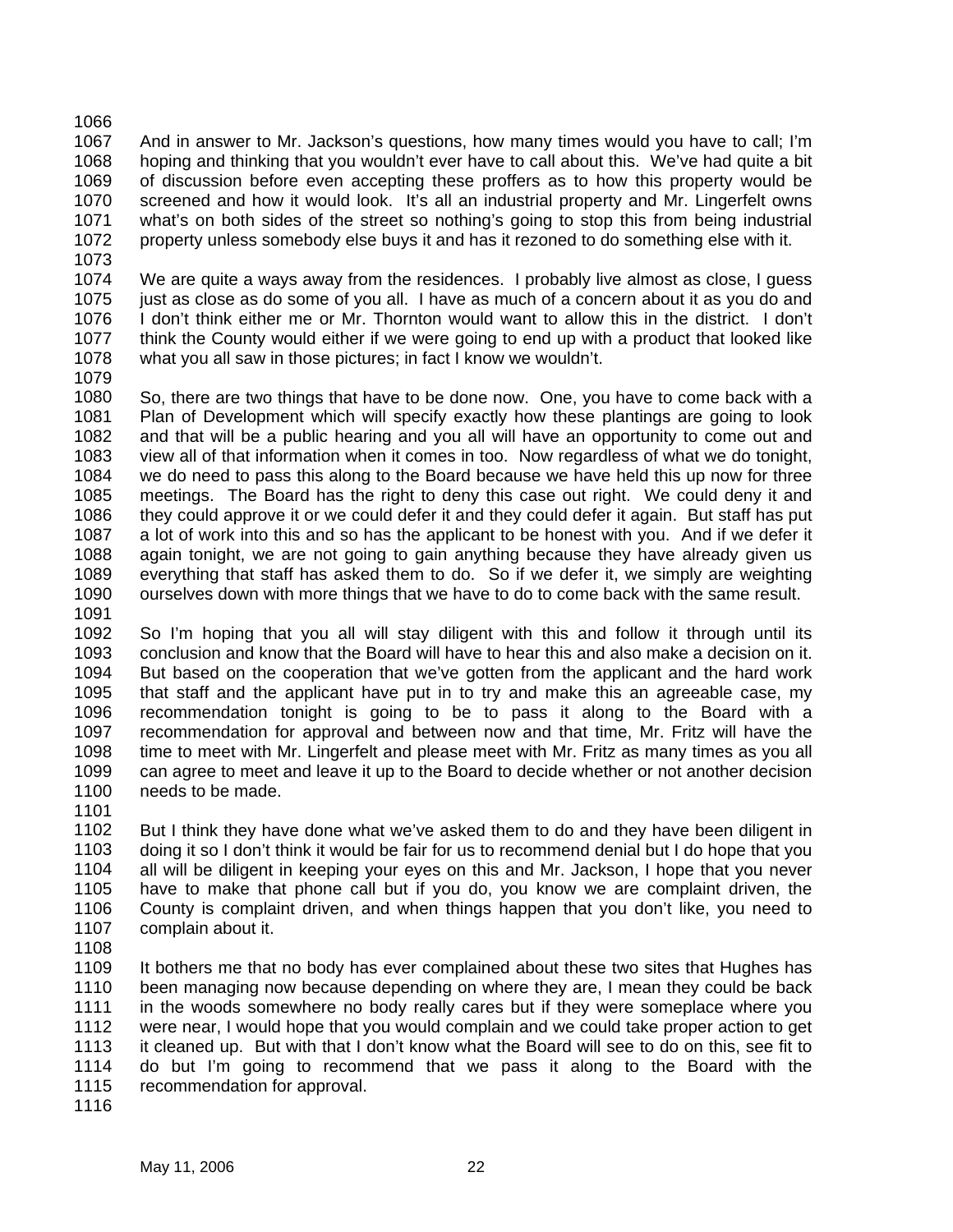| 1117<br>1118                                                                         | Mr. Jernigan:                                                                                                                                                                                                                                                                                                                                                                                                                                                                       | Second.                                                                                                                                                                                                                                                                                                                                                                                                                                                                                                                                                                                                                                                                                                                                                                                      |
|--------------------------------------------------------------------------------------|-------------------------------------------------------------------------------------------------------------------------------------------------------------------------------------------------------------------------------------------------------------------------------------------------------------------------------------------------------------------------------------------------------------------------------------------------------------------------------------|----------------------------------------------------------------------------------------------------------------------------------------------------------------------------------------------------------------------------------------------------------------------------------------------------------------------------------------------------------------------------------------------------------------------------------------------------------------------------------------------------------------------------------------------------------------------------------------------------------------------------------------------------------------------------------------------------------------------------------------------------------------------------------------------|
| 1119<br>1120                                                                         | Mr. Archer:                                                                                                                                                                                                                                                                                                                                                                                                                                                                         | Was that you Mr. Jernigan?                                                                                                                                                                                                                                                                                                                                                                                                                                                                                                                                                                                                                                                                                                                                                                   |
| 1121<br>1122                                                                         | Mr. Jernigan:                                                                                                                                                                                                                                                                                                                                                                                                                                                                       | Second.                                                                                                                                                                                                                                                                                                                                                                                                                                                                                                                                                                                                                                                                                                                                                                                      |
| 1123<br>1124<br>1125                                                                 | Mr. Archer:                                                                                                                                                                                                                                                                                                                                                                                                                                                                         | Ok, motion by Archer, seconded by Mr. Jernigan. All in favor of<br>the motion say aye, those opposed say no. The ayes have it and the motion passes.                                                                                                                                                                                                                                                                                                                                                                                                                                                                                                                                                                                                                                         |
| 1126<br>1127<br>1128<br>1129                                                         | otherwise available.                                                                                                                                                                                                                                                                                                                                                                                                                                                                | The Planning Commission voted to recommend the Board of Supervisors grant the<br>request because it is reasonable, it conforms to the recommendations of the Land Use<br>Plan, and the proffered conditions will provide appropriate quality assurances not                                                                                                                                                                                                                                                                                                                                                                                                                                                                                                                                  |
| 1130<br>1131<br>1132<br>1133                                                         | Mr. Silber:                                                                                                                                                                                                                                                                                                                                                                                                                                                                         | Let me just say, the Board meeting is on June $13th$ so this will<br>come again before the Board of Supervisors on the 13 <sup>th</sup> of June at 7 o'clock.                                                                                                                                                                                                                                                                                                                                                                                                                                                                                                                                                                                                                                |
| 1134<br>1135<br>1136                                                                 | Mrs. O'Bannon:<br>Fritz as soon as possible?                                                                                                                                                                                                                                                                                                                                                                                                                                        | And Ms. Freye, you are making a promise right now to call Mr.                                                                                                                                                                                                                                                                                                                                                                                                                                                                                                                                                                                                                                                                                                                                |
| 1137<br>1138<br>1139                                                                 | Ms. Freye:<br>call.                                                                                                                                                                                                                                                                                                                                                                                                                                                                 | Mrs. O'Bannon, I called him today and he did not return my phone                                                                                                                                                                                                                                                                                                                                                                                                                                                                                                                                                                                                                                                                                                                             |
| 1140<br>1141<br>1142                                                                 | Mrs. O'Bannon:<br>promise you will be calling him soon?                                                                                                                                                                                                                                                                                                                                                                                                                             | Well he, in between that, he did call me so I'm hoping you will                                                                                                                                                                                                                                                                                                                                                                                                                                                                                                                                                                                                                                                                                                                              |
| 1143<br>1144                                                                         | Ms. Freye:                                                                                                                                                                                                                                                                                                                                                                                                                                                                          | Yes ma'am.                                                                                                                                                                                                                                                                                                                                                                                                                                                                                                                                                                                                                                                                                                                                                                                   |
| 1145<br>1146                                                                         | Mrs. O'Bannon:                                                                                                                                                                                                                                                                                                                                                                                                                                                                      | Ok, I'll tell him.                                                                                                                                                                                                                                                                                                                                                                                                                                                                                                                                                                                                                                                                                                                                                                           |
| 1147<br>1148                                                                         | Mr. Archer:                                                                                                                                                                                                                                                                                                                                                                                                                                                                         | Thank you all again for coming, I appreciate it.                                                                                                                                                                                                                                                                                                                                                                                                                                                                                                                                                                                                                                                                                                                                             |
| 1149<br>1150<br>1151<br>1152<br>1153<br>1154<br>1155<br>1156<br>1157<br>1158<br>1159 | C-20C-06<br>District.                                                                                                                                                                                                                                                                                                                                                                                                                                                               | James Theobald for Steeple Lane Development, LLC: Request to<br>conditionally rezone from M-1C Light Industrial District (Conditional) to R-5AC General<br>Residence District (Conditional), Parcel 809-724-5973, containing 18.252 acres, located<br>at the western terminus of Steeple Lane and on the east line of East Richmond Road<br>approximately 1,770 feet north of Nine Mile Road. The applicant proposes a zero-lot line<br>development of no more than sixty-four (64) homes. The R-5A District allows a<br>minimum lot size of 5,625 feet and a maximum gross density of 7.7 units per acre. The<br>use will be controlled by zoning ordinance regulations and proffered conditions. The<br>Land Use Plan recommends Office/Service. The site is in the Airport Safety Overlay |
| 1160<br>1161<br>1162<br>1163<br>1164<br>1165<br>1166                                 | Ok, next on the agenda is on page four in the Varina District. This<br>Mr. Silber:<br>is a zoning case that was deferred from the April 13, 2006 meeting. This is C-20C-06,<br>James Theobald for Steeple Lane Development, LLC. request to rezone from M-1C<br>Light Industrial Conditional to R-5AC General Residence District Conditional. This is<br>property containing 18.28 acres located at the western terminus of Steeple Lane on the<br>east line of East Richmond Road. |                                                                                                                                                                                                                                                                                                                                                                                                                                                                                                                                                                                                                                                                                                                                                                                              |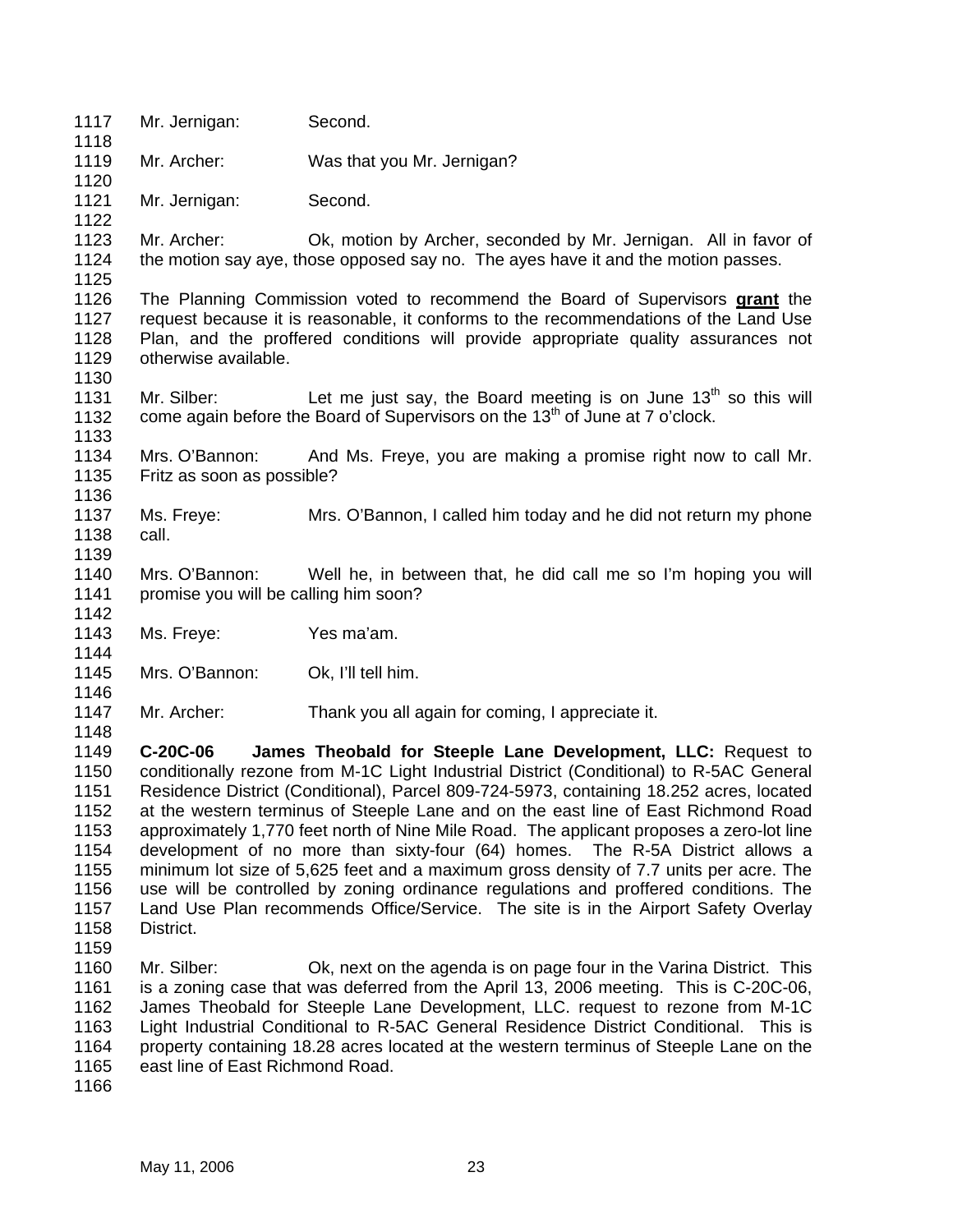1167 1168 1169 Mr. Archer: Alright, thank you Mr. Secretary. Is there anyone here who is opposed to this case in the Varina District, C-20C-06, James Theobald for Steeple Lane Development. We have opposition. Go ahead sir.

- 1171 1172 1173 1174 1175 1176 1177 1178 1179 1180 Mr. Tyson: Mr. Chairman, members of the Commission, Mrs. O'Bannon, Mr. Secretary, the request is to permit development of 64 single family detached dwellings on zero lot lines. This case was deferred at the April Planning Commission meeting to permit the applicant to continue working with staff and adjacent property owners to address outstanding issues. This site is located east of East Richmond Road, south of Dabbs House Road at the terminus of Steeple Lane. To the east separates this parcel from Laburnum Avenue. The southern property line is shared with Beth-Elon; a Queen Anne-style residence that was constructed in the 1890's and is on the National Register of Historic Places. The site is bisected east/west by a drainage area that drains the Fairfield Woods subdivision to the west.
- 1181

1185

1170

- 1182 1183 1184 The 2010 Land Use Plan recommends O/S, Office/Service uses for the property; however the property use may be more appropriate given the existing development pattern and trends in the area.
- 1186 1187 1188 1189 The property was rezoned to M-1C by case C-85C-89. The main feature of that case was the prohibition on uses that restricted the use to office/warehouse facilities. Additionally, under the previous zoning case, no access to East Richmond Road was permitted.
- 1190

1191 1192 1193 1194 1195 1196 1197 The applicant has submitted a proffer statement that's been submitted to you committing to the following. The permitted uses would be limited to 64 zero-lot line dwellings. A planting strip 10 feet in width, planted to a Transitional Buffer 25 standard would be provided along East Richmond Road. While not proffered, the applicant has reported that a wetland buffer may be required adjacent to the Beth Elon property. The extent of that buffer would be determined based on field evaluation of the wetlands.

1198

1199 1200 1201 1202 Houses would be a minimum of 2000 square feet in size and would vary in architecture. Each home would have a two-car side loaded garage. The proffers that have been distributed to you have a one-car garage. Mr. Theobald amended that this evening to a two-car side loaded garage.

1203

1204 1205 1206 1207 1208 1209 1210 1211 1212 1213 1214 1215 1216 1217 Brick foundations would be provided however, where high-water table restricts the building to slab-on-grade, a faux crawl-space a minimum of 7-courses in brick would be used. Sidewalks would be provided on one side of all interior streets. Curb and gutter would be provided front yards, and street-side yards on corner lots would be sodded and irrigated and any BMP's would be aerated. Should the Commission wish to act on the case tonight, the time limits would need to be waived. Given the residential nature of the surrounding properties, the proposed use may be more appropriate than the office/warehouse uses that are currently permitted under the existing zoning. Staff has encouraged the applicant to incorporate the adjacent parcel to the east, fronting on Laburnum Avenue, into the project. This would add land area to the development allowing lots wider than the 50' lots that are currently proposed, would permit possible access points to a roadway that would be better able to accommodate the traffic generated by the development, and will incorporate a parcel of land that is otherwise going to be very difficult to develop into a use that will be compatible with the proposed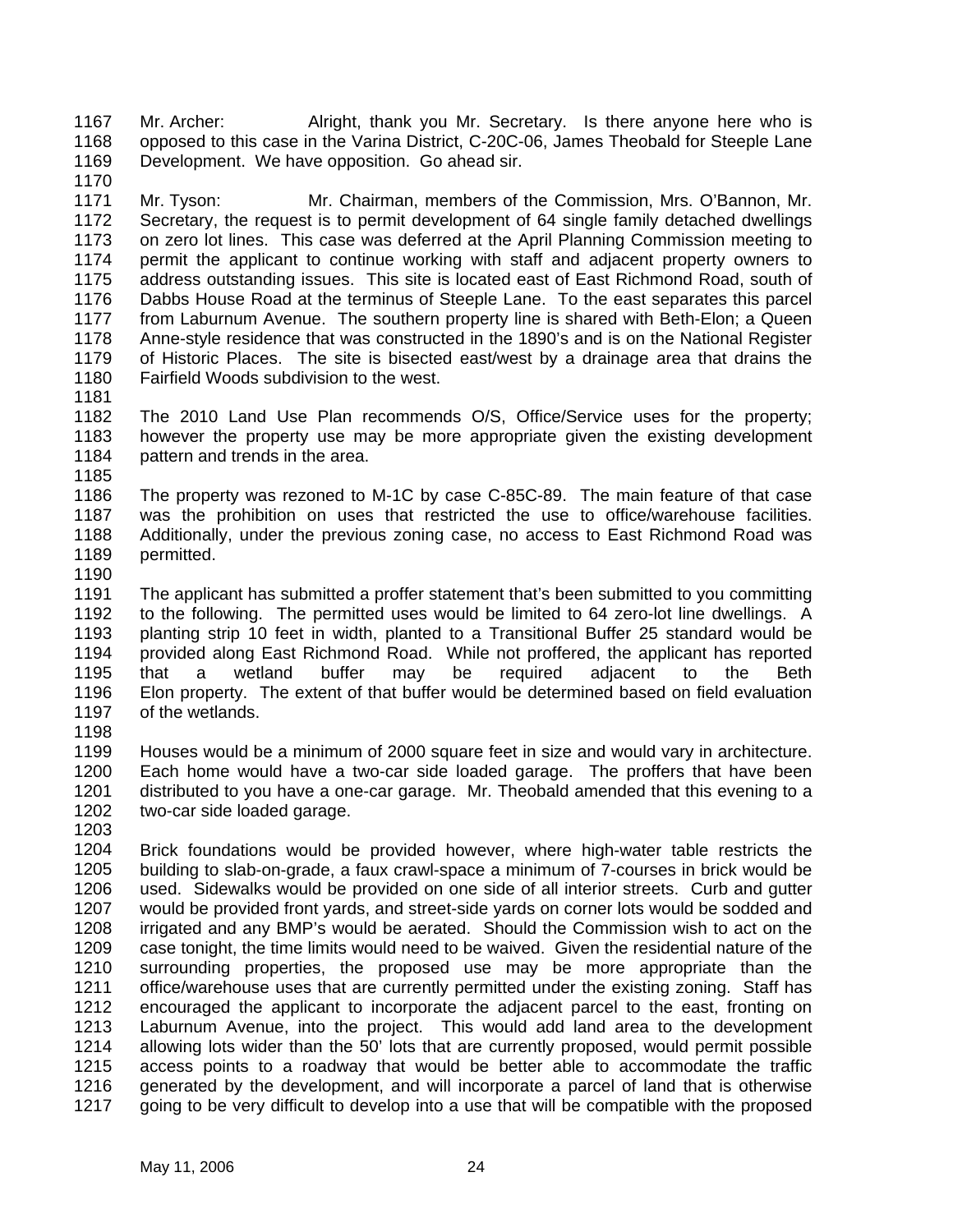| 1218<br>1219<br>1220         | residential neighborhood. It is my understanding that discussions concerning this issue<br>are ongoing; but no final agreements have been reached. |                                                                                                                                                                 |  |
|------------------------------|----------------------------------------------------------------------------------------------------------------------------------------------------|-----------------------------------------------------------------------------------------------------------------------------------------------------------------|--|
| 1221<br>1222<br>1223         | you might have.                                                                                                                                    | This concludes my presentation and I'd be happy to try and answer any questions that                                                                            |  |
| 1224<br>1225<br>1226         | Mr. Archer:<br>Commission?                                                                                                                         | Thank you Mr. Tyson. Are there questions for Mr. Tyson from the                                                                                                 |  |
| 1227<br>1228                 | Mr. Jernigan:                                                                                                                                      | Mr. Tyson, the staff is in support of this request.                                                                                                             |  |
| 1229<br>1230<br>1231<br>1232 | Mr. Tyson:<br>parcel.                                                                                                                              | We're generally, generally feel that the use is more appropriate<br>than the existing use. The outstanding staff issue is acquisition and incorporation of that |  |
| 1233<br>1234                 | Mr. Jernigan:                                                                                                                                      | Ok, thank you.                                                                                                                                                  |  |
| 1235<br>1236<br>1237         | Mr. Archer:<br>opposition. Good evening Mr. Theobald.                                                                                              | Anything further? Alright, we need the applicant because we have                                                                                                |  |
| 1238<br>1239                 | Mr. Theobald:                                                                                                                                      | Good evening, Mr. Chairman.                                                                                                                                     |  |
| 1240<br>1241                 | Mr. Archer:                                                                                                                                        | Mr. Theobald, you are aware that we have opposition.                                                                                                            |  |
| 1242<br>1243                 | Mr. Theobald:                                                                                                                                      | Yes, sir I would like to reserve two minutes if I might.                                                                                                        |  |
| 1244<br>1245                 | Mr. Archer:                                                                                                                                        | Alright, sir.                                                                                                                                                   |  |
| 1246<br>1247                 | Mr. Vanarsdall:                                                                                                                                    | Did you say a few minutes?                                                                                                                                      |  |
| 1248<br>1249                 | Mr. Theobald:                                                                                                                                      | Two please.                                                                                                                                                     |  |
| 1250<br>1251                 | Mr. Vanarsdall:                                                                                                                                    | Oh, two minutes.                                                                                                                                                |  |
| 1252<br>1253                 | Mr. Archer:                                                                                                                                        | Two is a few.                                                                                                                                                   |  |
| 1254                         | Mr. Theobald:                                                                                                                                      | Mr. Chairman, ladies and gentlemen, my name is Jim Theobald                                                                                                     |  |

1254 1255 1256 1257 1258 1259 1260 Mr. Theobald: Mr. Chairman, ladies and gentlemen, my name is Jim Theobald and I am here this evening on behalf of Community Development Partners, Lloyd Poe and Kevin McNulty are here with me along with Caroline Nadal who is an attorney for Hirschler Fleischer. This is a request to rezone 18.28 acres from an M-1 zoning classification to R-5A with significant proffered conditions in order to construct 64 owneroccupied single family detached homes. In today's dollars, these homes would range from \$220,000 to \$300,000 in purchase price.

1261

1262 1263 1264 1265 1266 1267 1268 This is obviously a picture of the zoning map (refer to rendering) and you see the industrial land in this area and I was here that evening in 1990 when the ever eloquent Ed Willie rezoned this case. I remember he used the phrase that's still reflected in the minutes where he thought he had narrowed the significant areas of non-agreeability. There were significant opposition to changing that zoning from A-1 to the M-1 albeit it is proffered closer to an office/service type case. But the zoning seemed odd at the time and it seems odd today. It's in a sea of otherwise residentially zoned property and the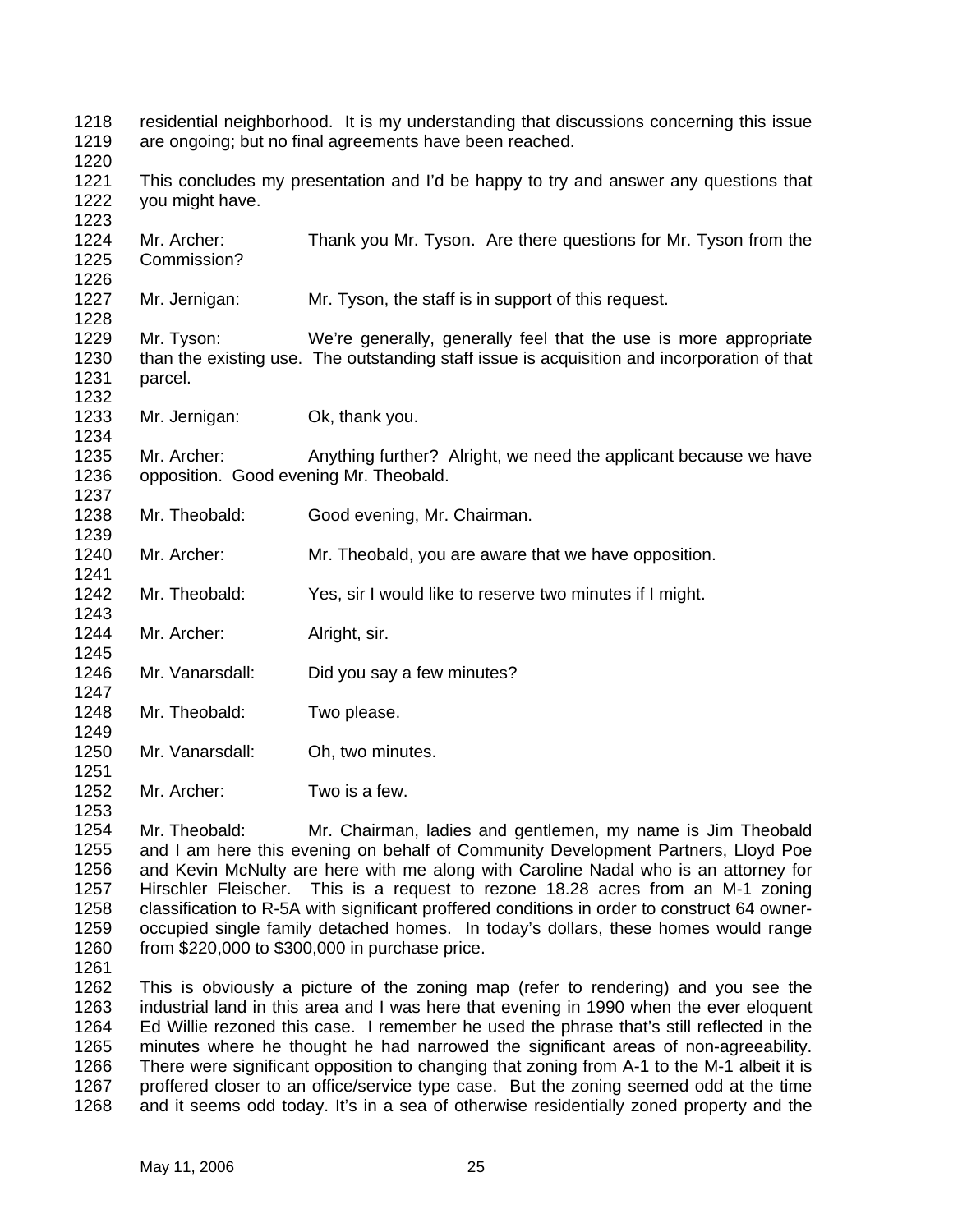1269 1270 1271 1272 1990's staff report suggest that some 3900 industrial trips a day would be generated by that site albeit going out either to Laburnum or interestingly down a little dirt road Watson Lane in here because originally this historic home was part of this site. For some reason they thought going down that little dirt road was alternative access.

1273

1274 1275 1276 1277 1278 1279 1280 1281 1282 1283 1284 1285 1286 This site is surrounded by predominantly R-3A zoning which potentially permits a density of up to 4.6 units per acre and homes of 1050 square feet and any of those subdivisions are proffered to higher standards. This request would result in a density of about three and a half units per acre with minimum home sizes of some 2000 square feet. And as you saw from the other area which is a little smaller in scale; this is the site in here (refer to rendering) this is Steeple Lane, this is Laburnum Avenue along here, this is Fairfield Woods. There really is an opportunity for transition of uses between the single family detached homes and the apartments on the other side of Laburnum Avenue. Originally, we thought that transition might best be accomplished with townhouse rezoning but after discussions with Mr. Jernigan, Mr. Donati and staff, it was suggested that a single family detached product would be preferable but nonetheless this picture depicts the opportunity for significant change in the land use from the light industrial use which I would submit as inappropriate to the single family detached which I believe is.

1287

1288 1289 1290 1291 1292 1293 1294 1295 1296 1297 1298 1299 1300 1301 1302 1303 1304 1305 This is the site plan that is proffered and you will note that this community is essentially bisected by the wetland area in between. It has two entrances both oriented to East Richmond Road and these locations there is no access to Steeple Lane and that this project was planned to be oriented to the residential areas rather than to Laburnum Avenue and the old Jarrett Road apartments across the way. The pedestrian footbridge connecting the two parts, passive park areas with gazebos have been proffered, any wet BMP's would be aerated. The BMP's in this area along the road frontage in an effort to try to help the drainage situation in that area and those folks have had some significant drainage issues. We've proffered a 10' landscaping. Easement along East Richmond Road will be planted to a Transitional Buffer 25 standard. Mr. Tyson has accurately summarized the proffers. We have proffered the site plan, the planting strip, included a tree planting plan within the neighborhood of minimum of  $2\frac{1}{2}$  inch caliper tree in each front yard, proffered a variety of design elements of homes, sidewalks on one side of interior roads, 2000 square foot minimums, a cap on a density of 64 homes, and all homes having side entry two car garage, front yards and side yards were at a corner would have to be sodded and irrigated, all driveways are to be hard surfaced, mailboxes and lamp posts are required for the covenants and a home owner's association is to be formed.

1307 1308 1309 1310 1311 1312 1313 1314 1315 1316 1317 1318 We've met with neighbors along with about half a dozen staff members. Staff was at the, out in force with the second meeting that we had with the neighborhood and we basically heard two concerns, traffic and drainage. John Klotz of the Public Works Department made folks aware of the significant drainage project behind Fairfield Woods Subdivision. In this area here (refer to rendering), in an effort to try and rectify some of the drainage issues in this area, there were also individual property owners along Laburnum and Nine Mile with individual situations with which Mr. Klotz attempted to deal for some time after the meeting. As you know, we can't put any more water at a faster rate off this property in a post-developed fashion than we can before it's developed and obviously single family detached homes with yards have far more open space and green areas than would the M-1 Light Industrial Use with the flat roofs and the paved parking areas.

1319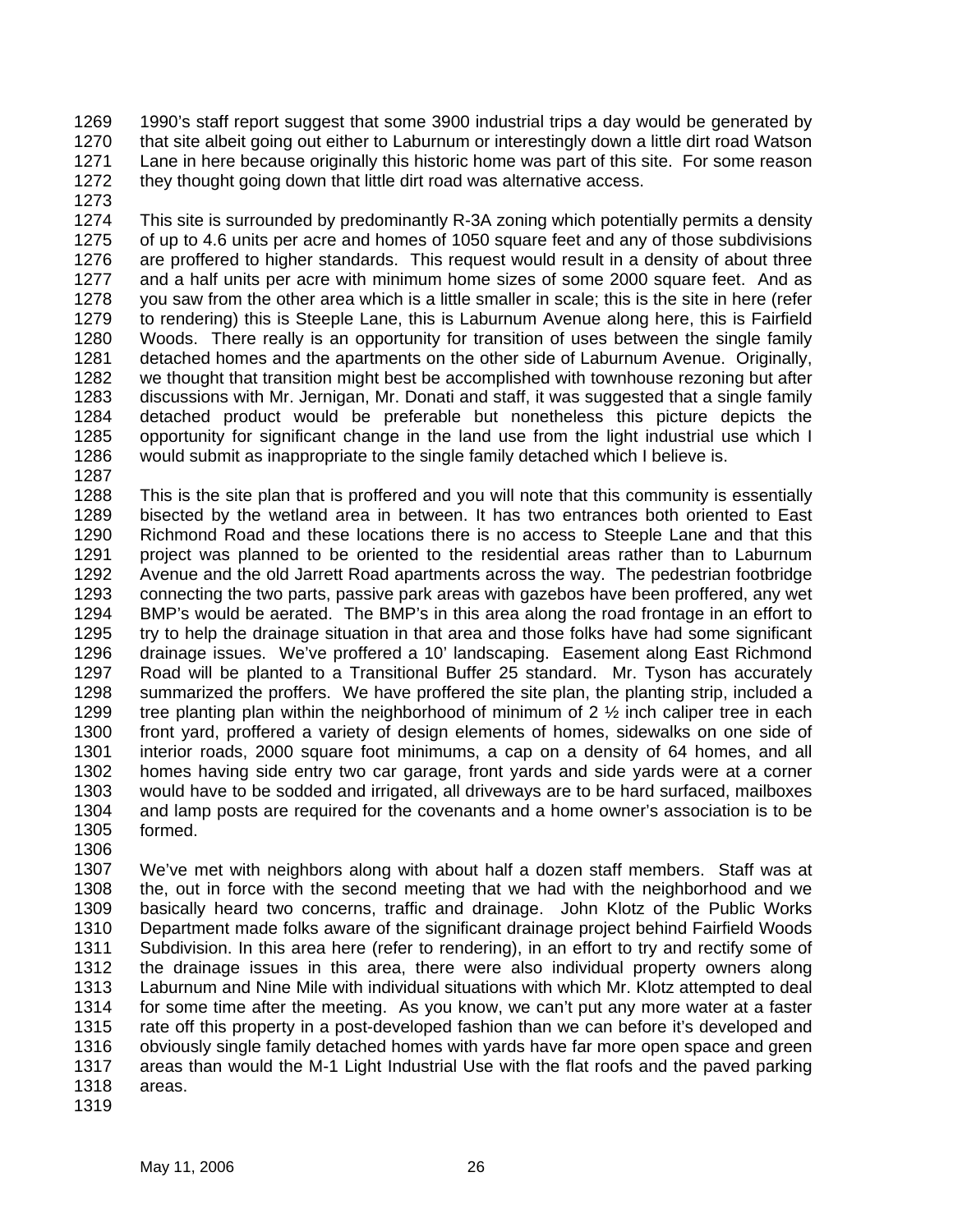1320 1321 1322 1323 1324 1325 1326 1327 1328 1329 1330 Tim Foster was there to discuss traffic. There are a number of significant road projects being planned in this area. There is a project for Dabbs House Road to be improved. Also with the townhomes that Mr. Amason will be constructing, Dabbs House is designed to punch through to Laburnum Avenue, thus giving another outlet for folks coming out of this planned subdivision and also improvements to Creighton Road. Mr. Foster was fairly adamant about not providing a connection out to Laburnum Avenue for fear of cut through traffic in this area. He concluded that the roads could handle this development albeit East Richmond Road is a narrow road. It's a 30 foot right of way with 15 to 18 feet of pavement width in this area. He also indicated that in the a.m. peak morning, there would be 14 cars entering and 41 exiting. The p.m. 45 entering, 27 exiting.

1331

1351

1354

1332 1333 1334 1335 1336 I believe this request is reasonable in light of all the foregoing factors. It's certainly better than the current zoning. It has quality guarantees above those binding on surrounding development and provides a logical transition with regard to use and I'd be happy to answer any questions.

1337 1338 1339 Mr. Archer: Thank you Mr. Theobald. Are there questions from the Commission?

1340 1341 1342 Mr. Jernigan: Mr. Theobald, did Mr. Poe go and meet Ms. McNeil and check the wetlands.

- 1343 1344 1345 1346 1347 1348 Mr. Theobald: They did meet last night and my understanding is that they did walk the area. I understand that Ms. McNeil tried walking through the poison oak on purpose. Maybe that's just a rumor but she told me that. But in any event, this area along this creek here is at a minimum an intermittent stream and will have a 50 foot buffer on either side of it and I believe they did walk and the property on her side of the creek can not be touched and those trees must be preserved as a matter of law.
- 1349 1350 Mr. Jernigan: Alright, thank you sir.

1352 1353 Ms. Jones: Mr. Theobald, was there any discussion about the other, acquiring the properties that could lead to adding?

1355 1356 1357 1358 1359 1360 1361 1362 1363 1364 1365 1366 1367 Mr. Theobald: There have been some preliminary discussions, Ms. Jones. This site is zoned unrestricted R-5 for apartments. Apparently, Mr. Amason has decided to build townhomes here and you all have approved a POD I believe in order to permit that. Now his POD apparently did not include this strip along Laburnum Avenue which he owns and staff has I think appropriately suggested that we try to discuss with Mr. Amason the possible disposition of that property. We have started that process. Mr. Amason indicated he had a partner he needed to consult as to whether or not this property would be sold and what the price would be. But I don't want to mislead you because the challenges there are first of all, Mr. Amason has unrestricted R-5 zoning in which he could build apartments or townhomes, etc., and I believe there were also some comments that he may view this as a potential commercial site in the future albeit with a change of rezoning.

1368 1369 1370 Were we to get hold of this piece of property, it wouldn't necessary result in wider lots, what it does is of course increase the development cost of the project and it would have one of two results. One would be either your front door would now be Laburnum Avenue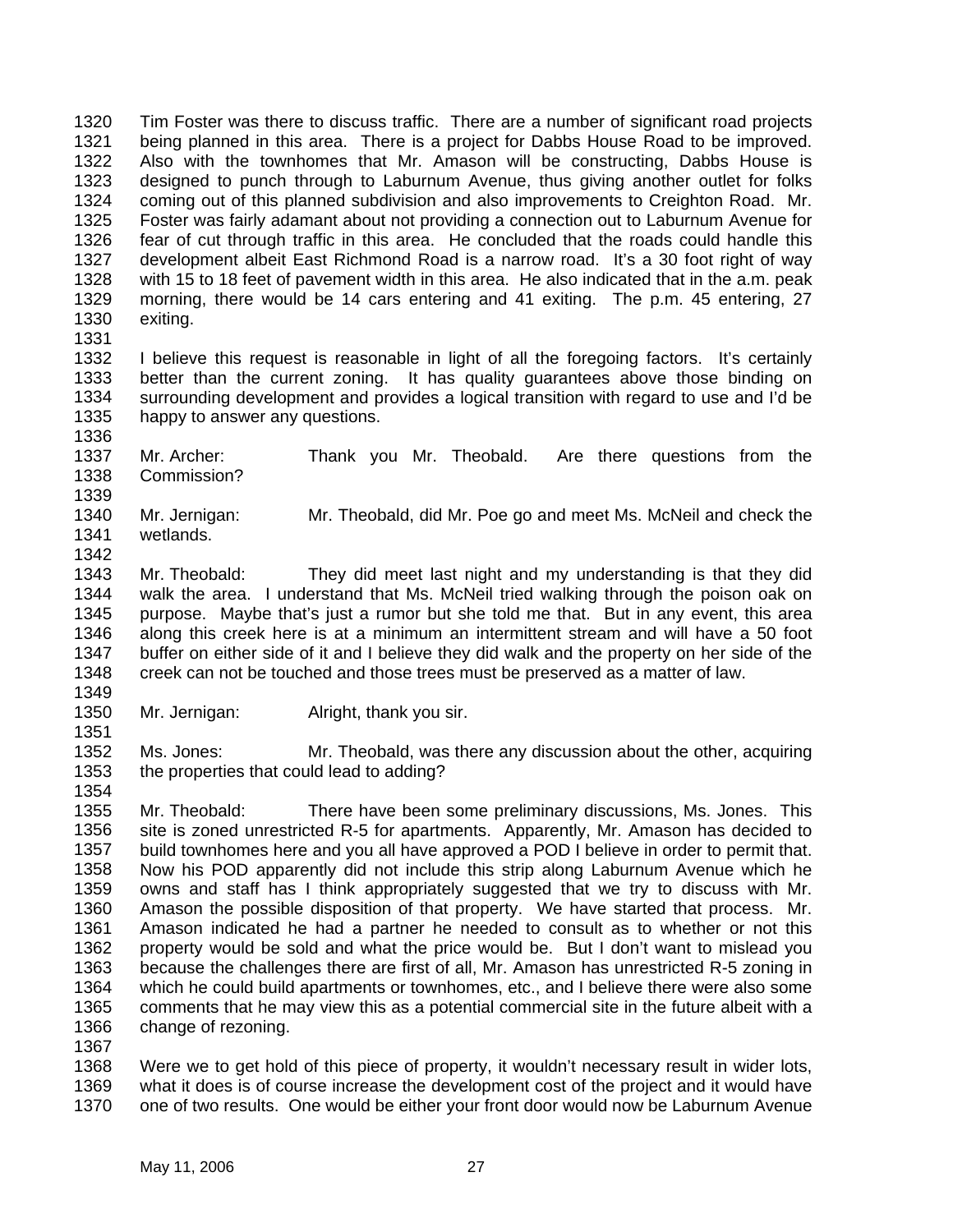1371 1372 1373 1374 1375 1376 1377 1378 1379 1380 across from Jared Apartments which is not what is desired in terms of significant development by my client; or it would continue to show its back to Laburnum Avenue and put additional cars on to East Richmond Road. So it's going to take a willing buyer and a willing seller and it may be that they can agree on price and if so then we would look to ways to incorporate this in here but it would, honestly, would still not be the desire for the Laburnum Avenue frontage to appear to be the front door for this development. Mr. Amason thought he could get back to us, he said either tomorrow or next week when he was able to catch up with his partner. I don't know who his partner is and I've certainly been tasked with trying to keep those discussions going, if they are not going any further. But that's where we are on that piece.

- 1381
- 1382 1383 1384 1385 1386 1387 1388 1389 1390 1391 1392 1393 1394 1395 1396 1397 1398 1399 1400 1401 1402 1403 Mr. Silber: Ms. Jones, you have picked up on the aspect that is the one remaining serious issue for concern of staff. Obviously, through all the training that the Planning Commission has received and that the staff is aware of, you really try to avoid zoning abd developing properties so as to leave small narrow strips of land that are undeveloped as a result of your approvals. In this case you would have two strips of land, one to the north and one to the east. What concerns me most, both of those concern me, but what concerns me the most is the one to the east adjacent to Laburnum. I understand what Mr. Theobald is saying. He is correct in that perhaps it does not add a tremendous amount to his land mass to be able to develop economically, but I would argue there are different ways of developing the property by joining those pieces together; the one on Laburnum frontage and on their subject property. So as to avoid a cut through situation on Laburnum, so to avoid totally turning the project towards Laburnum and having that solely as your front door. I think his concern about this project having proximity to Jared Apartments across the street, in fact, is a concern. But the issue of Mr. Amason's property being zoned straight R-5 is a real concern. There could be apartments stripped along Laburnum, backing up to this project which I think is not what the County would like to see as a preferred development option. So this is one of those difficult situations where you are encouraging, in fact I would argue strongly encouraging, that these two owners get together so as to develop this property as a whole, and I have great difficulty recommending approval of this request when you do have these strips of land that are going to be nothing, nothing but problems in the future.
- 1404 1405 1406 1407 1408 1409 1410 Mr. Theobald: But understand that not solving the R-5 problem, which supervisor's zoned, doesn't solve your problem with M-1 zoning, it's already there so is it wise to suggest that while we won't solve this bigger problem because we can't also solve the little problem. I have confidence that if Mr. Amason came in here with a plan that between Mr. Poe, me and Mr. Jernigan, and Mr. Donati and staff that we would clearly get something, would get something in here better than what has occurred historically across the other side of Laburnum Avenue.
- 1411
- 1412 1413 Mrs. O'Bannon: How big is that piece of property? How wide is it?
- 1414 Mr. Jernigan: It's 150 feet.
- 1415 1416 Mrs. O'Bannon: What can you do with that?
- 1417

1418 1419 1420 1421 Mr. Jernigan: Well, I've, me and Mr. Tyson were adding up figures the other day and I have taken the setback and what you have to have for driveways and setbacks from the main corridor. I really don't believe that they can put apartments in there. You've got a certain setback and we were sitting there figuring so I think at this time, I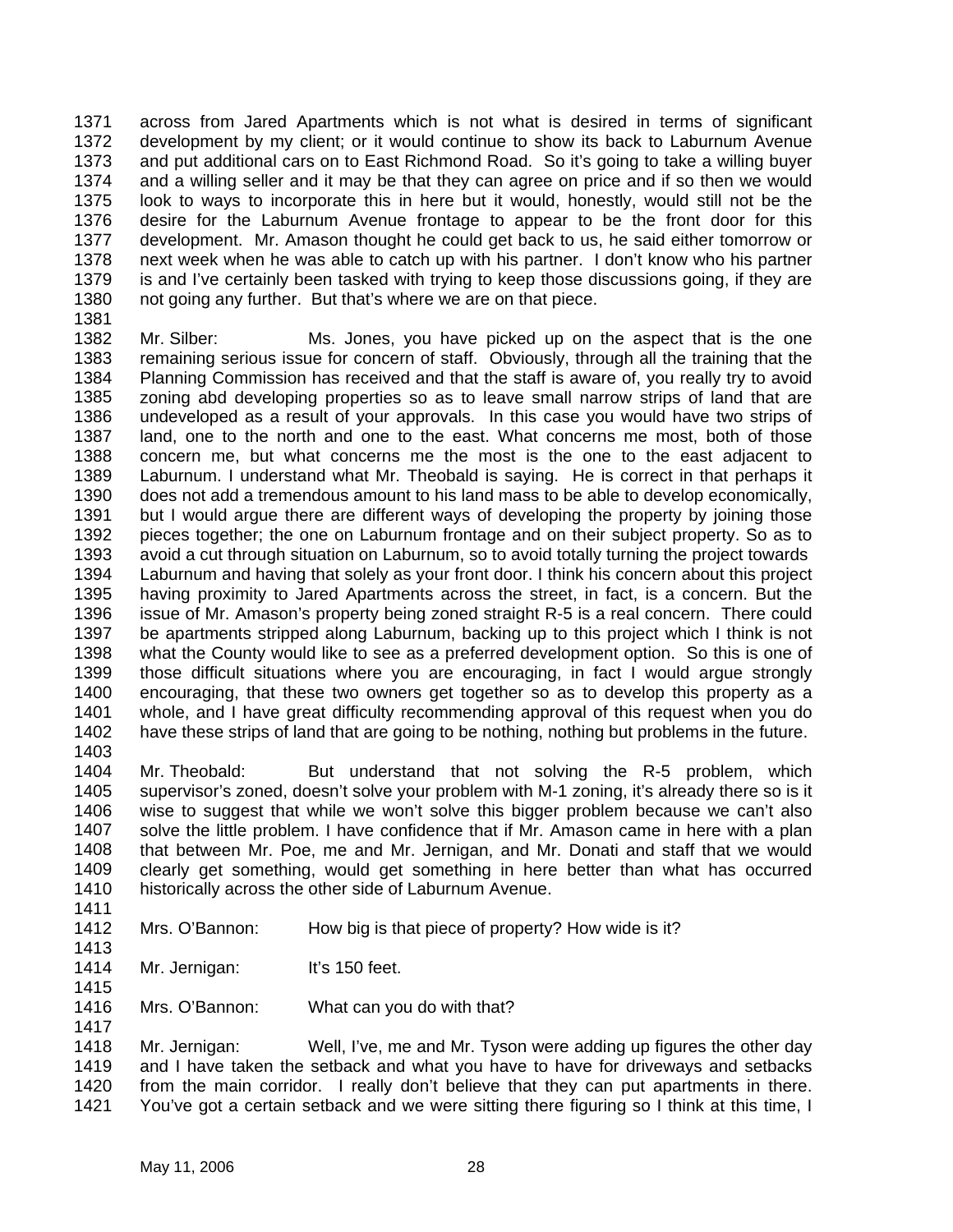1422 1423 1424 1425 don't even think they can get them. Now I did the POD on the subdivision on that and that property was, all of it was R-5 and I got Roy to put townhouses for sale. I would have to look at that case again because it's been a couple of years to see if we made a deal that any property on there would be for sale to build apartments.

1427 Mrs. O'Bannon: Did he calculate his density on that area?

1426

1428

1438

1448

1451

1454

1457

1459

1461

1465

1470

1472

1429 1430 1431 1432 1433 1434 1435 1436 1437 Mr. Silber: That Mrs. O'Bannon is a good question. I believe he did not because I remember having, specifically remember having dialogue with Mr. Amason when he came in and did the townhouses on R-5 and we questioned him as to what he was going to do with this long strip of property and how he was going to develop those townhouses; and he said I don't want to do townhouses now. That's a problem to be dealt with in the future. I said well it is a problem and what do you intend to do with it. He said he really would either incorporate it in to some additional property or sell it to someone who was developing the property adjacent to it. So at that time, which I guess was about 3 or 4 years ago, that is what he represented.

1439 1440 1441 1442 1443 Mr. Jernigan: It's been about 3 years. But I know that we made a deal that they would all be townhomes but I can't, this strip it seems to me that I had to put a sidewalk on it and I believe that he does have to do that just for interconnectivity for pedestrians. But just adding figures with Mr. Tyson, I don't think today he can do anything on it.

- 1444 1445 1446 1447 Mr. Silber: Well, I respectively would disagree. I think you could get apartments on there. I think they would not lay out in an attractive fashion, but I think you can meet the setback and get apartments on there. They would be configured in a strange way and in a linear configuration.
- 1449 1450 Mr. Jernigan: Well, I guess we will have to get with Roy and see. I've been trying in communication, Roy was out of the country for awhile.

1452 1453 Mr. Silber: I've had two communications with Mr. Amason in the last week or two concerning this and I think he's still interested in having dialogue in regards to this.

1455 1456 Mr. Theobald: Yes, so are we. I just don't want to be held hostage to a situation that we didn't create and that may create more problems than it solves.

- 1458 Mr. Jernigan: That's all I have.
- 1460 Mr. Theobald: Thank you.

1462 1463 1464 Mr. Archer: All right, well we did have opposition so we'll hear from opposition now. Good evening ma'am. Where you hear when I explained the ten minute rule on the first case? Do I need to repeat that?

1466 1467 1468 Ms. Oliver: I am representing petitions from four developments – residents of East Richmond Road and Dabbs House Road, a church and others on Creighton Road.

- 1469 Mr. Archer: Yes ma'am. I need your name also please.
- 1471 Ms. Oliver: Cynthia Oliver.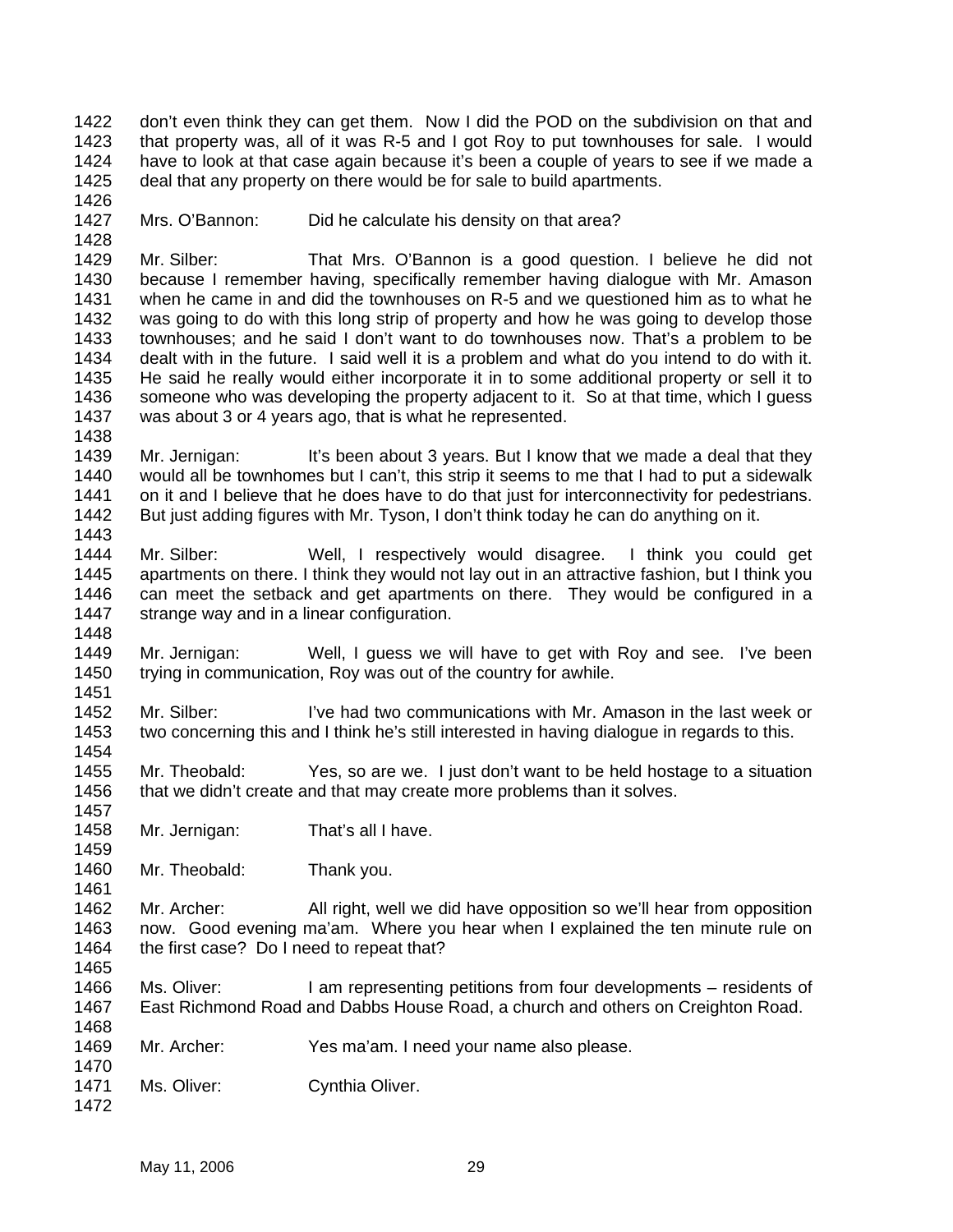1473 1474 Mr. Archer: Thank you Ms. Oliver.

1475 Ms. Oliver: How are you? And I have the petitions.

1477 Mr. Jernigan: Hi, how are you, thank you.

1479 1480 1481 1482 1483 1484 1485 1486 1487 1488 1489 1490 1491 1492 Ms. Oliver: We oppose the rezoning from M-1C Conditional to R-5A, 64 Single Family homes and wish it to remain as is, and for it to be developed in a way that will be suitable for all of us. Just listening to what you are saying about apartments in there and what you have going on around us has been a bit overwhelming. The zoning that are in place now that surrounds us and is developed not using the county's plan has created problems to the new developments and all of the old existing homes are having problems with high water levels when it rains, contaminated wells, poor septic drainage, heavy traffic creating accidents involving school buses, damage to personal property, garbage going in our ditches and roads which are in need repair. All of which has been addressed to the County and not addressed, not corrected. The M-C zoning for this area was accepted in September of 89. The development of Fairfield Woods and the occupancy in 94 and Walgreens on the corner of Nine Mile Road and Laburnum, was prior to 94. It is now May of 06 and the County is not looking at this plan or zoning which recommended the following.

1493

1476

1478

1494 1495 1496 1497 1498 1499 1500 1501 1502 1503 1504 1505 1506 The present area was zoned M-1C for the development like you said a little business park. They stated that the request would represent a major change of direction of zoning and land use and should be carefully weighed and evaluated as it set a major precedent. The developers and Board have changed the zoning factor. Have you heard of eminent domain? Whereby, the government gives the people a notice before they get their land. We are experiencing this with our notice. We are experiencing all of the things that the developing County have worked together to create a major change in zoning, a host of problems that's mentioned, all residents that were affected by this request were not notified. Three developments and residents on Dabbs House, Dabbs House between East Richmond and Creighton Road. This has been a constant with most of the developments. When I sat with you at the initial meeting Mr. Jernigan, you remember, why weren't everybody notified, you did give us another meeting. About the zonings that were already in place, you said you didn't know.

1507 1508

1509

Mr. Jernigan: What was that again?

1510 1511 1512 1513 1514 1515 1516 Ms. Oliver: Ok, when asked at the initial meeting about the notification of all involved and the zoning already in place for this area, all of this development that had been created, at least 10 around me. Ok, the planners present did not know. I think that was you and Mr. Tyson. I have been advised that for the developments with the Civic Association, that the County has a list of the presidents of that development and for those that don't have one, it is the responsibility of the County to notify them, all parties involved.

1517

1518 1519 1520 1521 1522 1523 I became a resident in September of 75. Since then, there has been 10 developments on my side of Laburnum and Creighton Road and 3 completed ones on the other side of Laburnum and Creighton with 7 or 8 more to come. Some being developed and occupied, some to be developed with townhomes, like you were saying and like you want to put those apartments in there. Again, we were not notified. Most of the developments have occupancy to exceed 140 homes. With the apartments we now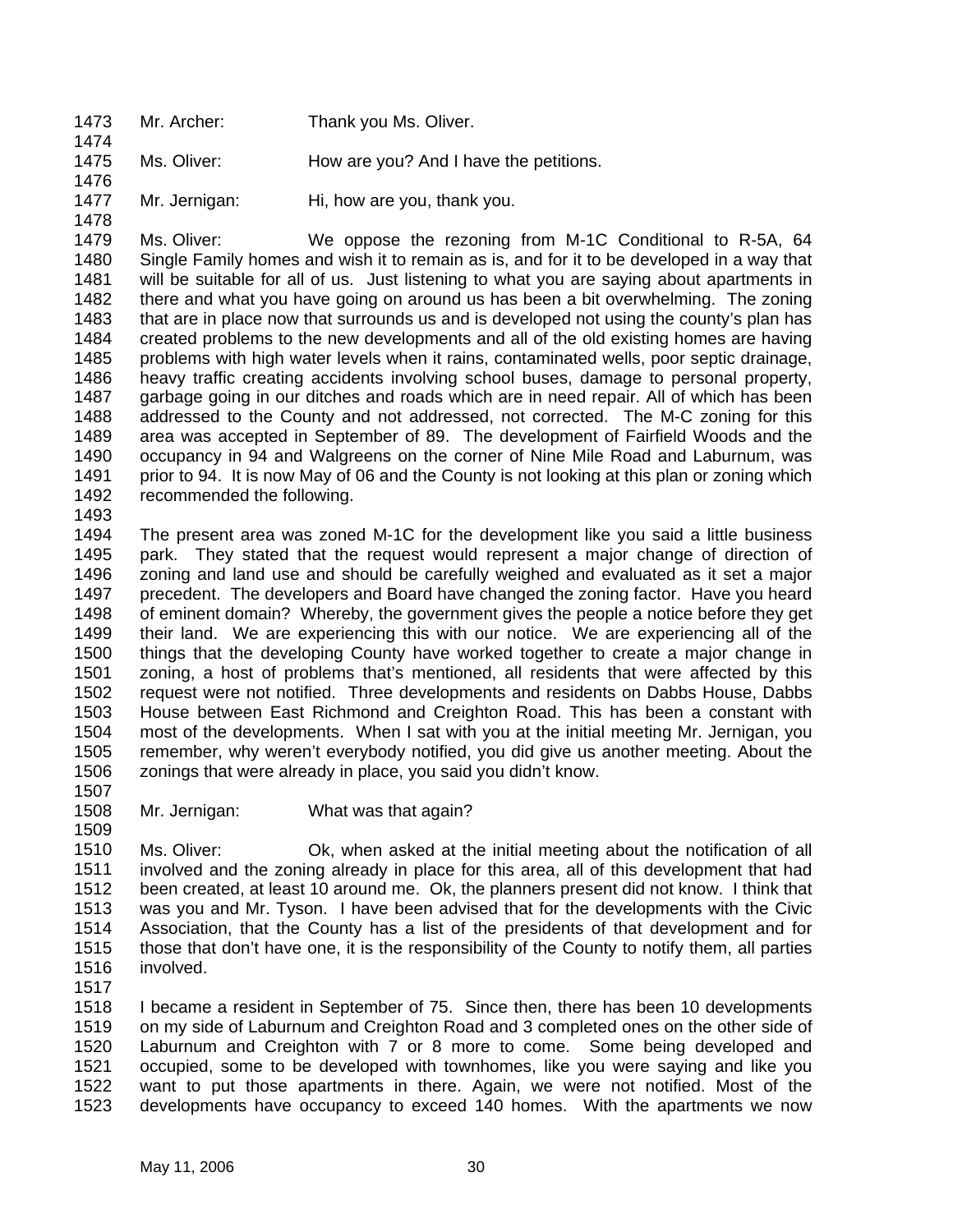1524 1525 1526 1527 1528 1529 1530 1531 1532 1533 1534 1535 1536 1537 1538 have in this location like you are saying, Jared, King's Point, Hunter's Mill, that's a townhouse, you got Dominion Townes which is going to come on around by the library, Prospect Homes on both sides of East Richmond Road, they are townhouses. And with all of these near us, those occupancies will exceed over 600 or more. All of this traffic gets directed on East Richmond Road and one road in Fairfield Woods and Dabbs House Road. We are the designated shortcut to Nine Mile and Laburnum. When we asked the planners, the County planners, the number of homes in the development, this side and the other side of Creighton Road, they didn't know that either. What is the purpose of a planner or a developer who wants to put 64 homes on 18.252 acres located on wetlands in an overpopulated area? I have been advised by a realtor that the price of a home with the value of \$200,000 or more does not mean that it can not be used for subsidized housing. If they meet the regulations, I don't know all of them but I know a couple, one regulation is that they do not sell or another reason when people lost their home for many reasons. The mortgage holder would be paid with the government subsidy, the developer has been paid and we're holding the bill.

1539

1540 1541 1542 1543 1544 1545 1546 1547 1548 1549 1550 1551 1552 1553 The Steeple Lane project for (unintelligible) to open up the road from Nine Mile on to Dabbs House on to Laburnum, the County now seems to definitely know that this will occur in three years. What are we doing these homes for? Are they for the illegal workers who work for the developers and he nor the workers are paying social security taxes, federal, state taxes and using social securities that we pay for? It only takes one legal to qualify for a subsidy. Mr. Jernigan, you stated that he fought the (unintelligible) development bitterly and proudly say now that we are discriminating. I like to use the term diligently especially since you and the developers acknowledge this is not in the areas where you live. We wanted to be sure that the homes for the aged would be just that and that you wouldn't put it for younger people and it would become a project area. As far as for the illegal's, I have no problems. I'm a widow, I'm single and I'm a woman. And I don't, I can understand some of their problems but I can't help them. The government has to clear that decision. How would you say they are handling their problems, Mr. Jernigan?

1554

1555 1556 1557 1558 1559 1560 1561 1562 The present zoning for this site calls for office concentration site just like you said. And the reason they said that they wanted the business park or office site is that it will provide restriction of uses as well as standards for the layout, design, buffering and screening of the site. Access on to East Richmond Road should be prohibited and that it should go to Nine Mile or Laburnum. This Steeple Lane project wants both entrances in the vicinity of 410 and 412. This is where I live. And the only thing they plan to do to the road is to eliminate the blind curb and recess their entrances. Under the M-1C, access to serve the development is a primary concern because of its traffic generation potential.

1563

1564 1565 1566 1567 1568 1569 1570 1571 1572 1573 On to the concerns generated by the inadequate, it was 20 feet wide buffer along East Richmond Road. The 30 foot wide Watson Lane and an unnamed 30 foot street between Watson Lane and East Richmond Road bears access through Steeple Lane and the aforementioned roadways that would have to be improved. A traffic impact study appears to be a reasonable means of providing the information needed and evaluations in light of expected uses and traffic generations. Mr. Foster was at the meeting. He stated that at the present time, we have 1400 cars daily on a road that is 18 feet wide in some places and 15 in others. And this is my road, East Richmond, where they want to put these new entrances. An additional 64 homes would bring an additional 690 cars daily. Not to mention all of this other development that is going on around us.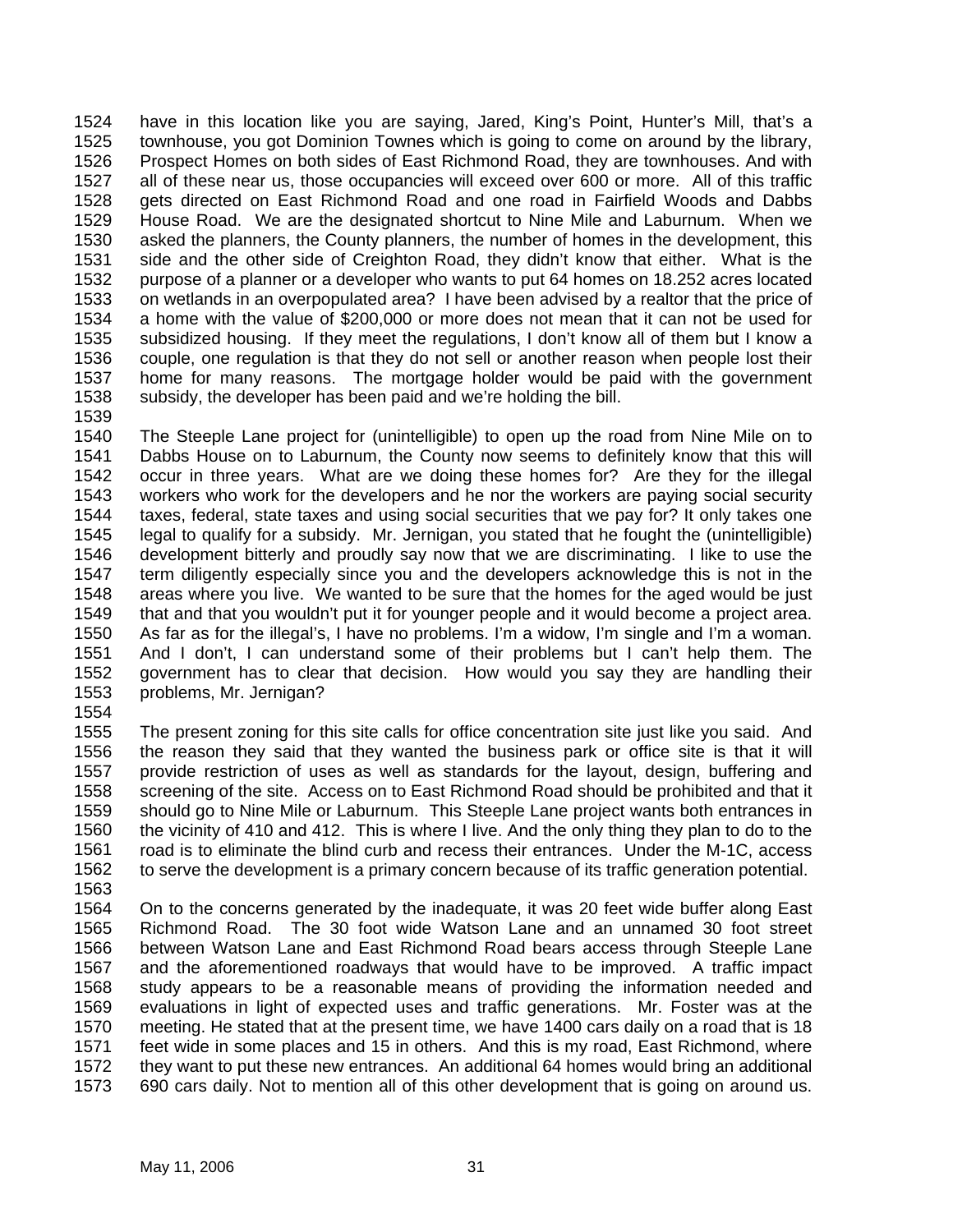1574 1575 We're talking about these deteriorating roads where there have been no improvements and I have been living there since when, 75, and it has now deteriorated just like I said.

1576

1577 1578 1579 1580 1581 1582 1583 1584 1585 1586 1587 1588 We do not know when this traffic study was done and school buses travel on East Richmond Road. We were advised at one of the meetings that Steeple Lane was a private road. We wish to know when does this occur. The only one we knew of was Watson Lane. In September of 89, the only public water supplied was adjacent to the south side of Nine Mile Road. Your development for Fairfield Woods changed this. And because of that, since all of us are on East Richmond and Dabbs House have septic and wells and A-1 zoning, more land, looks like you are trying to eliminate us. It seems to be a problem for the County and the developers. We need and want connection to the County's water and sewer to avoid future problems. We are requesting this now due to the problems we've had with contaminated wells and serious drainage problems for our septic tanks created by the developments that were done in 94. May I have some water please?

1589

1591

1601

1610

1612

1614

1618

1590 Mr. Jernigan: Sure, go ahead.

1592 1593 1594 1595 1596 1597 1598 1599 1600 Ms. Oliver: The present zoning states exclusive of the areas adjacent to the two streams crossing the property where there may be flood plains or wetlands, research is needed. That's with drainage and adequate outfall necessary to meet the needs of a 10 year storm will have to be provided. The retention and slow release of the 50-10 concept may be required to accomplish this goal. Any flood plain along the streams crossing the property will have to be protected. The developer is advised to contact the U.S. Army Corps of Engineer to arrange for an inspection and a determination of any protected non-titled wetlands exist on this site and if so, what protective measures are required.

1602 1603 1604 1605 1606 1607 Also, the potential impact on the property of the Chesapeake Bay regulations needs to be evaluated. Has the developer met these requirements and if so, we would like to see copies. It may not be suitable to have a home close to the wetlands and also it would completely encircle East Richmond Road because you have the storage behind me in Fairfield Woods and on the other corner you put Walgreens.

1608 1609 Mr. Archer: Pardon me Ms. Oliver, you have gone over your ten minutes but I will allow you a little bit more time to conclude.

- 1611 Ms. Oliver: I'm speaking for all of those opposed.
- 1613 Mr. Jernigan: It's ten minutes.
- 1615 1616 Mr. Archer: It's ten minutes total ma'am.
- 1617 Mr. Jernigan: The applicant gets ten minutes, the opposition gets ten minutes.

1619 1620 1621 1622 1623 Ms. Oliver: Well this has, based on the County's things that they had, I reached a proposal it would have a major affect on our schools. You can not get in there because of what you have now. It's over crowded, you are still having those. It also has the crashes.

1624 Mr. Jernigan: The crashes?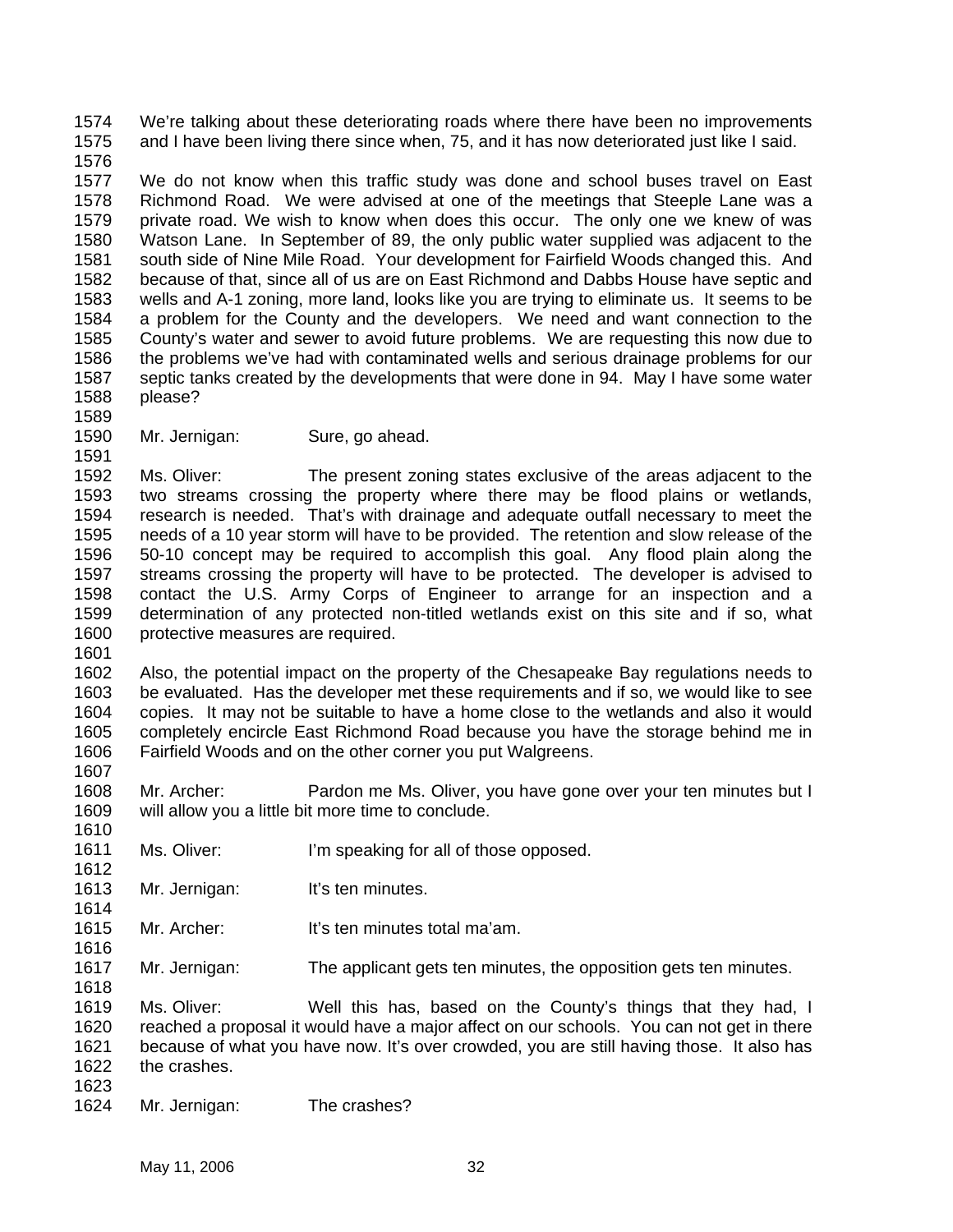1625 1626 1627 1628 1629 1630 1631 1632 1633 1634 Ms. Oliver: Yes, the school bus. I have a report of all the traffic reports that have happened for two years past. I think that we want to get this not passed. We want to see that some of our concerns are met now and that the zoning remains as is. You remember Katrina, Gaston and Isabel? We don't want to be another one of those and you did have people from the Department of Public Welfare, I guess or Works. They are not those from the U.S. Army Corps. and I hope that the next time, we will have. I fell that I have been shammed in that you are not giving me the additional minutes. That's really how I feel.

- 1635 Mr. Jernigan: What do you have another page?
- 1637 1638 1639 Ms. Oliver: I came prepared for you because you all have encircled me, you push me in a wall and you haven't been nice about it. You didn't give us notification or anything.
- 1641 Mr. Jernigan: Ms. Oliver, the first meeting……
- 1643 Ms. Oliver: Will you give me 5 more minutes?
- 1645 Mr. Archer: Mr. Jernigan.

1636

1640

1642

1644

1646

1648

1651

1653

1658

- 1647 Mr. Jernigan: Alright, alright well then.
- 1649 1650 Ms. Oliver: No, I don't want to but the County reports that this is unsafe. The one that you gave.
- 1652 Mr. Jernigan: What is unsafe?

1654 1655 1656 1657 Ms. Oliver: For fire, for the Fire Department to get into those, into that place he plans, the Steeple Lane Project. It will overcrowd the schools. I pulled up the thing on the intercom, the internet. So I have what you said and they were negative and that is what I wanted to share with this Board today.

1659 1660 1661 1662 1663 1664 Mr. Silber: Ms. Oliver, maybe what we can do and I know that there are at least two other people that would like to speak, and perhaps more, and why don't you take a couple of more minutes to finish up and let these other people speak. We'd like to know your issues but we have many things to consider tonight so why don't you see if you can finish up what you have.

1665 1666 1667 1668 1669 1670 1671 1672 1673 1674 1675 Ms. Oliver: You know they have some people using sump pumps on East Richmond Road. That's just due to the Walgreens development that was put on the other side. It affects people on Nine Mile Road. Your people talked with them and they affect people on East Richmond Road and some on Watson. This is what your report says about the school system. The report I obtained from the County says that the new development in this area will present a larger cohort of students, membership will exceed functional capacity and new schools will be needed to provide capacity relief. Adams Elementary is still using trailers. With all of the past development we are only going to have a school built and that's a middle school in 2007. The Division of Fire report states that the roadway widths are not wide enough to allow for two way travel and curb side parking, fire lane signs may be required on one or both sides of the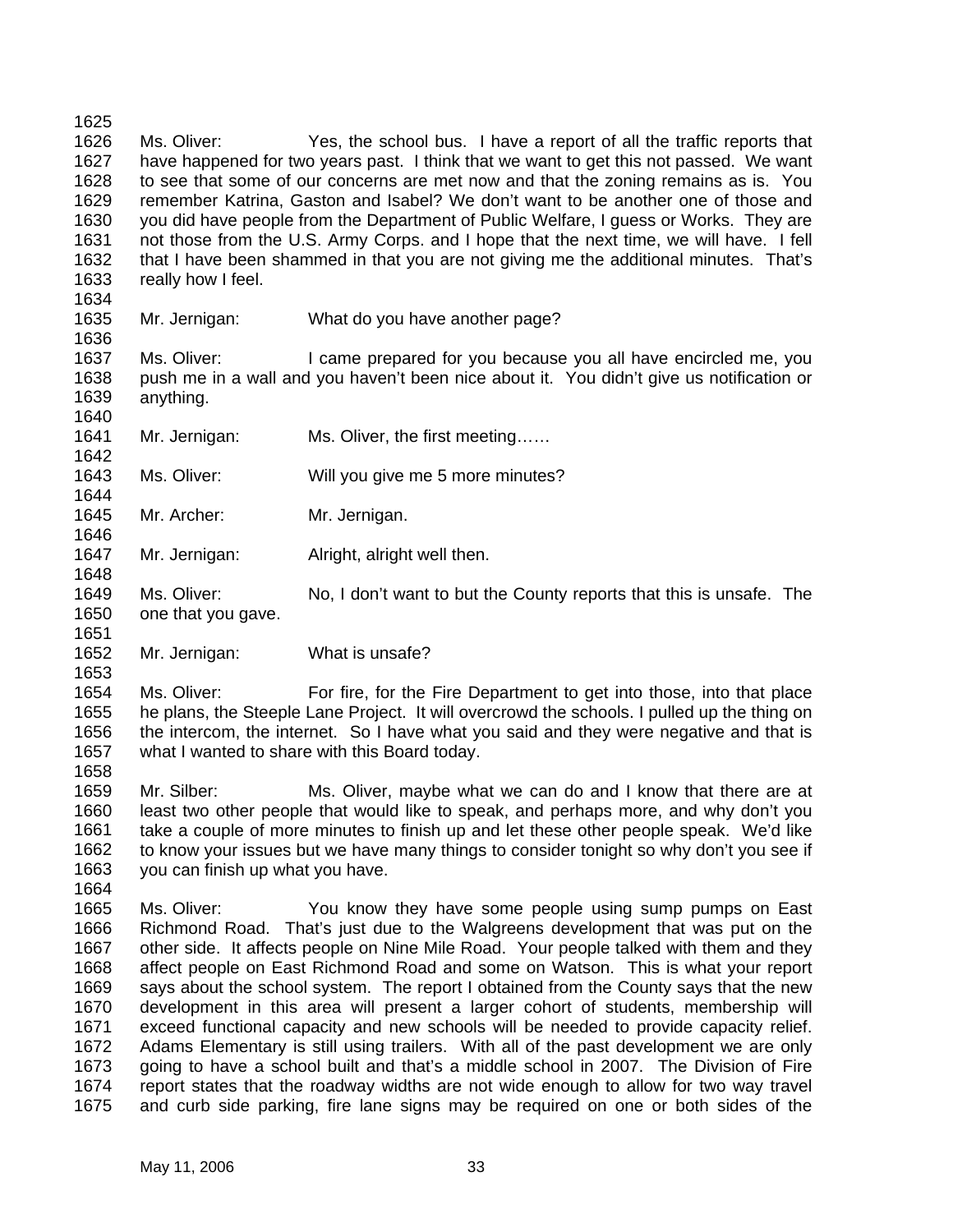1676 1677 1678 1679 1680 1681 1682 1683 1684 1685 1686 1687 1688 1689 1690 1691 1692 1693 1694 1695 1696 1697 1698 1699 1700 1701 1702 1703 1704 1705 1706 1707 1708 1709 1710 1711 1712 1713 1714 1715 1716 1717 1718 1719 1720 1721 1722 1723 1724 1725 1726 roadway. This may include the cul-de-sacs and the roads within this place, Steeple Lane, is just 39 feet. We are less than that, ok? Do you want to have the traffic report? Mr. Jernigan: I have got it right here. It says if the roadways, what you said, are not wide enough. Ms. Oliver: No I mean the traffic report that shows the accidents that have occurred. Mr. Jernigan: Ms. Oliver, we can't control people running up and down. They have accidents in the west and in Brookland and everything. Ms. Oliver: Well we have a total of 2,090 cars just with, we don't know when the report was given with what we have. The report that you, the information that you gave these people that it would be negative for the schools, negative for the fire along with what you had, the wetlands and that we need development, not people just telling us we are going to put this in here and you walk away. Who has to pay for it Mr. Jernigan? Mr. Silber: Ms. Oliver, I think at this point it's getting more into a dialogue, let's hear from the other people that are here. Ms. Oliver: Thank you so much. Mr. Silber: You're welcome. Mr. Archer: Thank you Ms. Oliver. Mr. Silber: Are there others who want to speak on this request? Mr. Jernigan: I do want to respond to a couple of things. I mean I have a huge list here. I will say this, when you are speaking of eminent domain, there's nothing on this about eminent domain. The County has nothing to do, wait a minute, with coming in and taking somebody's property to build. Ms. Oliver: But to make it so unbearable and force so much on them that you can't. There is more than one way to skin a cat. Mr. Jernigan: No, that has nothing to do with eminent domain, period. Ms. Oliver: I know what eminent domain is. (Unintelligible) Mr. Archer: I think we better move to the next speaker. Come on sir. Give us your name please when you come up. Mr. Demena: Hi, how are all of you doing? Mr. Jernigan: Fine how are you sir? What is your name? Mr. Demena: My name is Lawrence Demena. I live in the Fairfield Woods subdivision if you can follow the mouse here (refer to rendering). This is my house right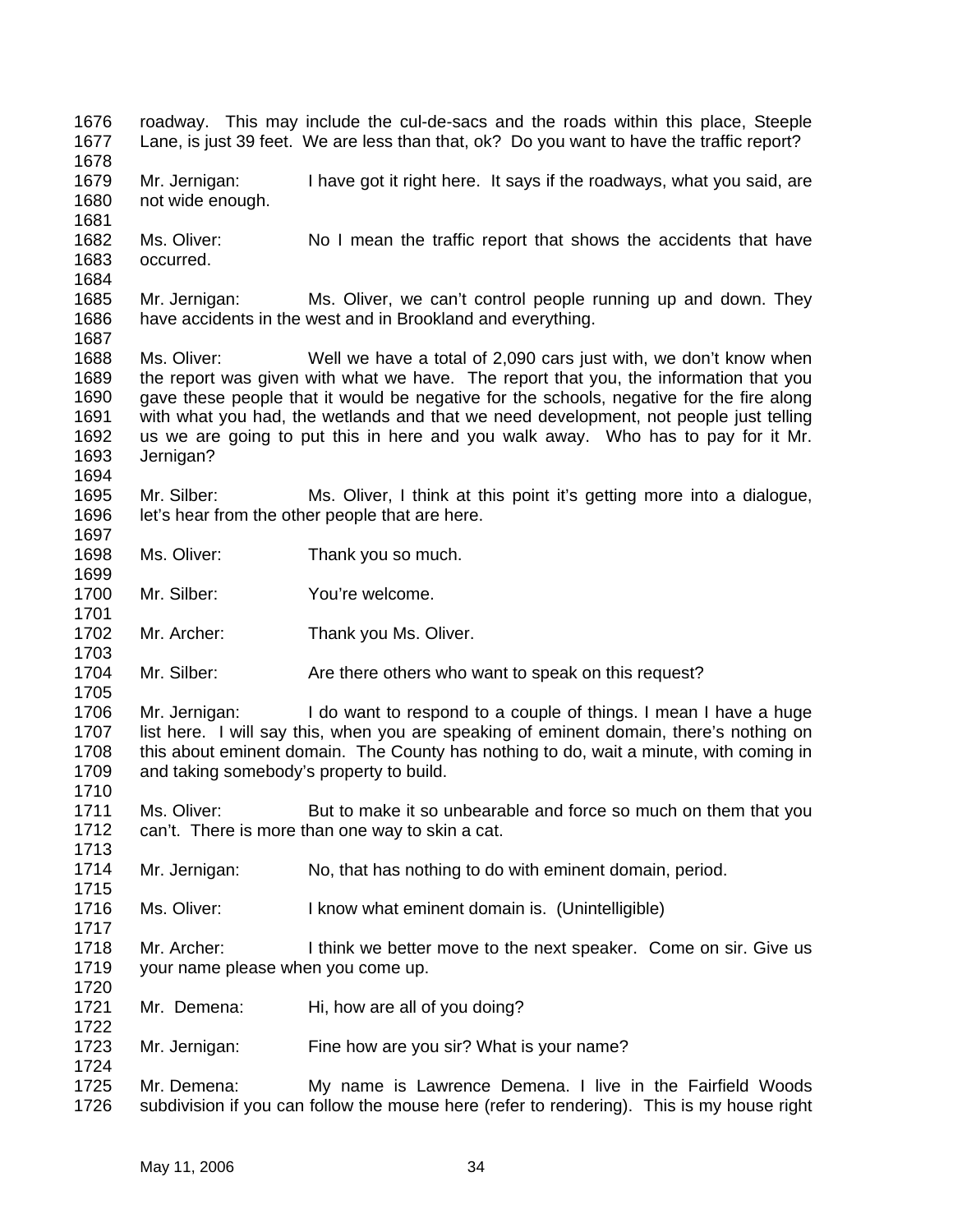1727 1728 1729 1730 1731 1732 1733 1734 1735 1736 1737 1738 1739 1740 1741 1742 1743 1744 1745 1746 1747 1748 1749 1750 1751 1752 1753 1754 here. This whole area here is under development by the County. They fought with Wilton. Wilton paid \$190,000. The County is going to spend \$300,000 because there is a creek back here called Gilley's Creek. It is uncontrollable. You know where it starts, if you follow this mouse, it starts over here (refer to rendering), no actually it starts over here. It comes this way. The County didn't want to address this issue when they approved permits for this housing. It was based on the federal permit that you would not disturb the federal wetland. It's been disturbed. This guy lost an air conditioner, this guy lost his dog, this lady lost her lawn mower and this guy's got mold under his house, both of these two homes got mold under their house because of this creek. Now the County is about to approve \$300,000 of the taxpayer's money to move the whole creek. They have to get environmental scientists to have, Wilton Development had to pay another permit fee to go back there and fix the situation. If you don't do it downstream you can't do it upstream. Now they replaced this culvert right here on this road right here because it was completely deteriorated. The road has caved in because of the situation. They will not, they replaced the culvert as the same size as it was because environmental scientists that said we designed this stream to capacitate to a certain amount of water and now you want to develop this to? There's arteries. This isn't a straight stream. There are major arteries that go just like this, like this (refers to rendering). You can look on any map I've found in the County of Henrico, County Library. There is a problem right here, there is a choke point. We've got some serious issues right here and by us, I live right here, and by this being developed, it is flooding all of this out, completely, and I'm not just talking about hurricanes. If you ask Mr. Pinkerton, ask him about Lawrence Demena, he knows me on a first name basis. You can ask Mr. Poe about me, you can ask all these people and ma'am, I have been here before when you were on the Board…..also. Listen, there is a serious problem here and you want to develop a (unintelligible) no. I'm opposed to the situation and you know what, buyer beware, developers beware. There's a serious problem right here, these are wetlands. I don't care how much money you can put on a permit, there is a problem there.

1755

1758

1764

1766

1768

1756 1757 Mr. Jernigan: Let me ask you this. How much trouble did you have through there before Gaston?

1759 1760 1761 1762 1763 Mr. Demena: Plenty, I'm talking about a hard rain. I can, ask Mr. Pinkerton, he has a DVD, an hour and a half of hard rain. In my backyard, three foot deep, eight foot wide, at 20 miles an hour. Hold on; let's get it down to a science at 20 miles an hour. You put a small animal; my neighbor has a dog pen, eight by sixteen, after it rains, hour and a half hard rain, it ended up four houses down. The dog was gone.

- 1765 Mr. Jernigan: **Before Gaston?**
- 1767 Mr. Demena: Oh, after Gaston, before Gaston.

1769 1770 1771 1772 1773 Mr. Jernigan: I saw the reports on this and because when Mr. Wilton was in there, I know that he was holding up on one thing to finish that project out, to get the OK when Gaston came through. Since Gaston came through, he's had to put additional monies in there to take care of problems and the County now has a (unintelligible).

1774 1775 1776 1777 Mr. Demena: Right, but we're not talking about dealing with the problem after the situation. We are here to present and be proactive before they build it. Now they have proposed building little bridges and all these aesthetic looking things but if they don't function, they don't function, ok. You can put as many lights, bridges and build up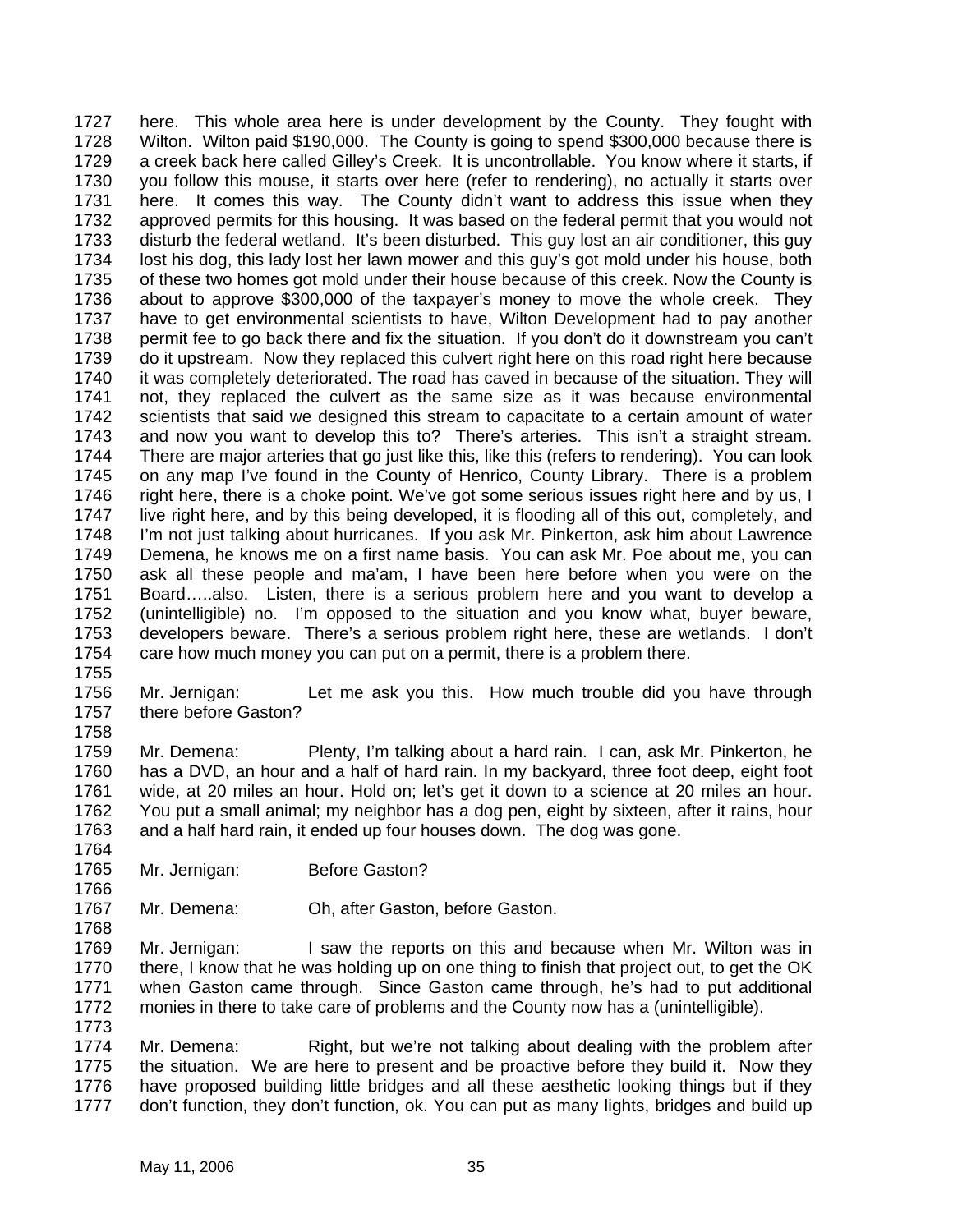1778 1779 1780 1781 1782 1783 1784 1785 1786 1787 1788 1789 to it, just make it look aesthetic. When they get flooded out and they coming in here doing what I'm doing, don't say that nobody told you, well according to the current report, I am the current report. I'm living in a flood zone, un-notified. Environmental Science is calling this, this is a flood zone, this is a flood zone. You send the County out there and Mr. Poe and he is gonna say what he's gotta tell you for the money. I'm going to tell what I got to because I live in it. I don't pass by it. This road right here, is dangerous. (Refers to rendering) There is kids riding bikes on this road and you've got cars coming through there 45 miles an hour, 15 foot wide. Have you seen SUV's nowadays? Fifteen foot don't take up much. Multiply it times two so you have 18 feet. There are people cleaning out the gutters when they drive down the street and there's two cars passing. They don't want to build this road out, they don't want to widen this road, you know why? Because they have to deal with that water.

1790 1791

1792

1794

1796

1798

1800

- Mr. Archer: Thank you sir. Ma'am?
- 1793 Ms. McNeil: I'm Jeanne McNeil. I own the historic home.
- 1795 Mr. Archer: I'm sorry I didn't get your name.
- 1797 Ms. McNeil: Jeanne McNeil.
- 1799 Mr. Archer: Thank you ma'am.

1801 1802 1803 1804 1805 1806 1807 1808 1809 1810 Ms. McNeil: It's so loud. We own the historic home that is on the end of that property. There you go right beyond that curve (refer to rendering). While our strong preference would be for this to remain a, be a County park, we realize that's not entirely realistic. This property belonged to my great grandparents, the property that I'm on now and also the property that is under consideration. We do really feel like there is some issues with the rezoning but we also very strongly would rather see it be a residential property than a light industrial property. We don't want to see this paved, we don't want to see big trucks driving in and out of there and the folks who are making this proposal, I know there are issues that need to be worked out but they have demonstrated that they are willing to work with us.

1811

1812 1813 1814 1815 1816 1817 1818 1819 1820 1821 1822 1823 1824 1825 1826 1827 I think the traffic is a huge issue on East Richmond Road. We have talked about some possible options. I don't even know, we haven't had a chance to talk with you yet but there is some other possibilities. Widening East Richmond Road is not an option because the houses are too close. What our goal is, is to preserve our neighborhood. We are looking at putting together a historic district with the homes that are, the historic homes that are right along East Richmond Road and that area. So that is our concern and we feel like that the traffic would stand a chance. If the road were widened it would take away some of the houses and we would probably lose some of our neighbors because it would put the road right in their house. So we do want to work with the folks that are proposing this development. We do want to see these issues, particularly the traffic issue and the drainage issues addressed, but I feel like that the light industrial zoning is so absolutely wrong. There is not possibility, I'm not sure which part of Watson Lane was measured at 30 feet but Watson Lane is a gravel road that one car will barely fit down. So it's not a 30 foot road. That's not an option. Steeple Lane would be a very poor option for an exit point. But there does need to be a way to divert the traffic that will result from this off of East Richmond Road. So that is our feeling and we have sent in a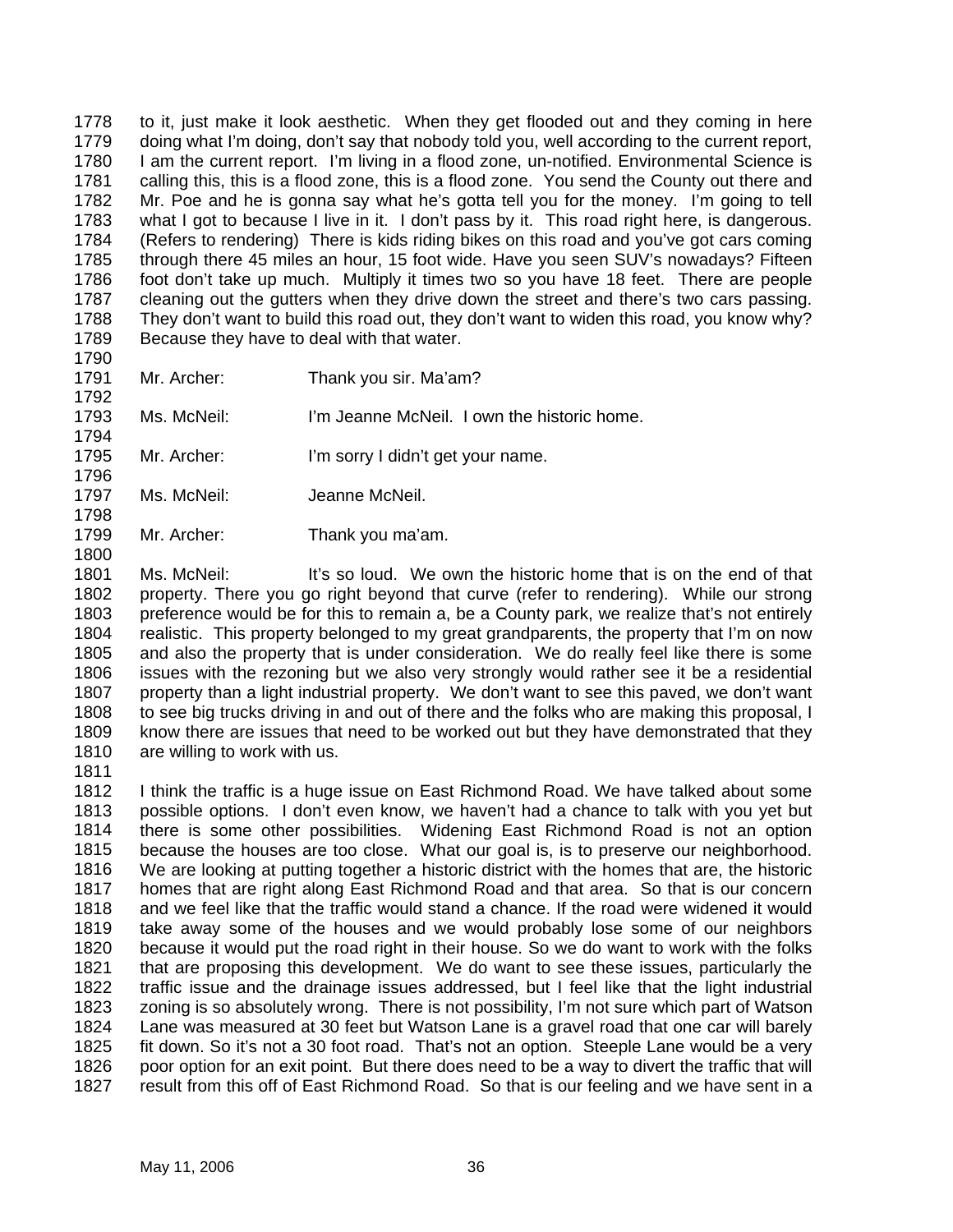1828 1829 list of our concerns to Mr. Jernigan and Mr. Donati and Mr. Tyson, so I think that we have outlined them pretty clearly. Thank you.

1830

1831 1832 1833 1834 1835 1836 1837 Mr. Archer: Thank you ma'am. Are there any other people to speak on this case? Realize we have gone over our time limit quite a bit and this is a public hearing and we understand some of you feel very passionately about what you've talked about tonight, so we do want to make an attempt to hear you but we also have to bare in mind that there are other cases that we haven't even opened yet. Those people have to wait, so if there is someone else who wants to speak, please be as brief as you can. Come on, sir. I think we will have to make you the last one.

- 1838
- 1839 1840 1841 1842 1843 1844 1845 1846 1847 1848 1849 1850 1851 1852 1853 1854 1855 1856 1857 1858 Mr. McNeil: Hello, I'm Rick McNeil. I am a co-owner of Beth Elon, the historic home that is immediately adjacent to the property in question. I just wanted to be as brief as possible and as respectful as possible to everyone's time and I want to thank you for giving me the extra minute that it will take me to point out that one of the reasons that this property is so strange and there's that little strip of land in Laburnum, is that Laburnum was planned in the 50's and in the early 60's of the  $20<sup>th</sup>$  century. This lot was actually laid out in the 60's and 70's of the 19<sup>th</sup> century and that's why that line is so strange. If this strip of land was a concern perhaps Laburnum would have moved over or out a little back when it was planned then because this land was here first. And I know that because it's the remaining 18 acres of the 25 acre farmstead that Jeanne's great, great grandfather bought in 1884. However, we are, the concerned neighbors, did not want to see an office park in there and I realize the valid concern of all the original land owners before all the neighborhoods of the 90's started building in the confluence of two original streams that are feeder streams to Stoney Run down at the bottom of the hill and then they go on to the creek into the James. The engineer is going to bail out the County on this one because whenever you intersect two streams, oh I didn't know I did that, whenever you intersect two streams here you are going to have a swimming pool and the engineers hopefully will be able to bail them out with the work that they are going to do that was described to me at the neighbor meeting that they had. Thank you for your consideration.
- 1859
- 1860 1861 Mr. Archer: Thank you sir.
- 1862 1863 Mr. Jernigan: Thank you.

1864 1865 Mr. Archer: Ok, I think, that, Mr. Jernigan did you want to say something?

1866 1867 1868 1869 1870 Mr. Jernigan: Yes and I want to say a couple of things to Ms. Oliver but she will have to come back because if you speak, they can't hear you back there so you will have to come to the podium. If you want to speak, you will have to answer into the microphone.

- 1871 1872 1873 Ms. Oliver: I thought you meant you wanted me to come back afterwards. What do you want?
- 1874 1875 Mr. Jernigan: Well I've explained the eminent domain issue already.
- 1876 1877 Ms. Oliver: Oh yea.
	- May 11, 2006 37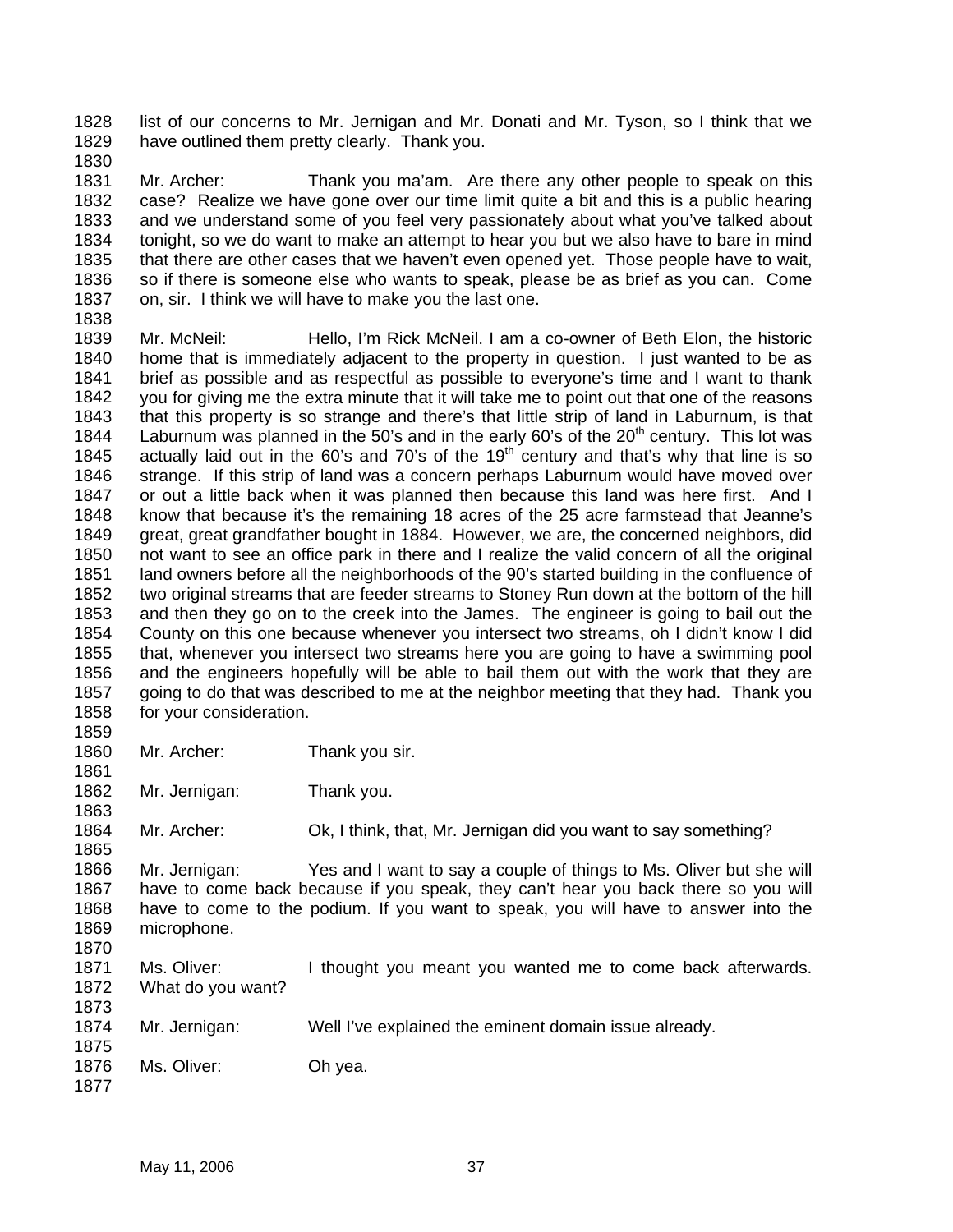1878 1879 1880 1881 1882 1883 1884 1885 1886 1887 1888 1889 1890 1891 1892 1893 1894 1895 1896 1897 1898 1899 1900 1901 1902 1903 1904 1905 1906 1907 1908 1909 1910 1911 1912 1913 1914 1915 1916 1917 1918 1919 1920 1921 1922 1923 1924 1925 1926 1927 1928 Mr. Jernigan: Ok, when we were speaking of that R-5 strip. I don't want apartments down there. That's the reason I negotiated to deal with Mr. Amason to put townhouses up there. That could have all been apartments just like Seven Gables. But we went after that and talked him into townhomes and got a nice, you know, townhome where they will have to purchase. They are not for rent. Mr. Foster, and in section 8 which you are talking about the subsidized housing, this is not subsidized housing. Ms. Oliver: Any house can become a subsidized house, if they meet the regulations. You have houses in Chesterfield, that's in townhouses and some of those are subsidized. That's a known fact. Mr. Jernigan: Subsidized housing, correct me if I am wrong. Ms. Oliver: I'm just saying what exists. Mr. Jernigan: That's a project that has to go through the County. This is free enterprise housing. There is no subsidy to it. Ms. Oliver: But this report that I'm telling you about, the schools and everything. This is from the County's own information about the fire. Mr. Jernigan: I've got the same report here. Ms. Oliver: But you are saying that you still want to give us more. He wants to plan, he doesn't want to do anything but block out the blind curve on East Richmond. When you put Fairfield Woods, you increase the speed limit from 30 miles to 35 and put a stop sign on East Richmond and Dabbs House. When you know how the blind curve and you put more cars over here just like the gentleman say, then you are going to increase it to 45. Mr. Jernigan: I wouldn't say the speed limit is going to increase. Ms. Oliver: Yes it will. It's 40 miles on Nine Mile Road and 45 on Laburnum. Like it was said before, it should be directed away. You probably shouldn't like the man said, be trying to build anything on wetland. You haven't corrected the Fairfield problem yet. That was in 1994 when they were up there. This is the year 2006. What do you want to do to us? Mr. Jernigan: Have we, now wait a minute. We're not going to build anything on wetlands because Public Works won't let you do that. Ms. Oliver: Are you going to let the Army.... Mr. Jernigan: Where they are going to build this is not wet. Ms. Oliver: Are you going to let the Army Corps of Engineer in to investigate and research? Mr. Jernigan: If Public Works calls for it they will but it's not my responsibility to call.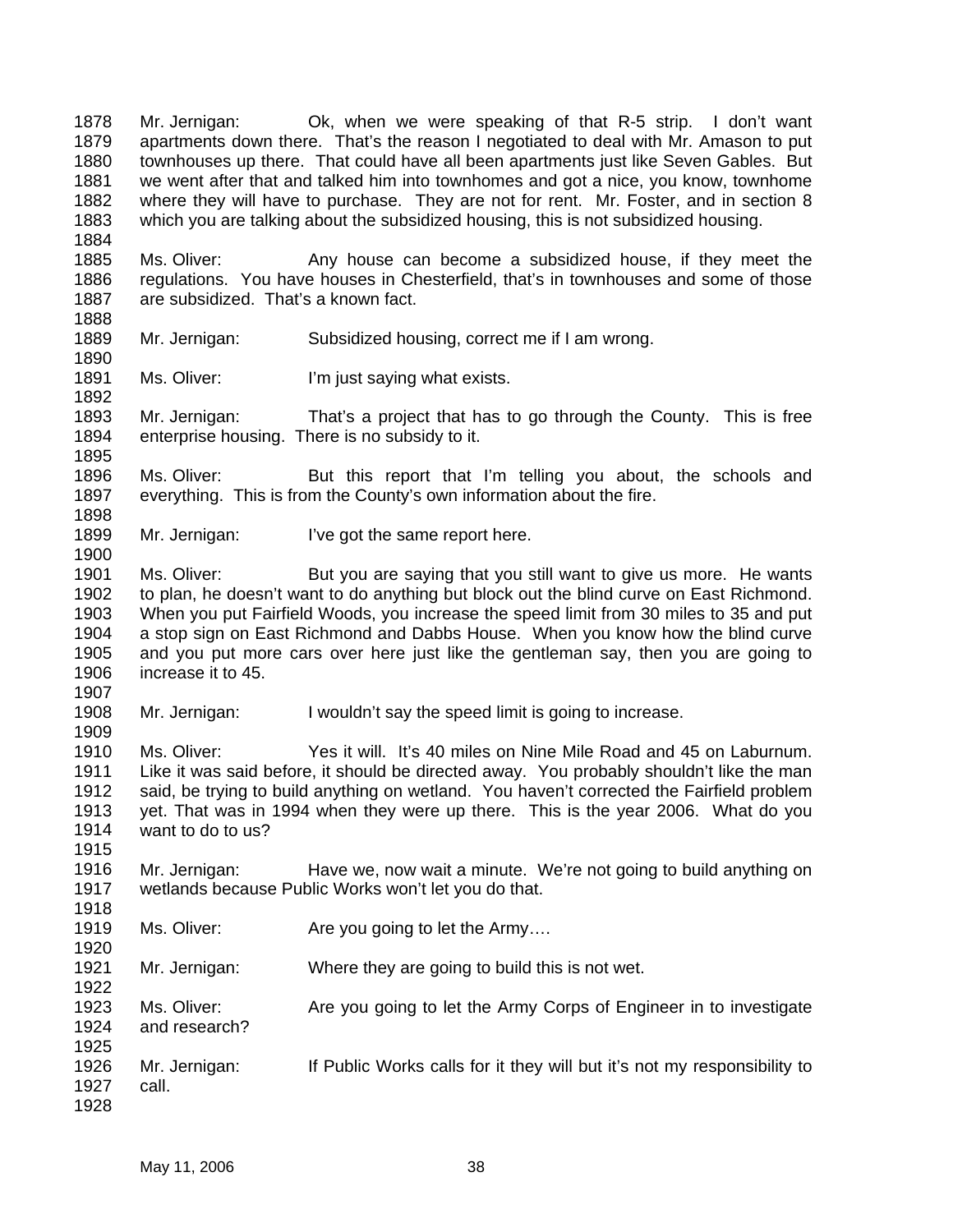1929 1930 1931 1932 1933 1934 1935 1936 1937 1938 1939 1940 1941 1942 1943 1944 1945 1946 1947 1948 1949 1950 1951 1952 1953 1954 1955 1956 1957 1958 1959 1960 1961 1962 1963 1964 1965 1966 1967 1968 1969 1970 1971 1972 1973 1974 1975 1976 1977 1978 1979 Ms. Oliver: They said the developer in the zoning. Mr. Jernigan: Public Works triggers that if it's needed but.... Ms. Oliver: The 1989 one said the developer should. Mr. Jernigan: If there's not probable cause or calls from Public Works you don't have to but you can't build on wetlands, you have to have a setback from that. Ms. Oliver: I feel like you are determined to pass this. You haven't addressed any of our concerns like the young man said back there, he's having problems now just based on putting a new development in. Mr. Jernigan: Ms. Oliver, I've tried to address all of your concerns, that's why we had two meetings. That's the reason I thought…. Ms. Oliver: It was only because of the notification problem. Mr. Jernigan: The notification problem, they went out the first time and when you told me some people…. Ms. Oliver: But they were not sent to all the people. Mr. Jernigan: Let me finish. When they went out the first time and people said they didn't get it, what did I do? I rescheduled for another meeting. Ms. Oliver: You did. Mr. Jernigan: The mailings were sent out again to every person, you were shown the mailing list. Did you get a notice? Ms. Oliver: Yes. Mr. Jernigan: Ok, a lot of other people got notices too. That's the reason we had the second meeting to address the concerns that you had on drainage and traffic. We bought Mr. Klotz plots which explained to you about the drainage and Mr. Foster who explained about the traffic. Ms. Oliver: But these are the problems we are talking about now that haven't been corrected. That they have been addressing since they have been in Fairfield Woods. They haven't been corrected. Mr. Jernigan: Well, I don't know what happened in Fairfield Woods earlier. I just know from the reports that I've read that Gaston caused the problem through there. Ms. Oliver: No, I live on East Richmond Road, right on the real end like where he is. The pictures that I just passed you just on May  $8<sup>th</sup>$ , from that little rain, it creates flood. Mr. Jernigan: Now, there being, that project is being corrected or in the process of being corrected by the County.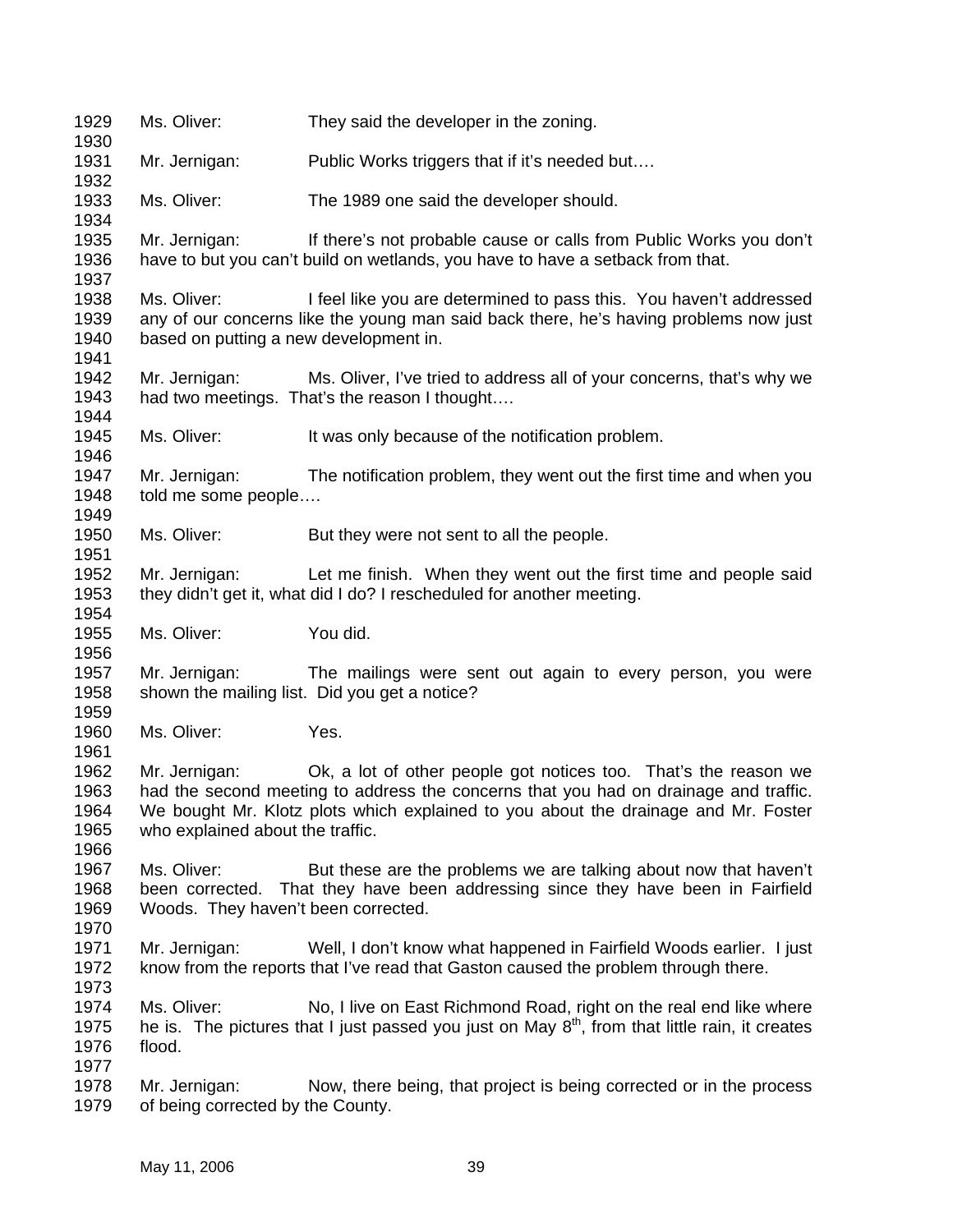1980 1981 1982 1983 1984 1985 1986 1987 1988 1989 1990 1991 1992 1993 1994 1995 1996 1997 1998 1999 2000 2001 2002 2003 2004 2005 2006 2007 2008 2009 2010 2011 2012 2013 2014 2015 2016 2017 2018 2019 2020 2021 2022 2023 2024 2025 2026 2027 2028 2029 2030 Ms. Oliver: Are they getting ready to? It has not been corrected in 2006. It hasn't been corrected at the Walgreen area corner either. Mr. Jernigan: That is a problem. Ms. Oliver: I'm between both the little drainage ditch that Fairfield Woods created on the left of me and the stream over to the right. Mr. Jernigan: The Wal-mart, I mean the Walgreens, yes they do have water out front and I, we've told Mr. Donati that we need to look at that. Ms. Oliver: I'm not talking about just Walgreens. Mr. Jernigan: But you said that a minute ago. Ms. Oliver: I said Walgreens but look how long Walgreens, it was up there before 94. The man on Nine Mile Road, can't even, he's having problems, he's been addressing this, that's the one the Department of Public Works was talking to at the first meeting. Mr. Silber: Mr. Jernigan. Mr. Jernigan: I'm going to call it in a minute. And another thing we discussed was you were talking about the amount of homes in there. When these people first came to me, they did have 90 units and I told them that was too much. We weren't going to do that. Ms. Oliver: 64 is too much. Mr. Jernigan: What I have to do too is balance things out. We reduced the number of units that were going to in there but I can't financially give them a figure that they can't work with. That's not being fair to them. I try to watch out for the citizens and the developer and both has to have a fair shake. Ms. Oliver: Well I can't see how you have watched out for me Mr. Jernigan. Explain that to me. Mr. Jernigan: How am I watching you? That's the reason I had two meetings to try and address the concerns. Ms. Oliver: No, I'm talking about with what you have placed around me. Some of them, all those before, like Hallwood, one time we came up to the meeting, one of those was Hallwood or Stoney Creek, I can't remember, when we came up here the zoning had been passed. Mr. Jernigan: Well that wasn't me. Ms. Oliver: Well I'm saying this is just what's been going on. That's what I'm saying.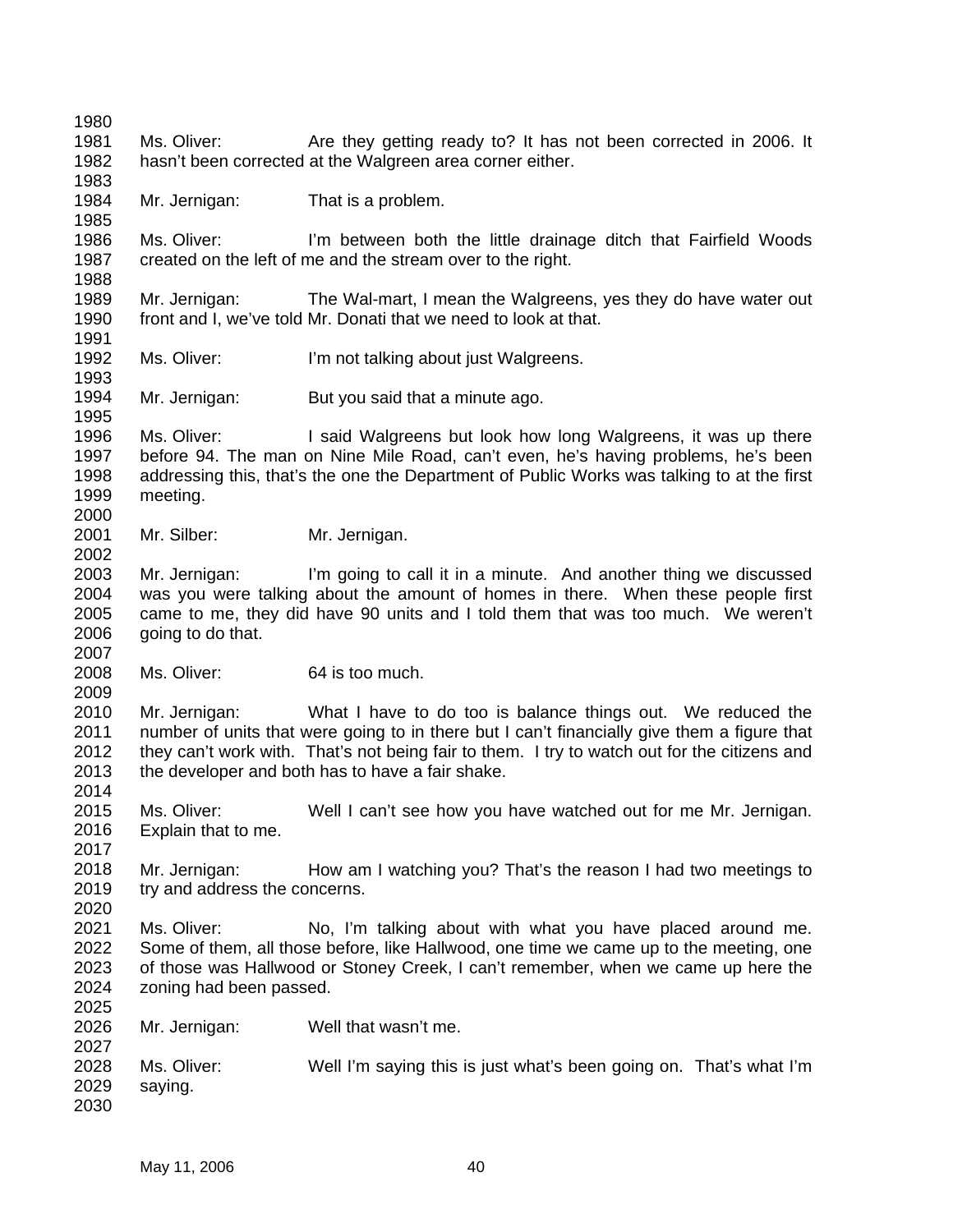2031 2032 2033 Mr. Jernigan: Well the County is not out to get you. This is normal, I mean the way of doing business.

2034 2035 2036 2037 2038 Ms. Oliver: It appears to be normal and we've been up here before. We were only trying to get the same number of housing. Put one house on one acre or two houses on an acre, not 64 homes on 18.252 acres. Those 64 homes can have three cars, some may have four. What are we going to do when a fire happens? They aren't going to do anything, any development to the road, or re-pavement, nothing.

2040 2041 2042 Mr. Jernigan: You all have R-3AC zoning around you and I explained to you at the meeting the reason we did this with R-5 zero lot line was so that the garages would be side loaded rather than front loaded to make it more…

2044 2045 2046 Ms. Oliver: And your reports on the Fire Department said that this is going to create a serious problem.

2047 Mr. Jernigan: I didn't read it that way. It said if. Did it say if? If the roads?

2049 2050 2051 2052 2053 Ms. Oliver: It said you would probably have to put, let's see how they put it, I have it written down. You would have to put the little signs that say there is no parking because this is a fire zone. And they don't know how they are going to arrange that in a little cul-de-sac.

2054 2055 Mr. Jernigan: They do that everywhere. You can't park in a fire zone in the West End, anywhere.

2057 Ms. Oliver: I don't live in the West End.

2059 2060 Mr. Jernigan: That's standard procedure Ms. Oliver. Let me ask you this.

2061 2062 2063 2064 Ms. Oliver: I know that you have in addition to this, you have about eight more developments going across Creighton Road. This is going to affect us traffic wise. We're talking about 2,090 cars now. You have done nothing to East Richmond Road so tell me how that helps me.

2066 2067 Mr. Silber: Ms. Oliver, Mr. Jernigan, can I maybe, I feel like this has sort of become like a two way dialogue.

2069 Mr. Jernigan: I mean I'm just trying to....

2071 Ms. Oliver: The road is deteriorating and it's not.....

2073 2074 2075 2076 2077 2078 2079 2080 Mr. Silber: Ms. Oliver, let me say a couple of things and to explain how the process works. There are many Planning Commissioners up here that might really want to participate in this conversation as well. This is a decision that's made by this body as a whole. This body makes a recommendation to the Board of Supervisors who will then hear this and make a final decision. So what comes out of the Planning Commission is a recommendation to the Board of Supervisors. It's not Mr. Jernigan's decision; it's the decision of this entire Planning Commission.

2081 Ms. Oliver: Oh, I know that.

2039

2043

2048

2056

2058

2065

2068

2070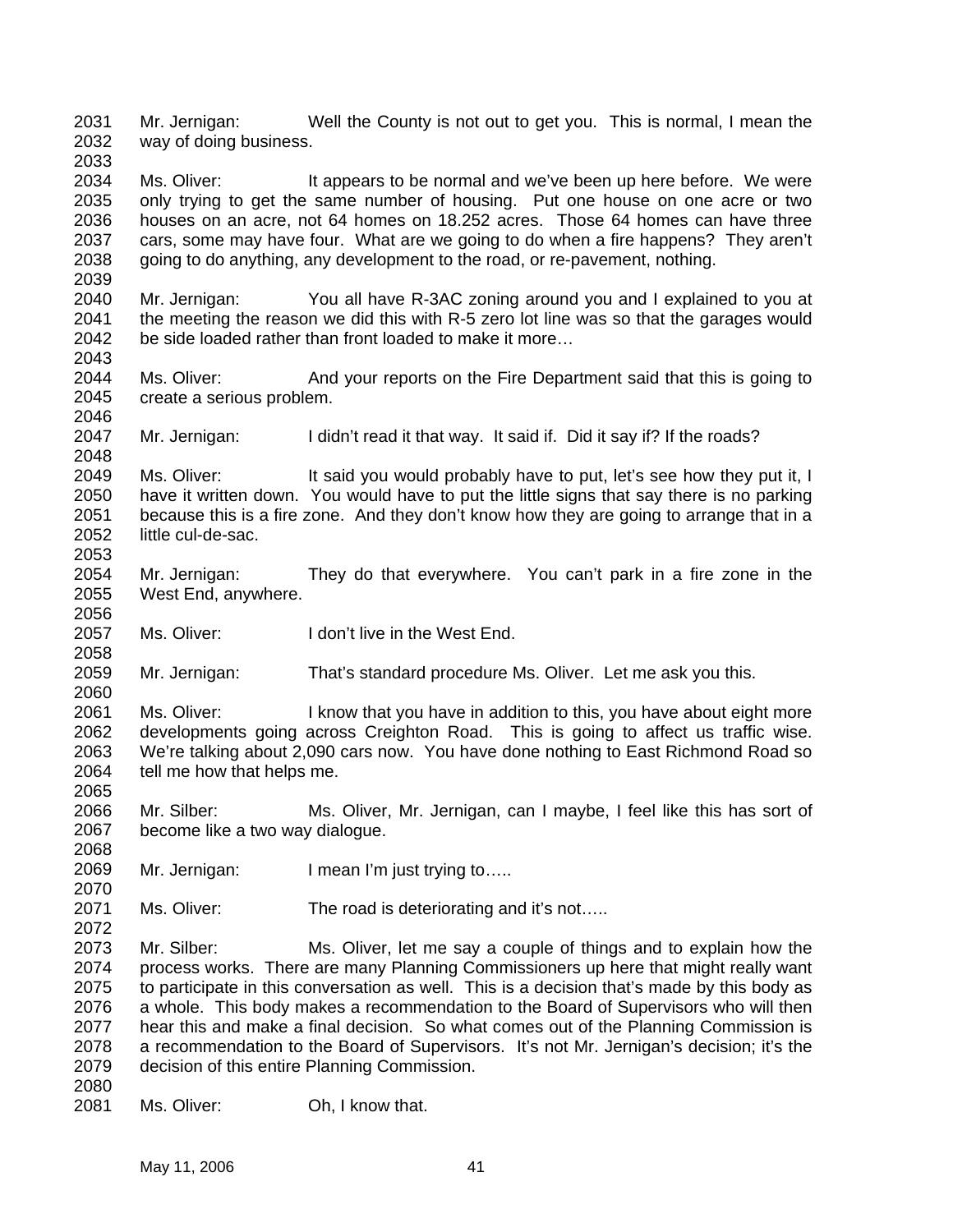2082 2083 2084 2085 2086 2087 2088 2089 2090 2091 2092 Mr. Silber: Ok, so I think what's important is, there may be other Commission members that have questions and they want to be able to resolve issues too. A lot of the issues that you are bringing up tonight, are issues that relate to very technical aspects, very detailed issues that relate to state organizations, county agencies and many of these things can be addressed in the future and I think what's important to understand is there is something out here that will eventually develop. What we need to decide in this process is, is it best to have homes, is it best to have a light industrial zone as it's currently zoned. We collectively, you all and the Planning Commission and the Board need to decide how best to allow this are to develop and meet the technical requirements of drainage and schools and traffic and all those issues.

2093 2094

2095

2109

2113

Ms. Oliver: **And health and safety too.** 

2096 2097 2098 2099 2100 2101 2102 2103 2104 2105 2106 2107 Mr. Silber: Absolutely, and you raised some very good points. I think that Mr. Jernigan is not disagreeing with you. I think his point may be and the Commission's would normally be, we do care about your concerns and we want to make sure that these are addressed but I think what is before us on a Land Use decision, and that is should this property be zoned for residential purposes. If it's developed right now as it's currently zoned, you are going to have traffic, you are going to have drainage, and you are going to have issues which are still a concern to you. So when it's developed, a lot of those things will be addressed. I personally think we've discussed this at length. I think we know what the issues are, we appreciate you being here and expressing yourself and I think at this point maybe we can allow the Planning Commission to discuss this and decide what to do with this matter.

2108 Ms. Oliver: Ok.

2110 2111 2112 Mr. Archer: Are there questions from the Commission members, for anyone? We still have to allow Mr. Theobald some time for rebuttal. I think he has three minutes left.

2114 2115 2116 2117 2118 2119 2120 2121 2122 2123 2124 2125 2126 2127 2128 2129 2130 Ms. Jones: Mr. Chairman, I'd just like to say something and I'm not even sure who I am asking. I'm simply raising a point. I don't have the historical perspective. I was not involved in the Commission, ten, fifteen years ago, but I think what I am hearing here are concerns most of which have answers. They just don't have answers right this minute. I'm hearing concerns about drainage which needs to be addressed in a timely way. I'm hearing concerns about emergency services and the ability to provide those on the roads that are currently there. I'm hearing concerns about the schools. I'm hearing concerns about automobile traffic. My concern as part of the Planning Commission is all of that in addition to our Land Use consideration and I think there may be some conversations that have to happen there before we really know enough to make a decision on this or at least comfortable on making a decision on this. I think all of these things have answers. Remnant parcels are not the way I'd like to approve zoning but we have to work with what we have here. Wetlands, drainage, I really sympathize with the concerns that people have. They are valid concerns and the concerns the County has to answer. I appreciate the time you've come, you've spent coming here to tell us. I think this project could be a very appropriate use. I'm just not sure I have all the answers at the moment that I need to make a good vote.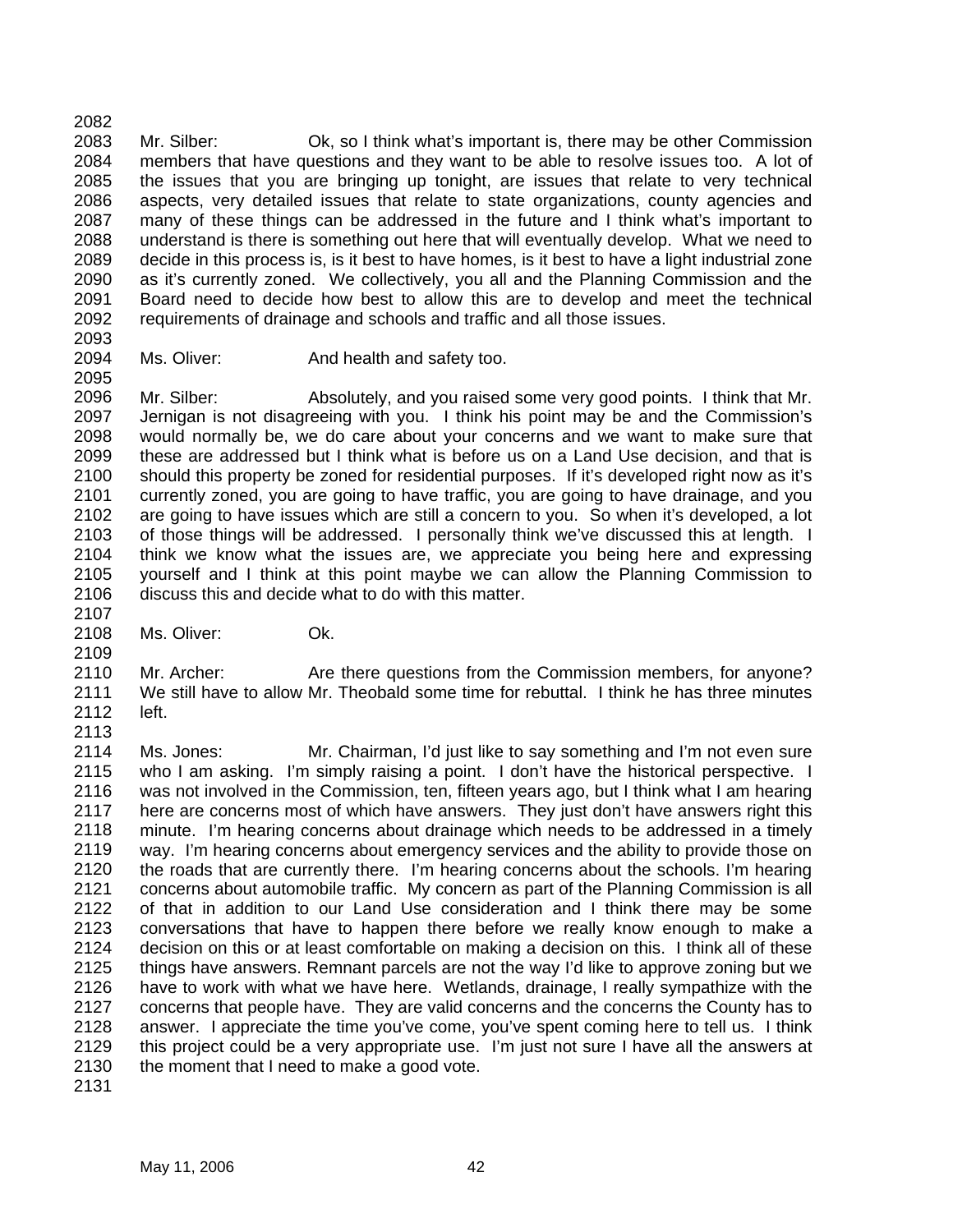2132 2133 Mr. Archer: Thank you for your remark Ms. Jones. Are there further questions, comments from the other Commissioner members?

2135 2136 2137 2138 2139 2140 2141 Mr. Jernigan: Well, I will just say from Ms. Jones that we tried to address all the issues and that's the reason we had Public Works, we had Traffic there, Schools are building another school and I explained everything. Once the other school is built in 2007 that will take some of the pressure off of Fairfield and that will open some places. But anyway, I think that we have done the best we can do on this and Mr. Theobald, you have something you want to say.

2142 2143 2144 2145 Mr. Branin: I've got a couple of questions for Mr. Theobald. Mr. Theobald, when will, if this project is in fact approved at even Board level, when would you anticipate houses being built and occupied?

2146 2147 2148 2149 2150 2151 Mr. Theobald: I presume that we would immediately move forward on the subdivision plan and so we would go through the process and I imagine the earliest you could get into the ground would be next spring, in terms of moving dirt with the first homes delivered end of the year, best case if not into the following, so that would be early 08.

2152 2153 2154 2155 2156 Mr. Branin: Early 08? So Mr. Jernigan in reference to the schools, by the time there is occupation of homes in this area, if indeed it is built, then the middle school would be…… There has also been questions about this being upstream from the, with creeks that have been a problem since Gaston. What factors have you guys looked into?

2158 2159 2160 2161 2162 2163 2164 2165 2166 2167 2168 2169 2170 2171 2172 Mr. Theobald: Well understand that when we get down to the subdivision plan phase that we are required to provide to the County as a part of that process, with a detailed drainage analysis that would assure that our water does not leave the site at any faster rate post-development than it does pre-development and so that is the purpose of these retention areas. They all have to be designed, calculated, engineered and that's just the law so we don't have a choice in terms of blowing more water at a faster rate down that stream. Keep in mind that this looks a lot greener than an office warehouse project so much less impervious area in this plan than in the other. We don't have a choice but to comply with federal wetland regulations. We don't have a choice but to comply with Chesapeake Bay Preservation Act. What you are seeing here, this is I presume, a perennial stream or at least an intermittent stream so we're sitting back 50 or 100 feet on this side and some of this area is probably technically wetlands as well. We will have to meet all the County's requirements with regard to drainage and we will be the beneficiary of the drainage project that's happening over here in the back of Fairfield Woods.

2174 2175 2176 Mr. Branin: Now with that in mind, the drainage areas that you guys are doing, would you be reducing the velocity of the water, possibly going down this creek or reducing the amount of water that would go down Gilley's Creek.

2178 2179 2180 2181 Mr. Theobald: It's the same volume of water ultimately that drains from the entire water shed and so you end up with similar volume, which you are not allowed to do as a matter of law is channel it into the (unintelligible) at a faster rate post-development than the rate pre-development.

2173

2177

2134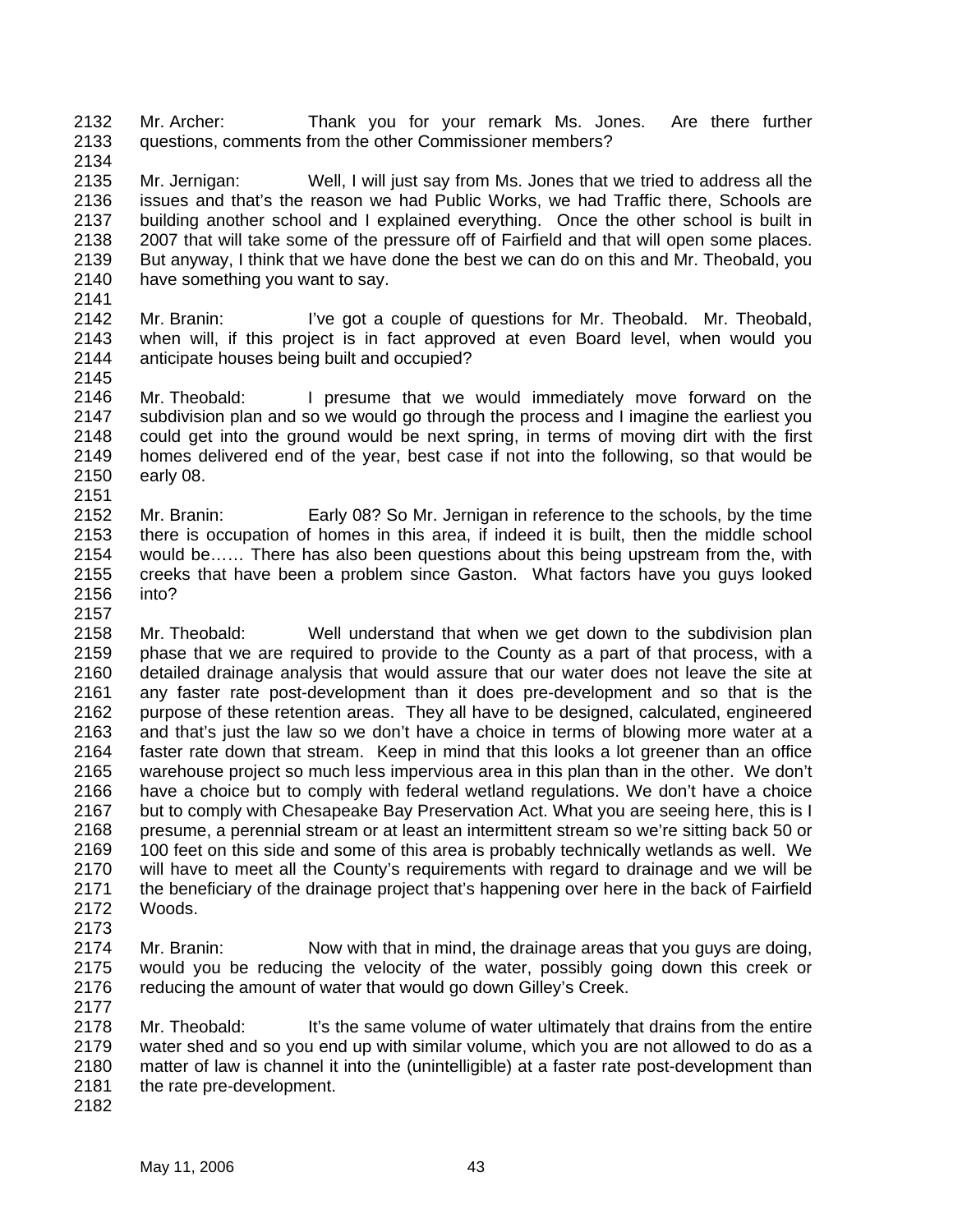- 2183 2184 2185 2186 Mr. Branin: From what I saw in the topos, a lot of the water that would be coming from this site instead of it going into the creek, according to the topos, a lot of it could be picked up by storm water so in fact when you reduce the volume of water through the storm water system going into this.
- 2188 2189 Mr. Theobald: If all the storm water is picked up, it would slow it, it would retain it and to divert it another way in other directions what would be correct.
- 2191 2192 2193 Mr. Branin: So, in essence for the people that are downstream, this could possibly benefit them by reducing the water.
- 2194 2195 2196 2197 Mr. Theobald: That's very possible. It absolutely can't make it worse as a matter of law and would likely help. And remember this is 18 acres out of probably I don't know how many thousands of acres in this water shed that drains in here so all of our water is coming through here too.
- 2199 2200 Mr. Branin: Then we will ….everybody with velocity of waters and so forth and if you do reduce it slightly you can reduce velocity which would reduce ponding.
- 2201 2202 2203 2204 2205 2206 2207 2208 2209 2210 2211 2212 2213 2214 Mr. Archer: I had a comment that I wanted to make and I'm not trying to prolong the meeting. I think the Chairman's first duty is to keep the meeting moving along. But I'm concerned about the fact that these drainage issues that exist already have come to the forefront not necessarily as a part of this case. A lot of times when we have cases up here we tend to gain information about conditions that already exist that may not be your responsibility but it's a painful thing to listen to people have to describe some of the things that have happened because of past drainage issues and naturally they feel fearful that their situation is going to be exasperated by what we are doing here. You know it's nice to be able to pretend or offer some assurance that we won't do that, that we won't make what has been described as a bad situation, worse than it is. Hopefully, there is work being don't to alleviate what's going on out there now. Is that being worked on?
- 2215 2216 2217 2218 2219 2220 2221 2222 2223 2224 2225 2226 Mr. Theobald: That's absolutely correct. First of all we have given the assurances in terms of the BMP features but secondly, you don't really have a choice in that matter, I mean it is the County ordinance that requires you to handle the drainage and Mr. Klotz has spent a terrific amount of time at the meeting with neighbors, not only addressing the drainage on this site but took peopleaside one at a time after the meeting to discuss their particular properties and explain to the group in great detail the drainage project that was occurring behind Fairfield Woods. So the County, there are some drainage issues over here, they are not making it up. The County is well aware of it. The question is, this will make it no worse, it will likely make it better and whether this is, whether you approve the zoning or not, I mean you either have M-1 property or you have Single Family Residential.
- 2227 2228 2229 2230 Mr. Archer: Well, that's part of the point that I'm trying to make. I guess what I am trying to get someone to say is that I sense that these people need some sort of reassurance that their situation is not going to be worsened because of this. I don't think it's unreasonable to try to show them that because I can feel their nervousness.
- 2231 2232 Mr. Theobald: Sure, I understand.
	- May 11, 2006 44

2233

2187

2190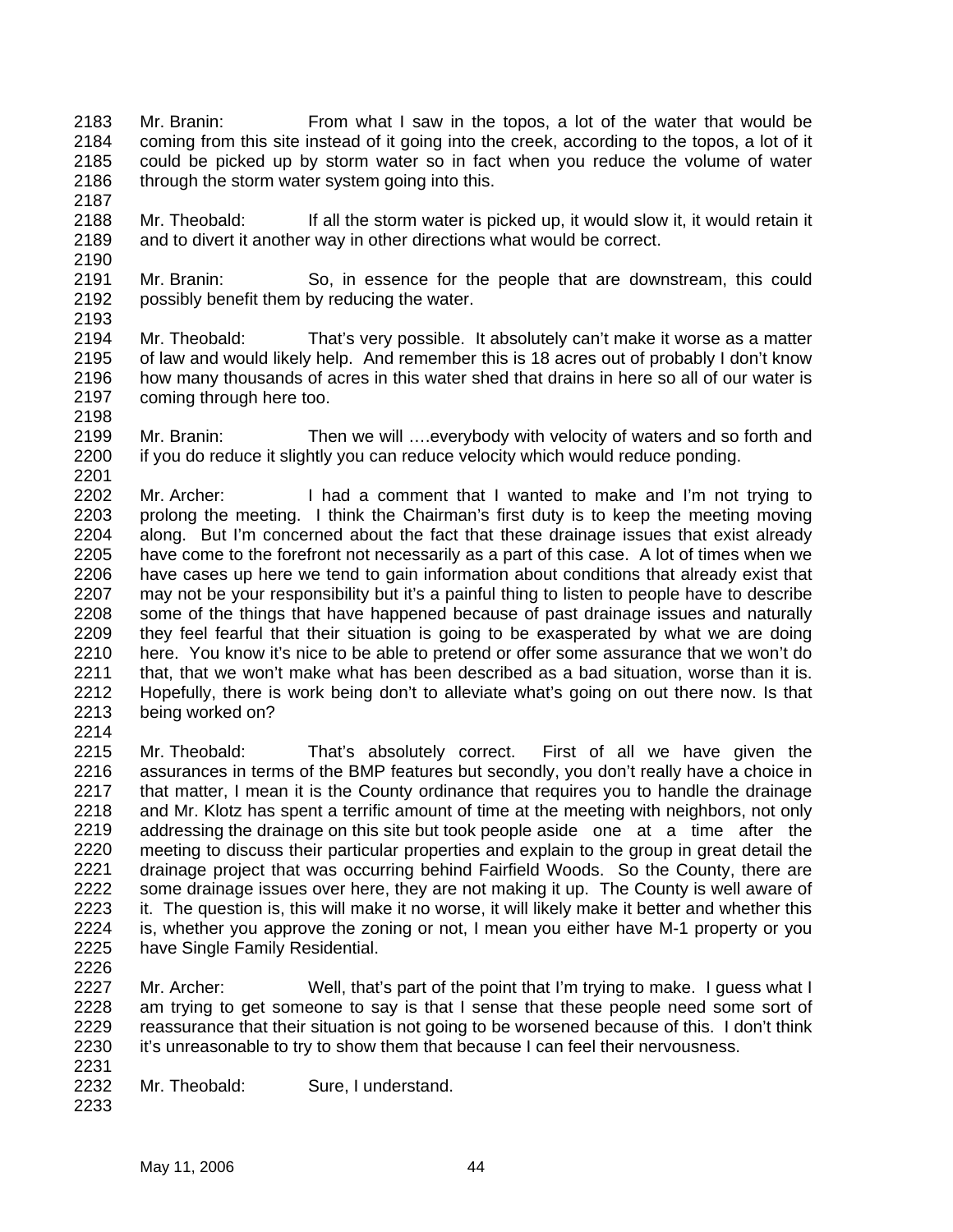2234 Mr. Archer: I feel it also.

2236 2237 2238 Mr. Theobald: Sure, I would think as the County that certainly the drainage engineer and the people from Public Works, were they here or you all with your experience, can provide those assurances because that's the law, it's not a choice.

2240 Mr. Archer: Ok.

2235

2239

2241

2249

2251

2253

2256

2258

2263

2268

2271

2273

2282

2242 2243 2244 Mr. Vanarsdall: Well, let me ask a question now. What we heard tonight, did you hear that before?

2245 2246 2247 2248 Mr. Theobald: We did, we did. That's why Mr. Jernigan had about half a dozen staff members there with all the drainage maps and they addressed the group at large as to the drainage project and the existing condition. But then they also after the meeting took people aside. They stayed far longer than the rest of us.

2250 Mr. Jernigan: We were there from 7 to 9:30 p.m.

2252 Mr. Theobald: Yes, as the rest of the people had to go.

2254 2255 Mr. Vanarsdall: Well we are here for over an hour hearing the same thing and what have we accomplished?

2257 Mr. Jernigan: Well, we have done all we can do.

2259 2260 2261 2262 Mr. Theobald: We have a drainage project on the books beginning very shortly that will help this area terrifically. Now the water that comes off apparently from Fairfield Commons and the Walgreens down in the corner is another matter that Mr. Klotz continues to try and work through.

2264 2265 2266 2267 Ms. Jones: Mr. Theobald, again what are you planning, what is your client planning to do about the two remnant pieces of property, Laburnum I think we discussed, what about the property to the north, is there any discussion going to incorporate that?

2269 2270 Mr. Theobald: No, there's not. I'm not sure that I know who owns that parcel. I don't believe it's Mr. Amason. I'd be happy to find out.

2272 Ms. Jones: Thank you.

2274 2275 2276 2277 Mr. Archer: Ok, well I guess we need to make a decision on this. Ma'am, very briefly please. Can you come up to the microphone; we need to make this a part of the record.

2278 2279 2280 2281 Ms. Oliver: Mr. Jernigan, at the initial meeting, you didn't know about the M-1C zoning because one of the gentleman from East Richmond Road had to explain to you, the restrictions on it, so this wasn't even known at the initial meeting that we had with the developers.

2283 2284 Mr. Jernigan: I knew it was M-1 zoning but I did not know it had O/S proffers on it. You're right.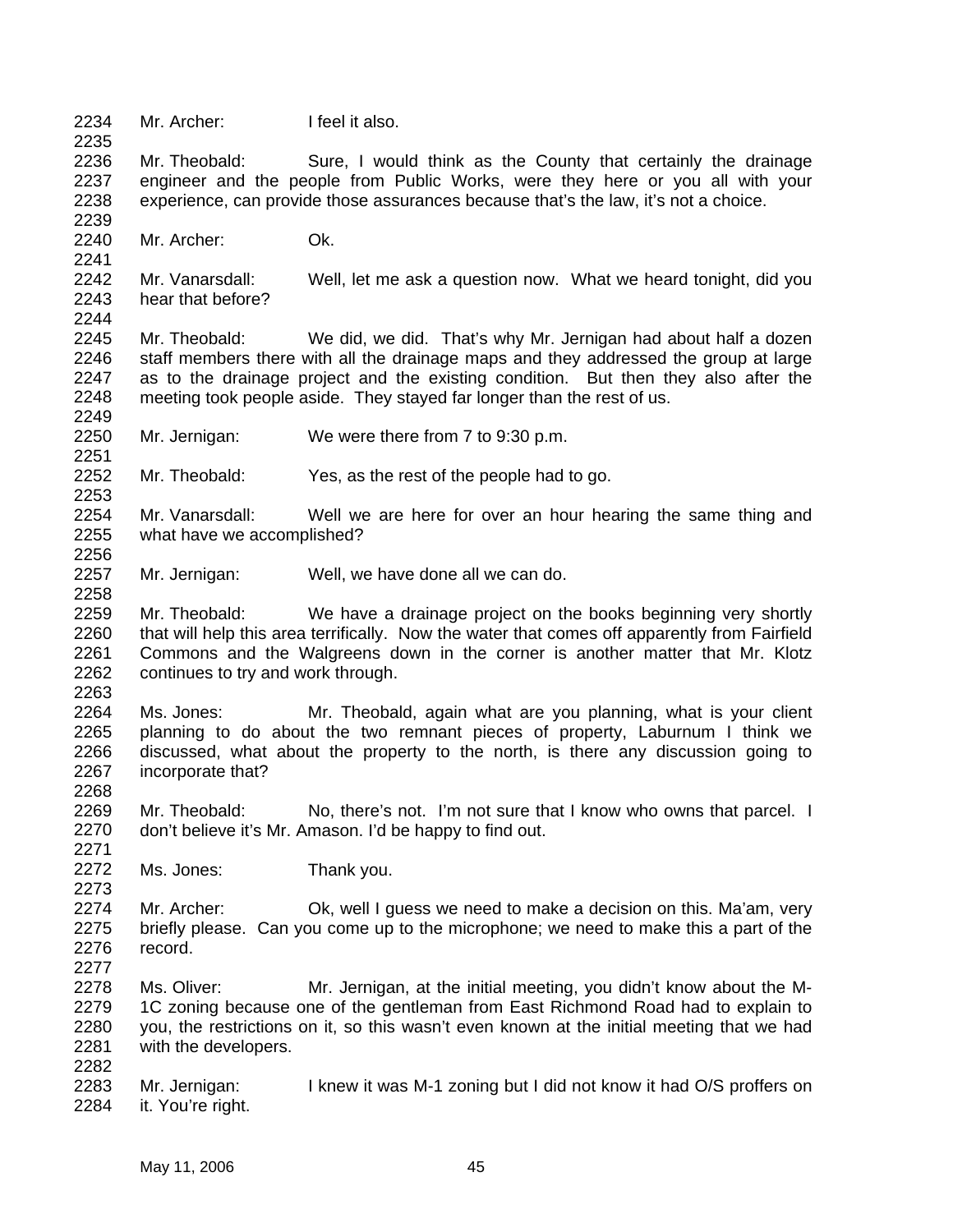2285 2286 2287 Ms. Oliver: See that's what I'm talking about proper planning. Ma'am, thank you for your concerns and in addition to those concerns we are over populated.

2289 2290 2291 Mr. Archer: Thank you ma'am, alright. Ok, Mr. Jernigan, I think we need to move on with the decision.

2292 2293 2294 2295 2296 2297 2298 2299 2300 2301 2302 2303 2304 2305 2306 2307 2308 Mr. Jernigan: Well, Mr. Chairman, as you all see this is an M-1 site. As Ms. Oliver said when it first came out, it was M-1. I did not know that the O/S restrictions were on there but they were so they can have O/S and M-1. We've met twice on this and the first time some people came, other people said they didn't get notifications, that's the reason why I deferred it to make sure that everybody could get in. With the issues they had the first time around with drainage and traffic, I brought staff members along to try to explain what was going on. We've everything that has been over tonight was discussed at our meeting and I still feel and I know Ms. Oliver won't like it, but this is better for residential than it is for M zoning. I actually pulled the minutes from the '89 meeting in here and your concern then was having truck traffic coming into this site. I've got a copy of it right here. You didn't want trucks. Now, with going to the R zoning, you don't have the big truck problem. But anyway, Mr. Chairman, I am going to move for approval of case C-20C-06 Steeple Lane Development LLC and sent to the Board of Supervisors for their approval. Ma'am all of your concerns will be addressed. Everything that we talked about at the meeting and everything that we talked about here. That's the reason I had the meeting.

2309 2310 2311 2312 Mr. Archer: Before this motion is seconded, Ms. Oliver you do understand that the Board of Supervisors is who will make the final decision on this. That what we do here tonight will just be a recommendation whichever way Mr. Jernigan goes with this and this will be another public hearing that you'll have to come to.

2314 Ms. Oliver: Thank you.

2288

2313

2315

2317

2319

2321

2323

2327

2330

2332

- 2316 Mr. Archer: You're welcome.
- 2318 Mr. Jernigan: Mr. Chairman, I need to waive the time limits on case C-20C-06.
- 2320 Mr. Archer: Ok, do I have a second?
- 2322 Mr. Branin: Second.

2324 2325 2326 Mr. Archer: Motion by Mr. Jernigan, seconded by Mr. Branin to waive the time limits on this case. All in favor of the motion say aye. Those opposed say no. The ayes have it, the time limit is waived and is approved.

- 2328 2329 Mr. Jernigan: Mr. Chairman, with that I will move for approval for case C-20C-06 Steeple Lane Development sent to the Board for their approval.
- 2331 Mr. Branin: Second.

2333 2334 2335 Mr. Archer: Motion by Mr. Jernigan, seconded by Mr. Branin. All in favor of the motion say aye. Those opposed say no. The ayes have it, the motion is granted. Let's take a brief recess and reconvene at 9:30, 12 minutes.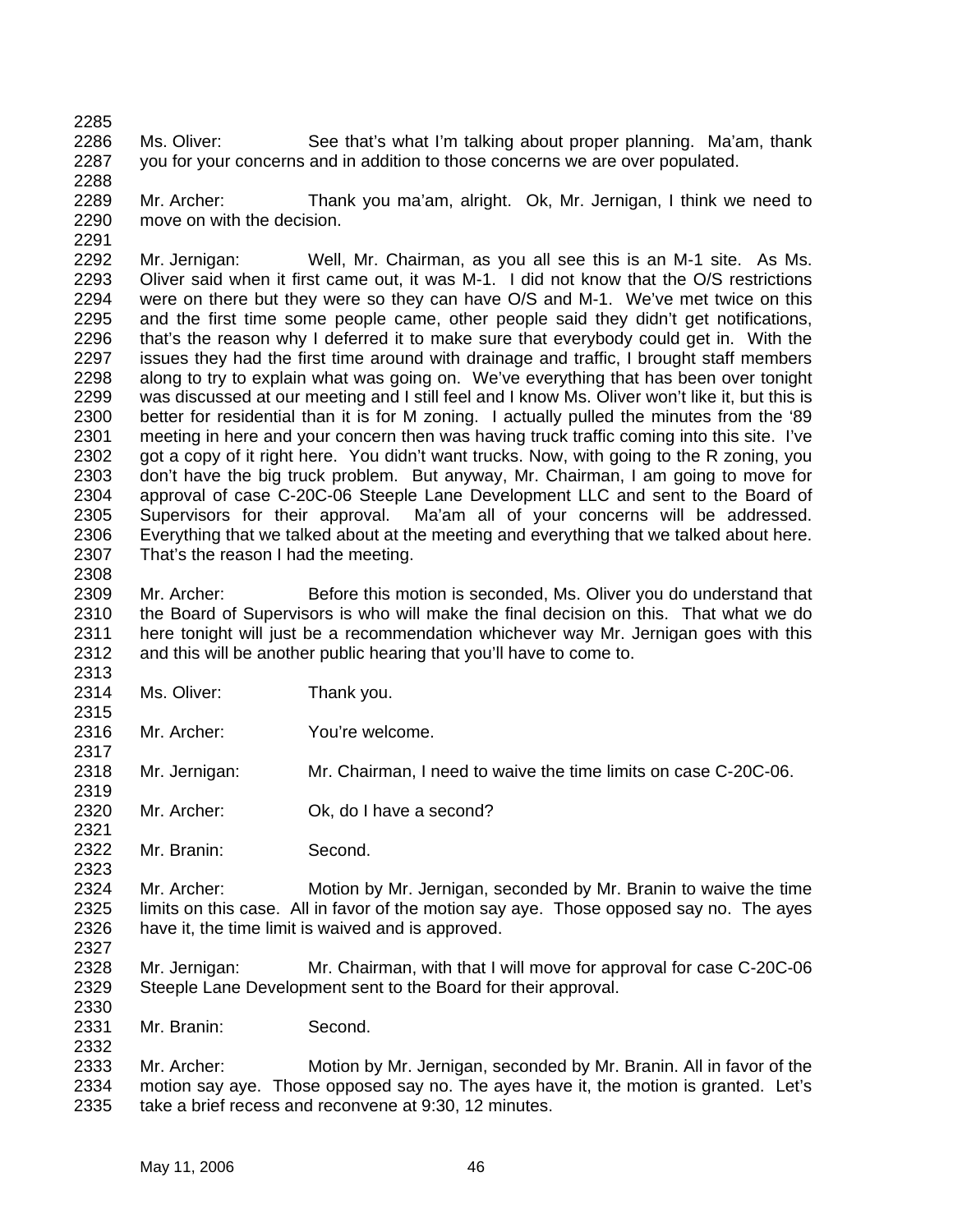2336

2340

2342

2344

The Planning Commission voted to recommend the Board of Supervisors **grant** the request because it is reasonable, and the proffered conditions will assure a level of development not otherwise possible. 2337 2338 2339

2341 Mr. Silber: Is the microphone on, I think so. Next request.

2343 Mr. Archer: Is everybody here?

2345 2346 2347 2348 2349 2350 2351 2352 2353 2354 **C-23C-06 Gene Davis:** Request to conditionally rezone from R-4 and R-3 One Family Residence Districts to RTHC Residential Townhouse District (Conditional), Parcel 822-722-0609, containing 6.567 acres, located at the southeast intersection of South Kalmia Avenue and East Jerald Street. The applicant proposes residential town homes for sale. The maximum density in the RTH District is nine (9) units per acre. The Land Use Plan recommends Suburban Residential 2, 2.4 to 3.4 units net density per acre, Multi-Family Residential, 6.8 to 19.8 units net density per acre, and Environmental Protection Area. The use will be controlled by zoning ordinance regulations and proffered conditions. The site is in the Airport Safety Overlay District.

2355 2356 2357 2358 Mr. Silber: The next request is C-23C-06 Gene Davis, request to conditionally rezone from R-4 and R-3 to RTHC Residential Townhouse District Conditional. This property containing 6 ½ acres is located at the southeast intersection of South Kalmia and East Jerald Street in the Varina District.

2359 2360 2361 Mr. Archer: Alright, thank you Mr. Secretary. Is there anyone here opposed to C-23C-06 Gene Davis? We do have opposition. Mr. Coleman.

2362 2363 2364 2365 2366 2367 2368 2369 2370 2371 2372 2373 2374 Mr. Coleman: Mr. Chairman, members of the Commission. The applicant is requesting to conditionally the  $6\frac{1}{2}$  acre site to RTHC to develop townhouses. Although the site is designated SR-2 and Multi Family Residential, given the small amount of area within the SR-2, this request is largely consistent with the Land Use Plan. The applicant provided several proffers to regulate development and major aspects include; each unit would include a minimum 1400 square feet of finished floor area, with a minimum width of 20 feet. The applicant proffered a conceptual site plan showing 44 units. The applicant also proffered elevations and would require a minimum of 50% of the aggregate project façade to be brick or stone. Sound suppression measures for the interior walls would provide a minimum Sound Transmission Coefficient of 54 and the applicant would rezone floodplain areas to the C-1 Conservation District.

2375 2376 2377 2378 2379 The applicant also submitted proffers regulating architectural design, roofing materials, a vinyl fence along the northern and eastern property lines, underground utilities, screening mechanical equipment, lighting, detached signage, internal sidewalks, and other items.

2380 2381 2382 2383 The proffers would improve the quality of development above what could be constructed with the existing, un-proffered R-4 zoning. However, staff recommends addressing the following remaining issues.

2384 2385 2386 Staff recommends a commitment to additional landscaping, especially around the perimeter of the project. This could include providing a Transitional Buffer 10 where 10 foot buffer is indicated on the Conceptual Plan, a commitment to an attractive entrance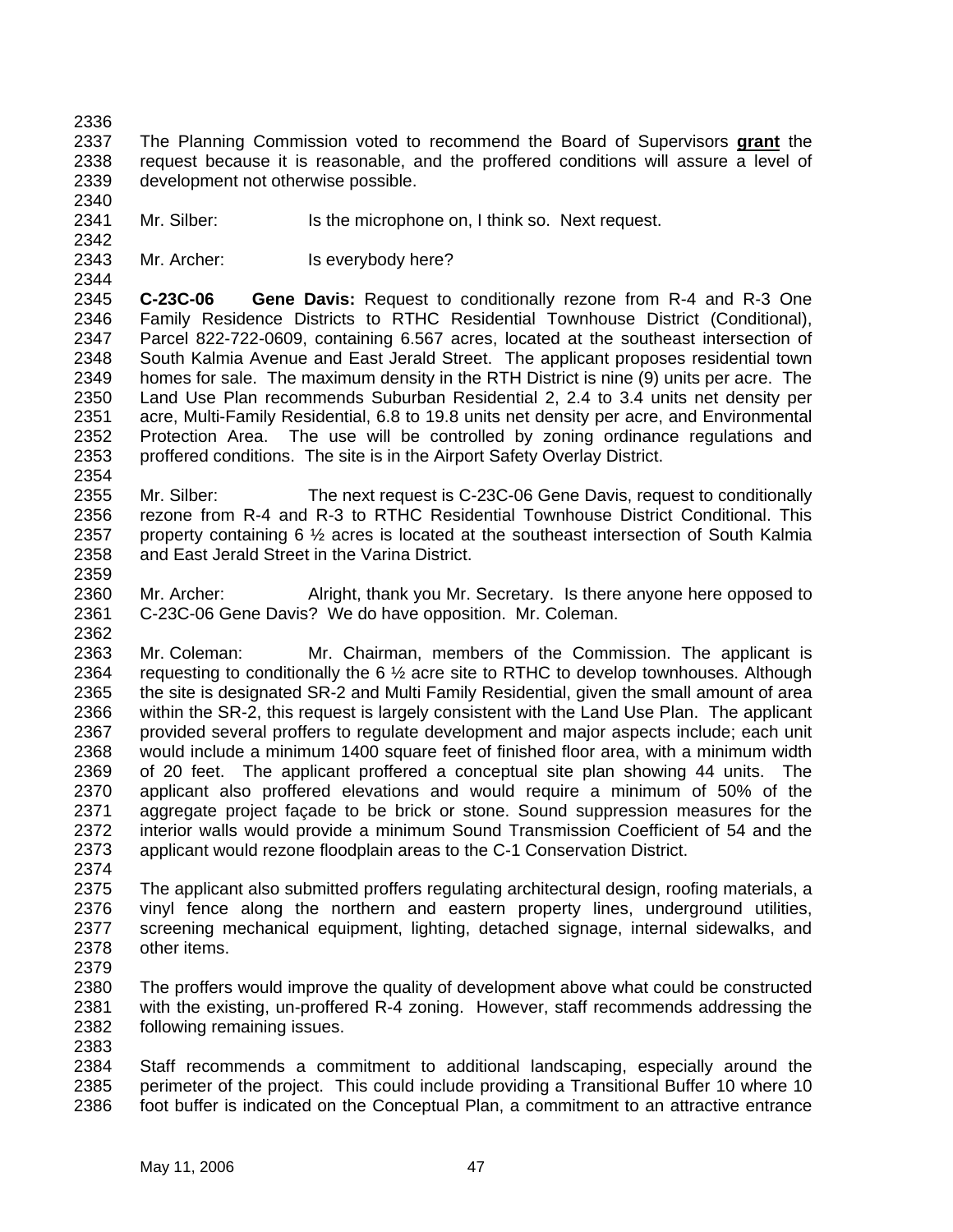2387 2388 feature, installing foundation plantings and requiring landscape buffers in addition to required yard set backs.

2389

2404

2406

2408

2412

2415

2417

2390 2391 2392 Also, the Conceptual Plan shows several rows of townhouses with more than 5 units attached. Staff recommends the applicant limit rows to no more than 5 attached units.

2393 2394 2395 2396 2397 In conclusion, townhouse development would be consistent with the Land Use Plan recommendation. If the applicant could satisfactorily address remaining concerns with landscaping and limiting the number of attached units, this application would be more consistent with other townhouse proposals recently approved in the County.

- 2398 2399 That concludes my presentation. I would be happy to answer any questions.
- 2400 2401 2402 Mr. Archer: Thank you Mr. Coleman. Are there questions from the Commission?
- 2403 Mr. Jernigan: Did I hear you say the total number of units?

2405 Mr. Coleman: Forty-four.

2407 Mr. Jernigan: I don't have any questions, Mr. Chairman.

- 2409 2410 Mr. Archer: Ok, we have opposition Mr. Jernigan.
- 2411 Mr. Jernigan: Well, let's hear from the applicant first.
- 2413 2414 Mr. Archer: Ok. Will the applicant come forward first and then we will hear from the opposition. Ma'am, are you aware of the 10 minute rule?
- 2416 Ms. Fisher: Yes, sir.
- 2418 2419 2420 Mr. Archer: And the opposition, you are aware of the 10 minute rule? That's not 10 minutes each, it's the total.
- 2421 2422 2423 2424 2425 2426 2427 2428 2429 Ms. Fisher: Good evening Mr. Chairman, Commissioners. My name is Courtney Fisher. I am here on behalf of the owner Gene Davis. He is here along with his attorney John Montgomery. What we have before you is a request to rezone to townhomes for sale. What we have proffered are 1400 square foot townhomes. We have proffered the building materials as Tom stated. No two properties, no two like properties will be next to one another. That will break up the visual appeal. They will be brick and vinyl. We will also have dimensional, twenty-five year dimensional shingles on there. That was an added proffer. Initial proffers did not mention anything about dimensional shingles.
- 2430

2431 2432 2433 2434 2435 2436 2437 Our townhomes will be 85% owner-occupied at a minimum. They will be marketed as such and that will be in a restrictive covenant and restrictions. Within the restrictive covenants, we will have the provision for no boats, RV's, or campers and the light to be parked in the parking lot. There is a parking lot as obvious and as shown on the Conceptual Plan there are 2 ¼ spaces per unit that worked out to be 99 spaces. We actually have 105 which is 6 more than what is required by minimum County standards. A couple of the things that Tom mentioned could make this a slightly stronger application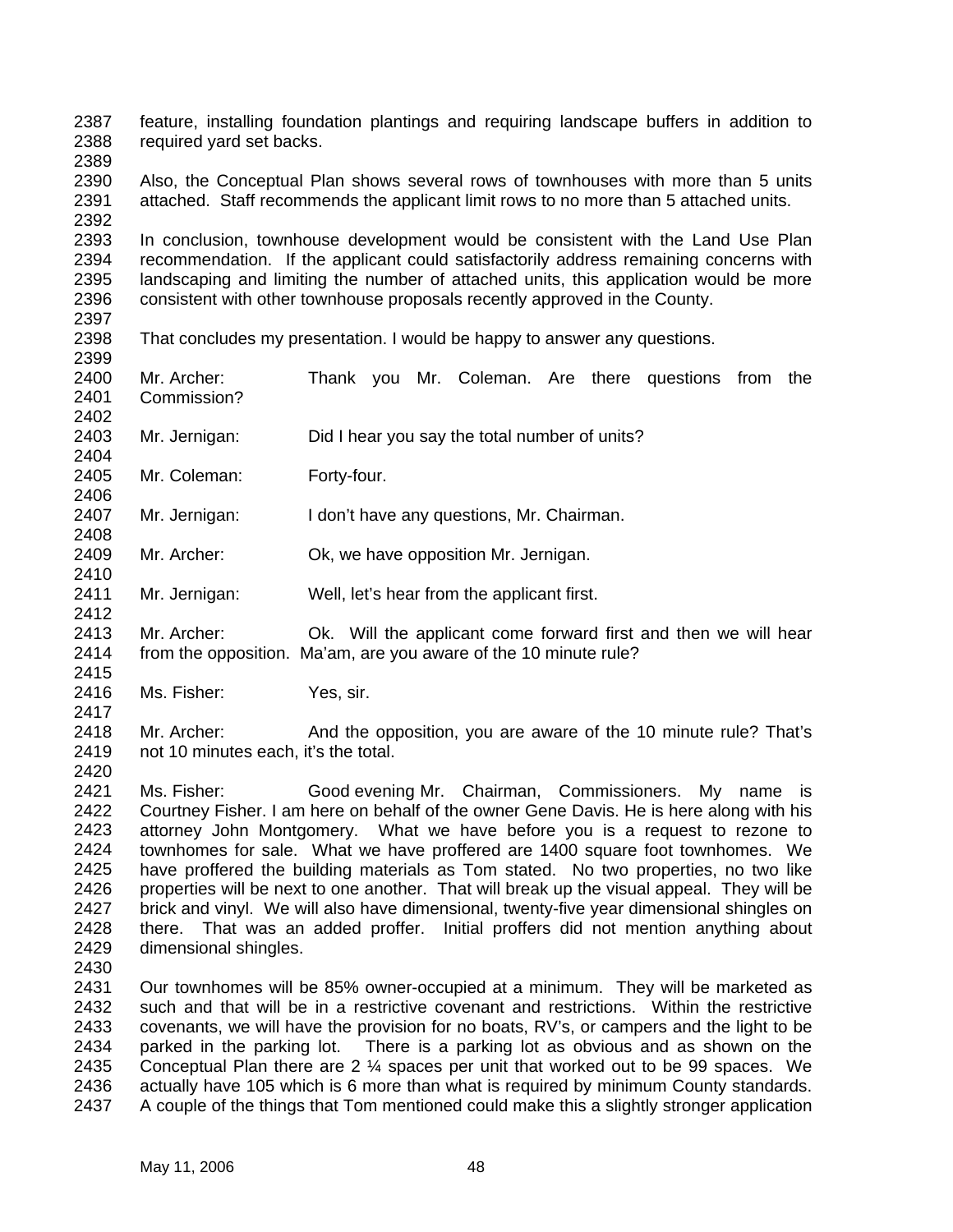2438 2439 2440 2441 2442 2443 2444 2445 2446 2447 2448 2449 2450 2451 were landscaping. We did actually come back with landscaping and have proffered that along the front to the multi-family guidelines. Its not shown on our Conceptual Plan but that is one of our revised proffers. I believe the request is to do that in addition to the yard setback and unfortunately we don't have enough room on the property to have the streetscape buffer plus the setback. That streetscape buffer will be inclusive of the setback. During POD we have to comply with landscaping guidelines and part of that will be to allow for adequate landscaping. I believe it's a 20% tree canopy cover that is required for townhomes and we are hesitant to do a whole lot more with that in part because we want to maintain somewhat of an open area. The police review POD's as well for safety and look at lighting and trees and such as we don't want to have any heavily wooded areas where people might hide. The fence along the back of the property and the side, we think will help separate, maintain a sense of community for the townhomes. But it will maintain some visibility. We don't want to provide too many trees where it will block visibility.

2452

2453 2454 2455 2456 2457 2458 2459 2460 2461 2462 2463 2464 2465 2466 As far as the units, 7 unit buildings, we do have a variety of unit buildings in there. We have some 3's, 4's, 5's and 6's. There is just one 7 unit building and we feel like that balances out the 3's, the 4's, the 5's, that one 7 unit building. Because of the layout of the property with so much being taken up by flood plain in order to maximize use of property, we really need to get as many units in there as possible. The layout demanded the 7 units. We did know of some opposition to this. We got a petition. There were 64 signatures on there and we had a community meeting last night and I want to thank Mr. Jernigan for his help in organizing that. Tom came along to that. Unfortunately, there were only 6 people who came. There were 4 ladies who came and 2 gentlemen, the owners of the apartments to the north, Springer Manor. I've spoken with the 2 owners and they have expressed verbally their support of the project to me. They expressed they would continue to work with us along the rest of the, this process, when and if it goes to the Board of Supervisors and when it comes back to you all at POD time.

2467

2472

2474

2476

2482

2468 2469 2470 That's all I'm going to say for now. I would like to reserve a little bit of time, if I could at the end.

2471 Mr. Archer: Ok, you have about 4 minutes and 45 seconds.

2473 Ms. Fisher: Thank you.

2475 Mr. Archer: Thank you.

2477 2478 2479 2480 Mr. Jernigan: Courtney, before you leave, one thing we discussed last night was the tot lot. So if this case is passed between now and the Board of Supervisors, we need to designate an area that will have the tot lot equipment on there for kids to play.

2481 Ms. Fisher: Ok.

2483 2484 2485 2486 Mr. Jernigan: And also, there was the discussion of the fence and I think Mr. Davis is going to get with the apartment owner to discuss about taking the fence from 4  $\frac{1}{2}$  feet to 6 feet. Ok, thank you.

2487 2488 Mr. Archer: Thank you ma'am. Ok, we have opposition Mr. Jernigan. Please give your name when you come up please. Thank you.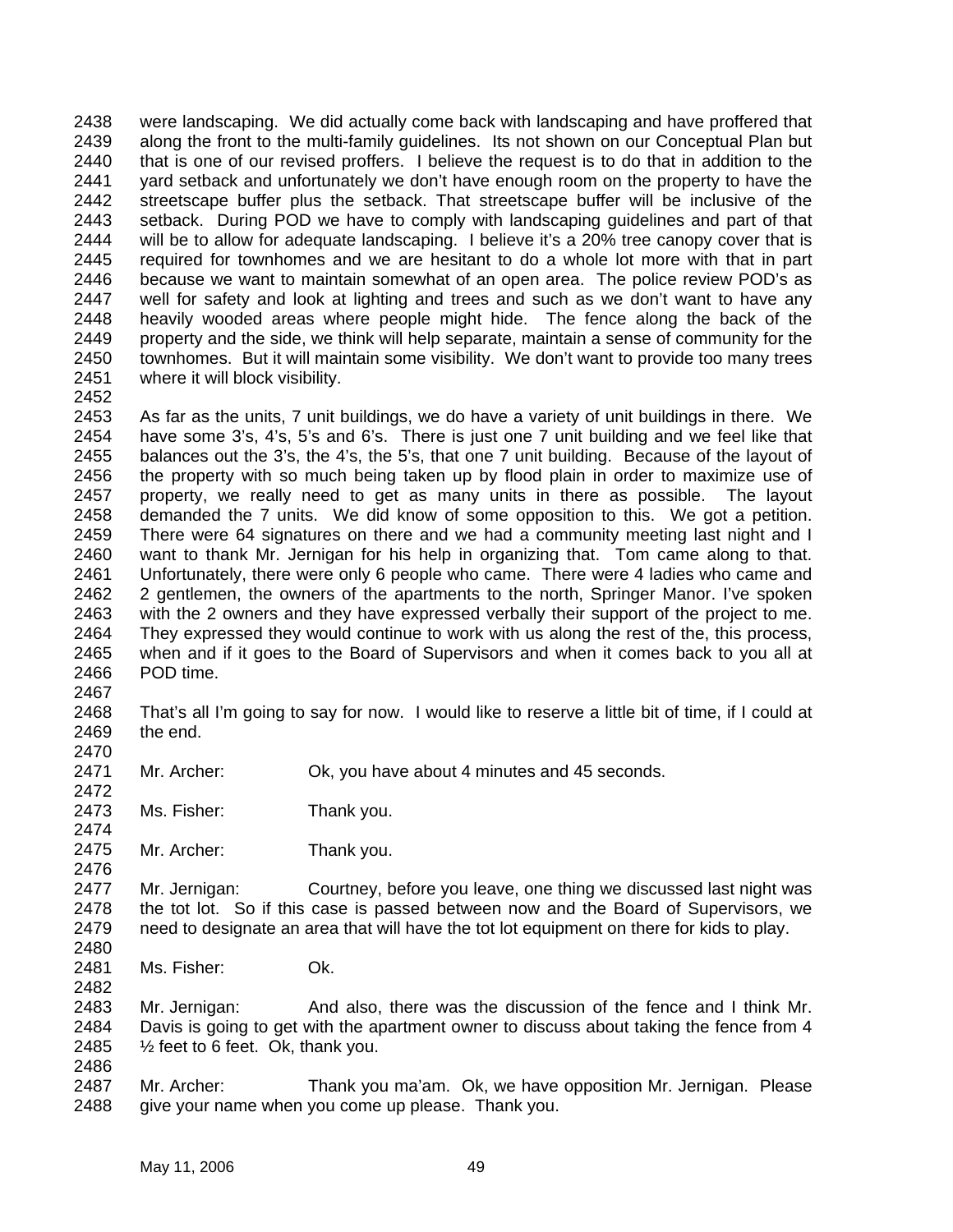2489 2490 2491 2492 Ms. Hurdle: Hello, Mr. Chairman, members of the Commission. My name is Tamika Hurdle.

2493 2494

Mr. Jernigan: Last name ma'am?

2495 2496 2497 2498 2499 2500 2501 2502 2503 2504 2505 2506 2507 2508 Ms. Hurdle: Thurdle. I'm a resident of Highland Village subdivision which is directly adjacent to the proposed property and I just wanted to bring to the attention of the Commission some of the concerns that I have and some of the residents have as evidenced by the petition which is attached to the letters sent by Carol Hurdle, my mother, to Mr. Donati and to you, Mr. Jernigan. One of the initial concerns that we have as residents, first of all I want to make clear that we support development of the area. Right now it's a vacant lot. We would love to have something in there but we are concerned about 44 townhome units. Number one, there is a loss of green space. Highland Village is pretty woody. We enjoy having the green space. We like the fresh air, a lot of us have pets and we want to maintain that. Something a little bit more substantial is the increased traffic. We have major concerns about that. East Jerald is a very small street. There is really no opportunities or any explanation in the proffer about widening that street to accommodate households of 44 units, so we are a bit concerned about the traffic there.

2509

2527

2529

2510 2511 2512 2513 2514 2515 2516 2517 2518 2519 2520 2521 2522 2523 2524 We are also concerned about some of the property values. Most of the, we have rental apartments which would be across the street from the proposed development and we also have Springer Manor which Ms. Fisher mentioned which is behind. We would like to see another single family unit. It's already zoned for single family units. It's our understanding that the Commission recommended that there be 2.4 units, 2, 2.4, 2.3. We would just like to maintain the single family environment. We are also concerned, which is a little bit more ancillary about owners, if you do have owners who purchase these townhomes, that they will not actually occupy, that they will rent out. We are concerned about who will be moving into the neighborhood. We just want to maintain the community and we are not trying to discourage any development. We want any development that goes in there to be in congruent with the community that we have. So, we just wanted to make that clear and bring those concerns to you. Just to let you know that we do support some development but we are concerned about 44 townhomes being brought into our community so with that I will say thank you for your time.

2525 2526 Mr. Jernigan: Don't run off Ms. Hurdle. Did you know about our meeting last night?

2528 Ms. Hurdle: No.

2530 2531 2532 Mr. Jernigan: Because all the mailings were sent out and some of your neighbors came.

2533 2534 2535 Ms. Hurdle: Well I know my mom was in the hospital and so I mean dealing with her hospital stay it might have gotten lost in the shuffle.

2536 2537 2538 Mr. Jernigan: Because we discussed these issues last night and your neighbors were OK when they left.

2539 Ms. Hurdle: Ok.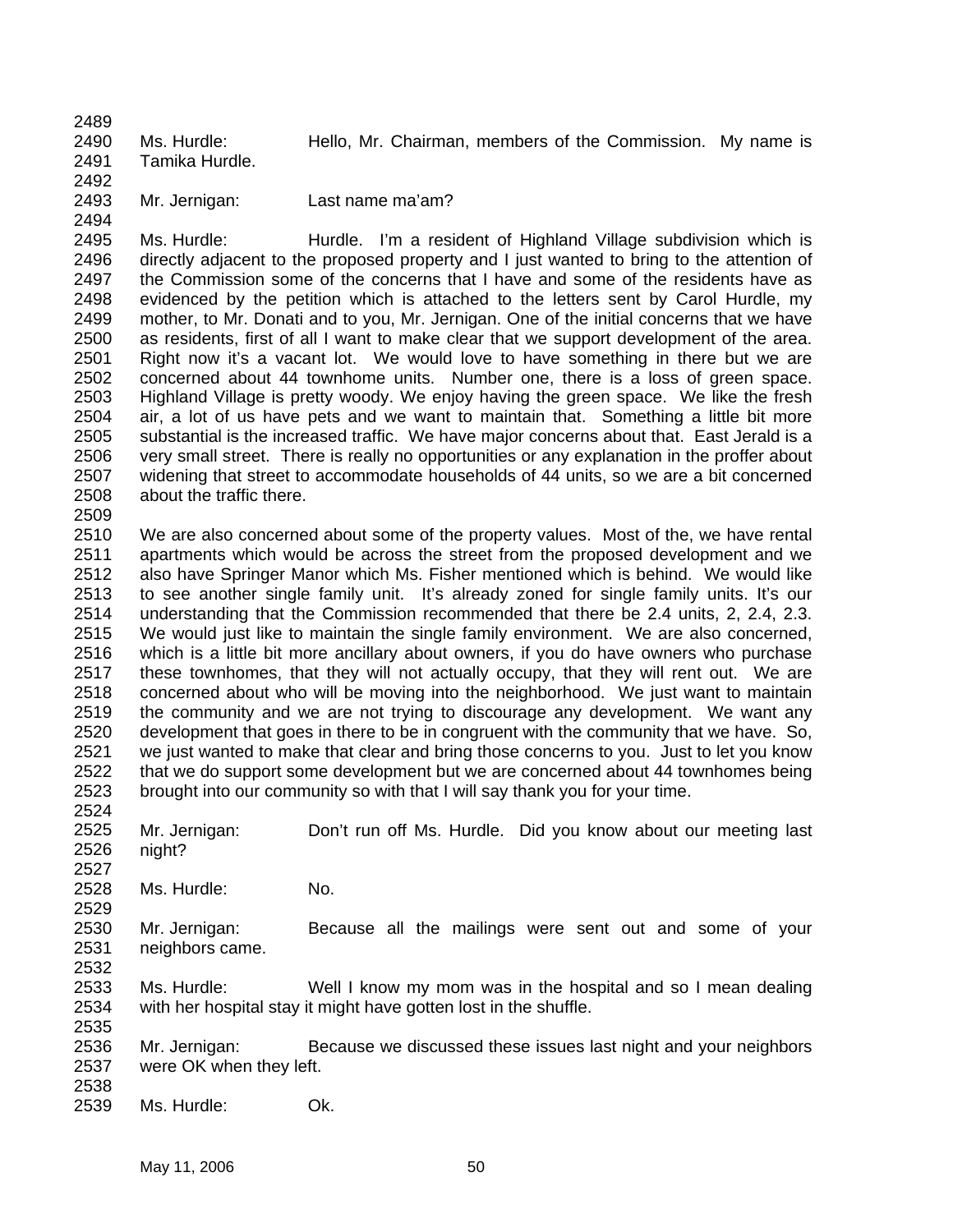2540 2541 2542 2543 2544 2545 2546 2547 2548 2549 2550 2551 2552 2553 2554 2555 2556 2557 Mr. Jernigan: Now the number of units, I mean we discussed the number of units and they didn't seem to have a problem. Let me explain one thing to you. This property is zoned R-4 unconditional which means that you could go in there and build houses 900 square feet with no restrictions. The County code says you have to be 900 square feet. There would have been no landscaping, no fencing, a lot of the things that they are proffering in this case. Now on the land use map, which is a guide that we go by, it shows this property to be multi-family. That's the reason you have apartments on both sides of it. So in the land use map it calls for a density of 6.8 to 19.8 units per acre. The units that will be built here have brick on them, have brick on the ends, half of it all the way up, curb and gutter, fencing that will separate Springer Manor behind you and comes down the side. The traffic is always an issue and as I explained to the ladies last night that if you have a single family dwelling, they figure 10 trips per day for traffic. That's 5 in and 5 out. On multi-family, they go by, which is a trend that our traffic people go by, is 6 trips per day. So if you take the amount of houses that you can have at 10 trips per day and the amount of townhouses you have at 6 trips per day, there is not that much difference in the traffic.

2558 Ms. Hurdle: Is it 6 trips per day or per unit?

2560 2561 2562 2563 2564 Mr. Jernigan: Per unit, yes ma'am. The way they figure single family dwellings is 10 trips; that's 5 in and 5 out. For multi-family, they figure 6, which is 3 in and 3 out because generally you don't have as many people living in a townhouse that you do a single family dwelling.

2565 2566 2567 Ms. Hurdle: So even if you multiply that, see what I mean, if you have a single family unit, that's one unit, that would make sense that you have 5 in and out and maybe 2 cars. But if you have 3 in, 3 out, and you're 44 units, that's 3 in, 3 out for each unit.

2569 2570 Mr. Jernigan: Right and then you still have to take the single family and figure that times 10.

2572 2573 2574 Ms. Hurdle: But then you only have 1 single family. Maybe I'm not understanding.

2575 2576 Mr. Silber: On single family portion if it was developed fully, you might have about 24, 25 houses, something like that, so ten times 24.

2578 Ms. Hurdle: Ok, I see.

2559

2568

2571

2577

2579

2580 2581 2582 2583 2584 2585 2586 2587 2588 2589 2590 Mr. Jernigan: Now when you were talking about who might move in there, that's the reason that Ms. Fisher quoted that we have an 85% factor in there. These have to be owner occupied and I discussed this with the County attorney because I wanted to guard against the fact that somebody would come in there and buy them all out and rent them as apartments. We don't want that and you don't want that. So, that's the reason that I worked with the County attorney hard to come up with a condition and he's satisfied with what we have. Now the reason it's not 100% is because you can't do that. Life comes at you fast as the commercials say. Sometimes people are in the position where they may have to sell a unit and they can't sell it right then, they may have to rent it for awhile. So it's only 15% of the units there that can be rented at one time.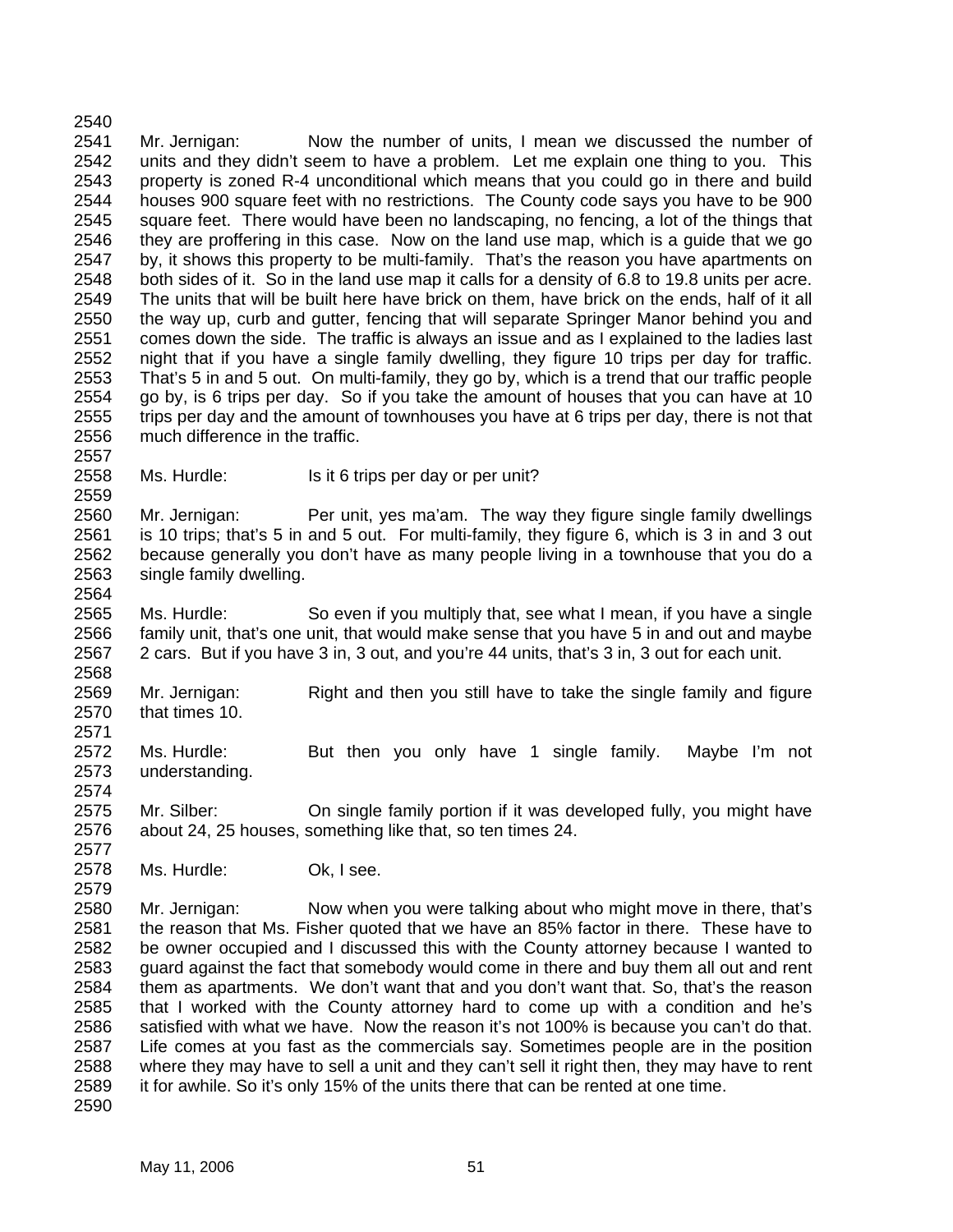2591 Ms. Hurdle: And that would be in the covenant?

2593 2594 2595 2596 2597 2598 2599 2600 2601 2602 2603 2604 Mr. Jernigan: Yes, ma'am. That is in the proffers that it has to be put in the covenant and that has been agreed upon by the County, lead County Attorney. So this will be a better project with these townhomes and with the quality that they have than being able to go in on single family unrestricted. I wish you really could have made our meeting last night. I understand that you couldn't. We met for about an hour and a half, an hour and forty-five minutes and the ladies that came were comfortable, plus the people that owned the apartment behind there, they were actually happier that it was going to be this way than with the single family because of the same worries that you had; what's going to be in there. You could go in there and have 10 cars in the front yard in a single family. They only have two parking places at this townhome. I appreciate you coming out.

2605 Ms. Hurdle: Sure, thank you.

2592

2606

2608

2610

2613

2615

2617

2619

2622

2624

2631

2633

2635

2637

- 2607 Mr. Jernigan: Thank you, ma'am.
- 2609 Mr. Archer: Any other Commission members have questions for Ms. Hurdle?
- 2611 2612 Ms. Jones: Excuse me, number 17 proffer? Is that where you are talking about the ownership there?
- 2614 Mr. Jernigan: I believe it's number 19.
- 2616 Ms. Jones: Am I looking at the wrong thing?
- 2618 Mr. Jernigan: I tell you, we've got a.
- 2620 2621 Mr. Coleman: These are the current proffers. We've had some communication with the County Attorney.

2623 Mr. Jernigan: Did Mr. Rapisarda get that on the use….?

2625 2626 2627 Mr. Coleman: He's provided some language, correct. No these proffers don't reflect that requirement.

- 2628 2629 Mr. Archer: So this condition, it's to be proffered though is that correct?
- 2630 Mr. Jernigan: It has been proffered.
- 2632 Mr. Archer: Ok.
- 2634 Mr. Silber: Tom, do we have copies of the proffers?
- 2636 Mr. Coleman: Yes, what we've distributed is the latest copy.

2638 2639 2640 2641 Ms. O'Bannon: Well according to this one it doesn't, it was marked struck through or marked out, a minimum of 85% of the units shall be owner occupied. That was removed according to what we've got. In other words they are marketed to sell.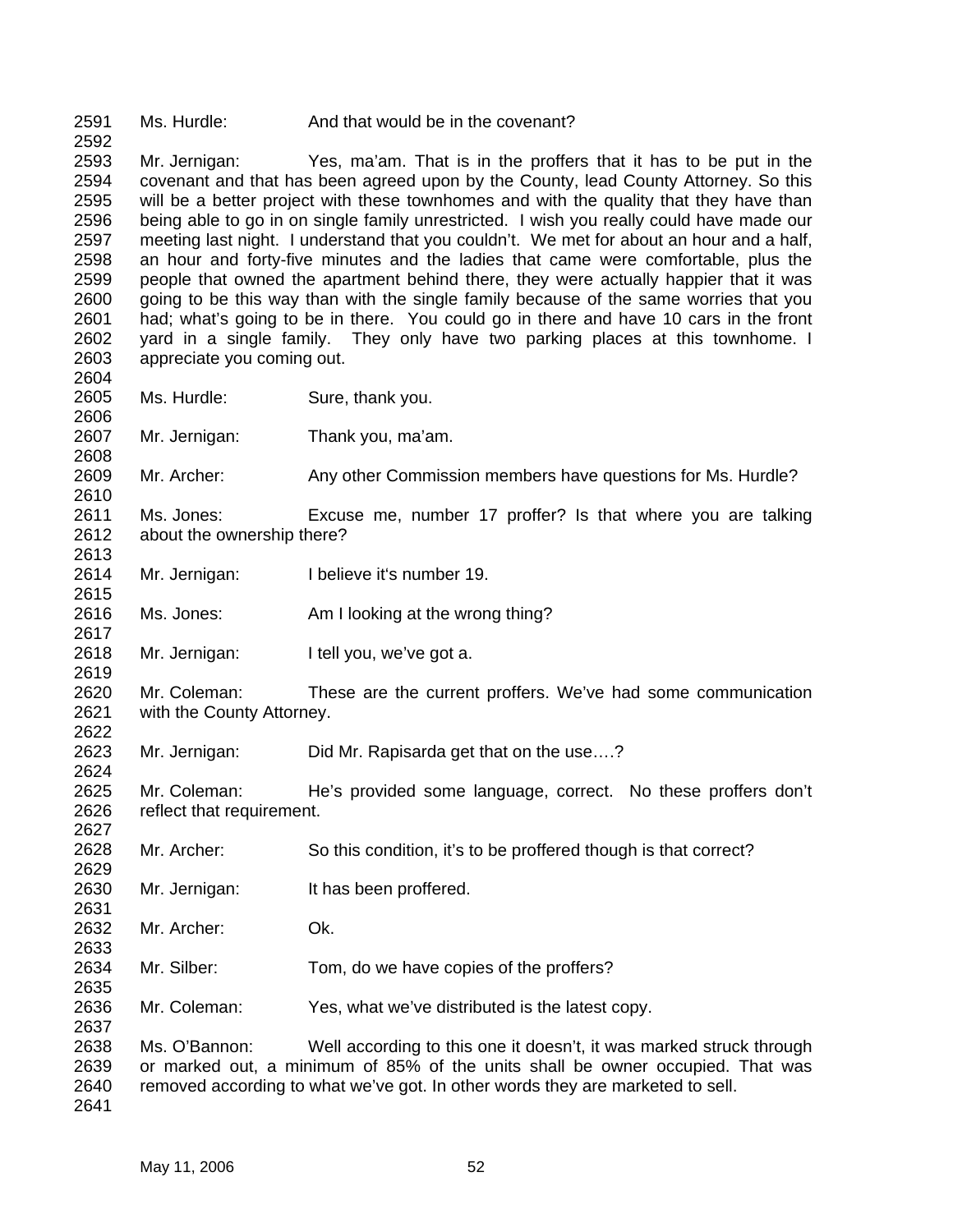Ms. Fisher: If I could speak to that, I think that was actually my error in communicating back and forth between the County Attorney and staff. There was some concern about enforcement, as to what the proper language should be. My owner is more than willing and understood that to be part of this application and this was amended as of 2:15 p.m. on the  $8<sup>th</sup>$ . At that point, I believe staff had instructed that the 2642 2643 2644 2645 2646 2647 2648 2649 2650 2651 2652 County Attorney was not comfortable with the language and that it should be struck. It wasn't until after 5 o'clock yesterday that we understood that that could be part of it. It was my negligence to be honest with you that did not catch, that that should be put back in, in another area. I can do that now or I can do that prior to the Board meeting but that is fully intended to be in there.

2653 2654 2655 Mr. Silber: I may be confused now. You are talking about putting the language back in that was struck in the proffers that you just gave us.

2656 2657 2658 Mr. Jernigan: Well what happened, Joe, him and Tom Tokarz discussed yesterday the way of putting that in and he called me and told me that they had a wording that they were satisfied with for the intent.

2660 2661 2662 2663 Mr. Silber: Ok, so we don't have that, because our last discussions with the attorneys, they had indicated that it was not legally acceptable. So I'd like to see the language.

2664 2665 Mr. Jernigan: He was going to email it you yesterday afternoon.

2666 Ms. Fisher: I guess that as of yesterday afternoon you did not have it.

2668 Mr. Coleman: I've got a copy of the language here that Mr. Rapisarda sent.

2670 Mr. Silber: Can you read it to us? Or do you have copies for everybody?

2672 2673 2674 2675 Mr. Coleman: No, just the one copy. In proffer #17 in place of the deleted sentence, the restrictive covenants required by proffer #20 shall prohibit rental of more than 15% of the units.

2676 2677 2678 2679 2680 2681 2682 Ms. O'Bannon: And that's usually the way it's handled, the restrictive covenants. In all the other condominium complexes, that's what they do is the restrictive covenants. But the Board, you are putting it in the proffers but what I know about other condo boards is they can vote and it's like 90% of the vote that can remove that. They could remove it but by putting it in proffers, they won't able to do that. Is that what I'm understanding?

2683 2684 2685 Mr. Jernigan: It's proffered that it has, that's the way I'm understanding that it is proffered, it has to be put in the restrictive covenants.

2686 Mr. Silber: They would not be able to remove it from the covenants.

2688 Ms. O'Bannon: And you can't remove a restrictive covenant?

2690 2691 2692 Mr. Coleman: All I can say is that the County Attorney is comfortable with this language.

2659

2667

2669

2671

2687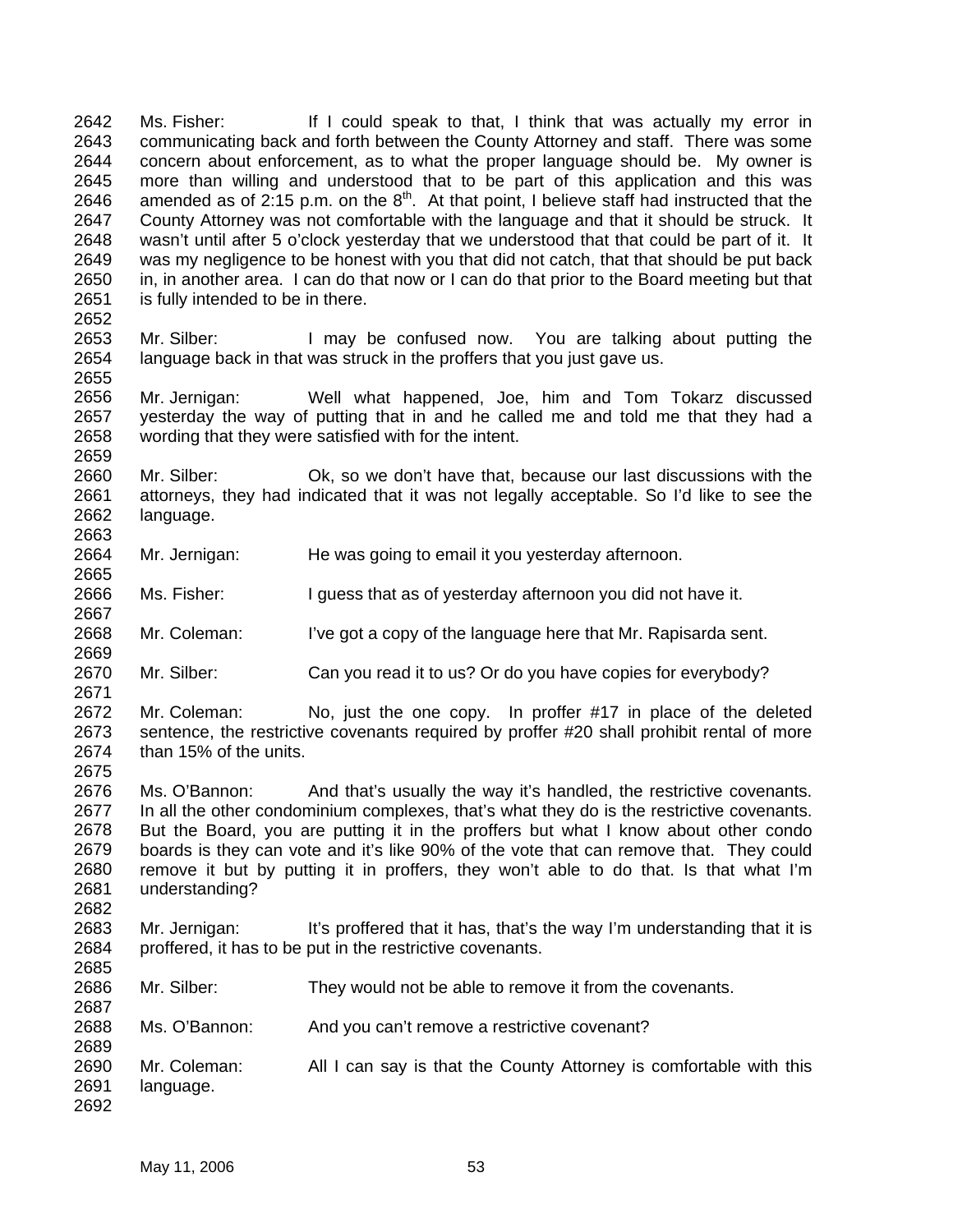2693 2694 2695 2696 2697 2698 2699 2700 2701 2702 2703 2704 2705 2706 2707 2708 2709 2710 2711 2712 2713 2714 2715 2716 2717 2718 2719 2720 2721 2722 2723 2724 2725 2726 2727 2728 2729 2730 2731 2732 2733 2734 2735 2736 2737 2738 2739 2740 2741 2742 Ms. O'Bannon: Ok, but I mean the condo boards themselves, if 100% of people who live in that condominium complex want to change the restrictive covenants, they can't do that in the future? Mr. Silber: That is correct, not when it's proffered. Ms. O'Bannon: They can't, ok. Because I know of a condominium board right now that is changing that and voted and so on. Mr. Silber: They would need to come back and change the proffered condition. Ms. O'Bannon: It's not in their proffers, it just says it will be in a restricted covenant, the restricted covenants were separate from proffers. So this is putting it in the proffers. Mr. Jernigan: He called me yesterday afternoon and told me that after discussion with Mr. Tokarz that they were happy that this was legal. Ms. O'Bannon: Ok, well alright, thank you. Mr. Archer: I think that if it were not a proffered condition then the Board could decide to do that and change it but they would have to come back for rezoning in order to. Mr. Silber: That is correct. Ms. O'Bannon: And in other condominiums, I think that, condominium complexes, they just did the restrictive covenants separately, it wasn't a proffer. Mr. Archer: Ok. Ms. Fisher: I would like to commit to Mr. Jernigan and the Planning Commission that we will insert the proper language as approved by the County Attorney prior to the Board of Supervisors meeting. Mr. Archer: Thank you ma'am. I think there was another person that wanted to speak. Was there not? Mr. Silber: Ms. Fisher, your last comment, if you can make sure we have that proffered condition in right away so we can get it in to the staff report before it goes out to the Board of Supervisors. We'd appreciate it. Mr. Archer: Hello, good evening ma'am. Ms. Carol Hurdle: My name is Carol Hurdle. I'm the culprit. Mr. Jernigan: Well I knew when she said Hurdle, I said gosh she didn't sound quite that young but you are still young but I didn't.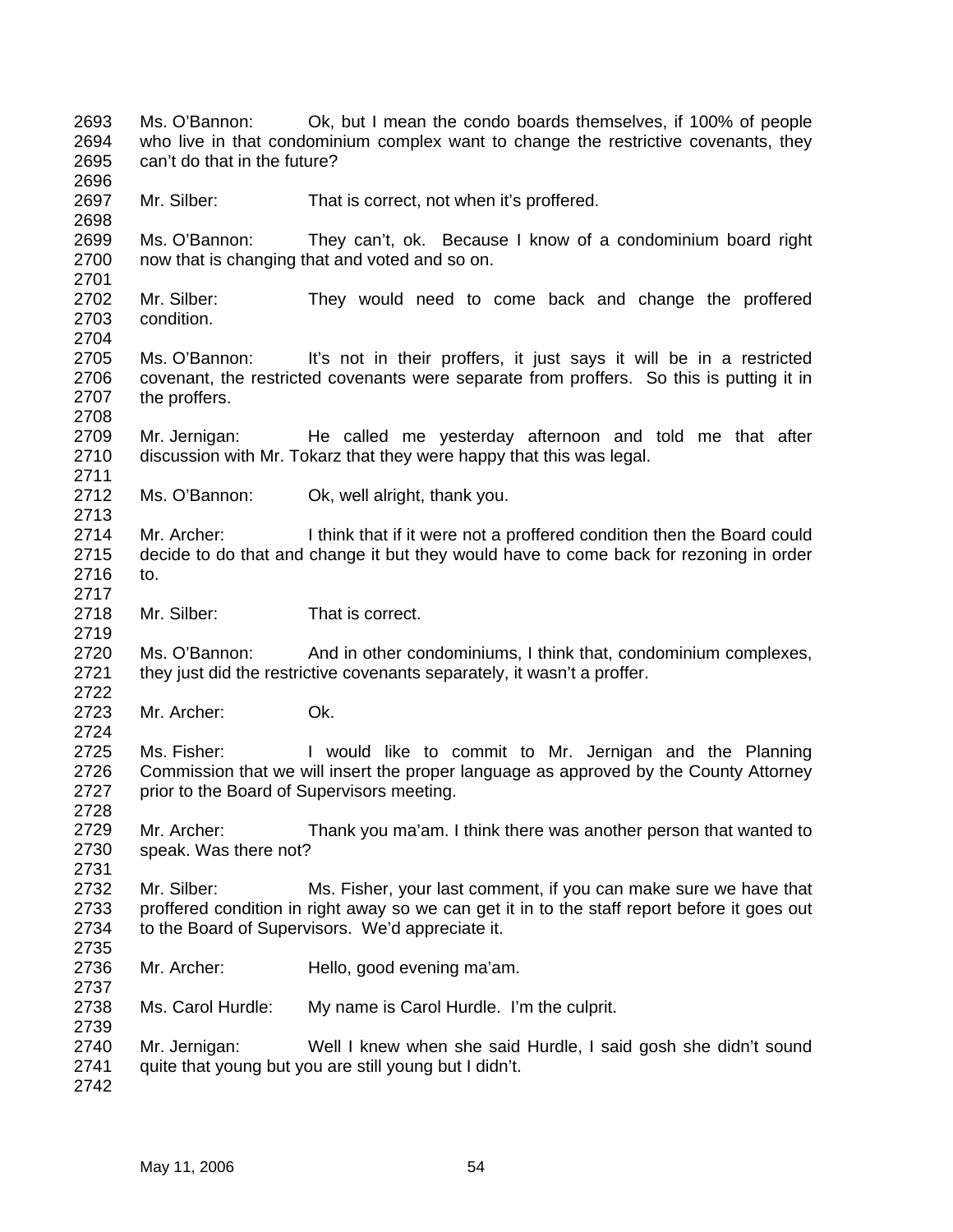2743 2744 2745 2746 Ms. Carol Hurdle: Thank you that is very nice. My concern is my house is right on the hill end of this condo, it's right here. That's going to be a lot nice and a lot of light in the front of my house and it's just. I'm just not happy with the idea. I am all for improving our community. I'm all for that. But 44 townhomes and 15% may be for rental units?

2748 2749 Mr. Jernigan: Yes ma'am. Listen, I would have liked to have had that 100% but you can't do that and even the County Attorney said you can't do that. There has to.

2751 Ms. Carol Hurdle: Why?

2747

2750

2752

2761

2763

2765

2768

2770

2775

2778

2780

2785

2792

2753 2754 2755 2756 2757 2758 2759 2760 Mr. Jernigan: Why? Because you can't. If somebody has, in a situation let's say couples live in there, husband dies, wife dies and they want to move and go back with their kids and they have the unit sitting there; they may have to rent that unit for awhile until somebody comes in and buys it. It's just, we've discussed that but he agreed with me, you just can't make it 100%. But what I'm trying to do is protect the neighborhood that it won't turn into apartments, that's what I want. We want people to be single family, to people that own the apartments, own the townhomes, are going to take better care of them than people who go in there and rent.

2762 Ms. Carol Hurdle: Yes, that's true.

2764 Mr. Jernigan: They've got their investment there.

2766 2767 Ms. Carol Hurdle: So does this covenant promise that they won't turn them into rental units?

2769 Mr. Jernigan: Yes, you can't rent but 15% at any one time.

2771 2772 2773 2774 Mr. Branin: Which in turn ma'am is also saying in your neighborhood, well in any neighborhood, you can own your house and you can rent it. They are putting such restrictions; they are saying only 15%, which would be how many out of? Seven are allowed at one time.

2776 2777 Ms. Carol Hurdle: Ok, what about property values? Is that going to cost them to decrease?

2779 Mr. Jernigan: To decrease, no.

2781 2782 2783 2784 Ms. Carol Hurdle: I'm sorry to limit or level. I mean they aren't going to increase as much as they would if you were building single family homes but you are putting townhouses which are similar to apartments anyway. That's basically what we have on either side.

2786 2787 2788 2789 2790 2791 Mr. Jernigan: They are going to be nicer. The thing of it is somebody can come in there and the County Code calls for a 900 square foot house. R-4 unrestricted, is what it is, that was zoned years ago and we don't even have R-4 anymore in this County. You know it's a real small lot and you can put a bunch of those houses in there. The townhouses are joined together. You have brick. You have vinyl siding. The whole project, listen, I'm trying to watch out for ya'll.

2793 Ms. Carol Hurdle: Are you?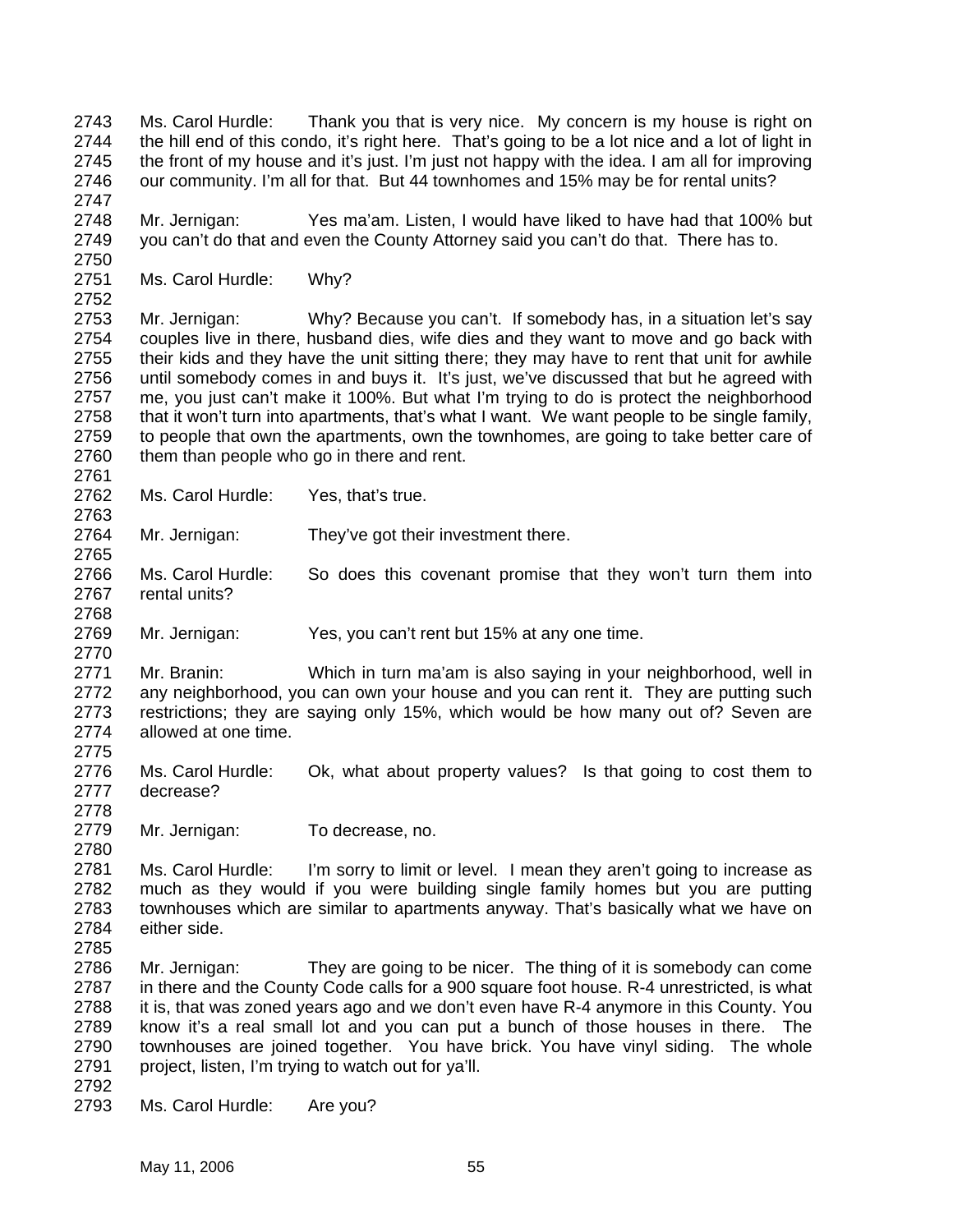2794 2795 2796 2797 2798 2799 2800 2801 2802 2803 2804 Mr. Jernigan: Yes, ma'am I am. We want to see the best thing and that's the reason I fought to get this to work with the County Attorney to protect you all on that 85% owner occupied because as the ladies that were at the meeting last night discussed the houses at the end of Kalmia, that were built and all bought by one person, and rented out, I wanted to guard against that for you. That's the reason that we worked on this, to protect you. So believe me this is a better project, believe me, then just having a single family in there. Plus also, the Land Use map calls for it to be multi-family, you would have apartments here and apartments here and single family thru the middle, that's not going to look good either.

2805 2806 Ms. Carol Hurdle: Can you separate us?

2811

2814

2820

2822

2824

2828

2831

2837

2842

2807 2808 2809 Mr. Jernigan: You are going to have a fence next to you. You've got a fence coming right there on that line where you live.

2810 Ms. Carol Hurdle: I'm right here. I thought it was going to be north.

2812 2813 Mr. Jernigan: That line right where that walkway, that easement is, that's going to be a fence right there.

2815 2816 2817 Ms. Carol Hurdle: Ok and what about lights? You are not going to have lights shining in my house are you? Because the setback is still….

2818 2819 Mr. Jernigan: By code, there can only be a  $\frac{1}{2}$  a foot candle to go off somebody else's property.

2821 Ms. Carol Hurdle: I'm not trying to be difficult.

2823 Mr. Branin: No, no, it's your neighborhood.

2825 2826 2827 Mr. Jernigan: There is going to be a fence running all the way from Jerald Street all the way down that side and where that easement is right there or did we find out Jean there was an easement? There's going to be a fence there, a white vinyl fence.

2829 2830 Mr. Archer: Mr. Jernigan, we can also do, we can deal with the lighting plan at the Planning Department.

2832 2833 2834 2835 2836 Mr. Jernigan: The lighting plan comes back at the time. This is more or less the big thing, getting the zoning straight. They still have to come back again with a POD and show architectural pictures, where the mailboxes are, where everything, lighting and all goes. So we, this isn't their last time, this comes back again and you are welcome to come back to that meeting.

2838 2839 2840 Ms. Carol Hurdle: Oh, definitely. Now do I get to see a plan, a site plan or something of the final layout? Including the tot lots and all that.

2841 Mr. Silber: Yes.

2843 2844 Mr. Jernigan: Ms. Fisher has it right there. I think she wanted to see the architecture.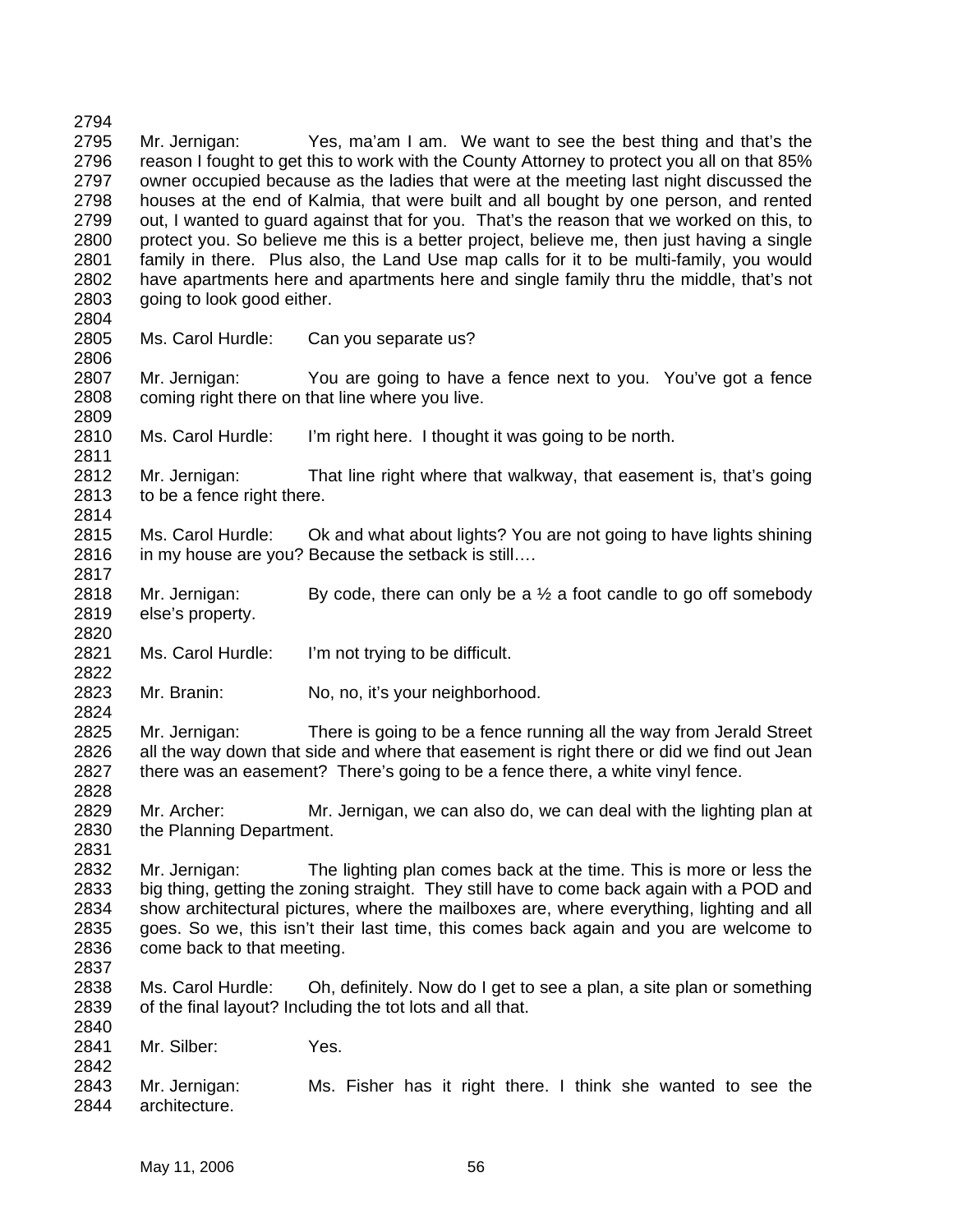| 2845                                         |                                                              |                                                                                                                                                                                                                                                                                                                                                                                          |
|----------------------------------------------|--------------------------------------------------------------|------------------------------------------------------------------------------------------------------------------------------------------------------------------------------------------------------------------------------------------------------------------------------------------------------------------------------------------------------------------------------------------|
| 2846<br>2847                                 | Ms. Fisher:                                                  | Oh, the elevation?                                                                                                                                                                                                                                                                                                                                                                       |
| 2848<br>2849                                 | Ms. Carol Hurdle:                                            | Yes, elevations and stuff.                                                                                                                                                                                                                                                                                                                                                               |
| 2850<br>2851<br>2852<br>2853                 | Mr. Branin:                                                  | Ms. Fisher, can you also make a point of getting Ms. Hurdle's<br>name and number and as you guys move forward with your POD, with your lighting and<br>your landscaping, we can also get in touch with her.                                                                                                                                                                              |
| 2854<br>2855<br>2856<br>2857                 | Ms. Fisher:<br>to alleviate your concerns along the way.     | Yes, sir, I was sorry to have missed her and I certainly understand<br>the health issues. I was whispering to you just prior to this, that I will work with you to try                                                                                                                                                                                                                   |
| 2858<br>2859<br>2860                         | Mr. Branin:<br>Fisher.                                       | So Ms. Hurdle, if you would please give your information to Ms.                                                                                                                                                                                                                                                                                                                          |
| 2861<br>2862<br>2863                         | Ms. Fisher:<br>number on there.                              | I had your address on the petition. I just don't have a phone                                                                                                                                                                                                                                                                                                                            |
| 2864<br>2865<br>2866<br>2867<br>2868         | Mr. Jernigan:                                                | Ms. Hurdle also too, there was a discussion where the timber is<br>down on that property, there's a lot of holes, water running. Curb and gutter will be put<br>in this which will retain, there's a retention pond on this property which will trap surface<br>water and it contains it in that BMP and let is dissipate.                                                               |
| 2869<br>2870<br>2871                         | Ms. Carol Hurdle:<br>the fence that is facing my house?      | Ok, are they going to do it, do any land design on the other side of                                                                                                                                                                                                                                                                                                                     |
| 2872<br>2873                                 | Mr. Jernigan:                                                | No, they will do landscaping along the front of Jerald Street.                                                                                                                                                                                                                                                                                                                           |
| 2874<br>2875                                 | Ms. Carol Hurdle:                                            | Ok, but nothing along the alley way.                                                                                                                                                                                                                                                                                                                                                     |
| 2876<br>2877<br>2878                         | Mr. Jernigan:<br>believe that you can put anything in there. | No, because that's an easement right there and I don't actually                                                                                                                                                                                                                                                                                                                          |
| 2879<br>2880<br>2881<br>2882<br>2883<br>2884 | Ms. Fisher:                                                  | We couldn't have put anything in the easement no, but the POD<br>requirements, since we have to have an overall 20% canopy cover on the entirety of the<br>property, so those trees will be dispersed through out the development as well as their<br>requirements for interior parking and I can work with you as much as you need to, to<br>make you as comfortable as you need to be. |
| 2885<br>2886<br>2887<br>2888                 | Mr. Jernigan:                                                | Ms. Hurdle, this has to come back if it's passed, it has to come<br>back to the Board and Courtney, between now and then, get with her and show her the<br>full size architectural and she will take care of you.                                                                                                                                                                        |
| 2889<br>2890                                 | Ms. Carol Hurdle:                                            | Thank you so much for your time.                                                                                                                                                                                                                                                                                                                                                         |
| 2891<br>2892                                 | Mr. Jernigan:                                                | Yes, ma'am. I thank you.                                                                                                                                                                                                                                                                                                                                                                 |
| 2893<br>2894                                 | Mr. Archer:                                                  | We appreciate you coming, thank you.                                                                                                                                                                                                                                                                                                                                                     |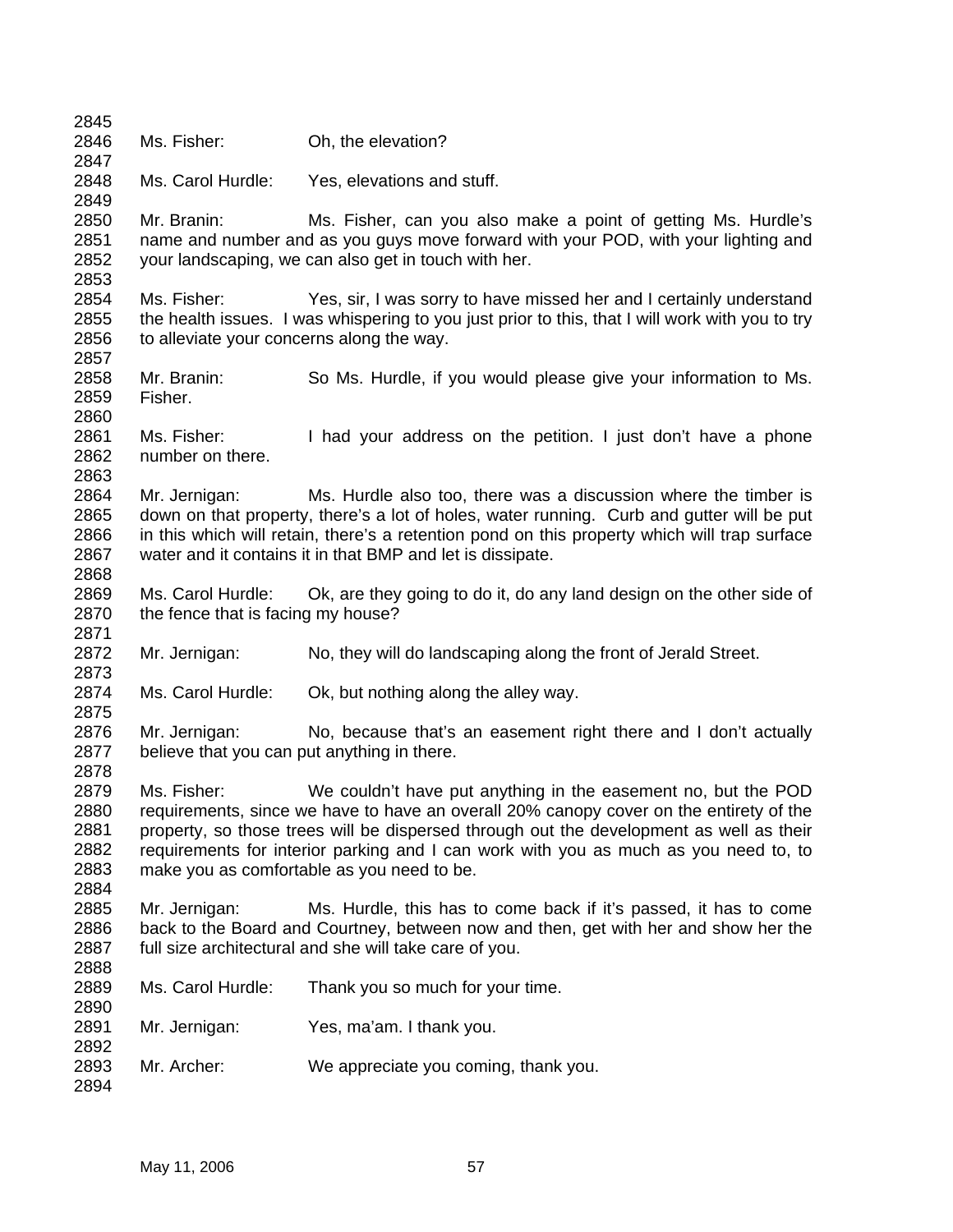2895 2896 2897 2898 2899 2900 2901 2902 2903 2904 2905 2906 2907 2908 2909 2910 2911 2912 2913 2914 2915 2916 2917 2918 2919 2920 2921 2922 2923 2924 2925 2926 2927 2928 2929 2930 2931 2932 Mr. Branin: Now don't let me down Ms. Fisher. Make sure you keep in touch with her. Ms. Fisher: Yes sir. Mr. Archer: Ok, well Mr. Jernigan, I don't know if a rebuttal is required. Mr. Jernigan: No, do you want to say something? Ms. Fisher: No, I wanted to thank you Mr. Jernigan. You have spoken so well to each of the concerns. I don't have…. Mr. Jernigan: At least in this case. Ms. Fisher: I appreciate you doing it for this case. As you said, there is zoning on the property that allows the single family homes that could be unrestricted 900 square foot homes and I think what we are doing here is a higher quality development. As for the Land Use plan, we are just slightly under that. Our density comes in at 6.7. The recommendation is 6.8 to 19.8. It will be just at a max of 7 units that could be rental. I do again apologize and certainly will fix it tomorrow morning, so I can get the language and insert that 85% owner occupied as specified by the attorney because that is something we do want to follow through with. Mr. Jernigan: Ok, thank you. Ms. Fisher: Thank you everyone. Mr. Archer: Thank you Ms. Fisher. Alright Mr. Jernigan, I think we are ready. Mr. Jernigan: With that I will move for approval of case C-23C-06 Gene Davis on East Jerald Street, approval to send to the Board of Supervisors for their approval. Mr. Branin: Second. Mr. Archer: Motion by Mr. Jernigan. Seconded by Mr. Branin. All in favor of the motion say aye. Those opposed say nay. No nays, the ayes have it and the motion is carried. The Planning Commission voted to recommend the Board of Supervisors **grant** the request because it is reasonable, it conforms to the recommendations of the Land Use Plan, and the proffered conditions will provide appropriate quality assurances not otherwise available. 2933 2934 2935 2936 2937 2938 2939 2940 2941 2942 2943 2944 2945 **C-24C-06 C&N, L.L.C.:** Request to conditionally rezone from R-3 One Family Residence District to B-3C Business District (Conditional), part of Parcel 819-726-4641, containing 0.184 acres, located on the east line of Knight Drive approximately 300 feet north of Nine Mile Road. The applicant proposes an outside storage space for an existing auto body shop. The use will be controlled by zoning ordinance regulations and proffered conditions. The Land Use Plan recommends Commercial Arterial. The site is in the Airport Safety Overlay District and abuts the Enterprise Zone.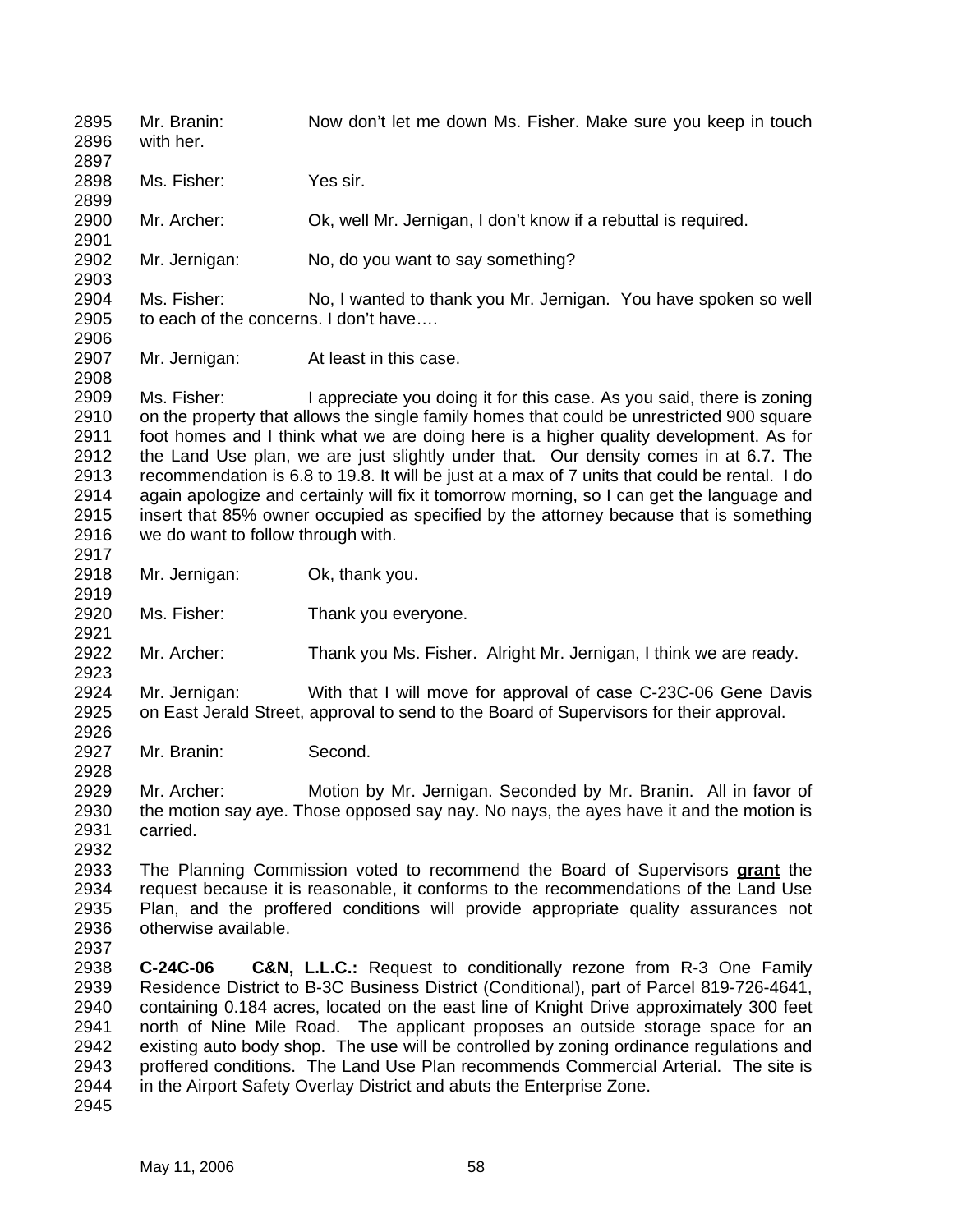2946 2947 2948 2949 Mr. Silber: The last case this evening is C-24C-06 C&N LLC request to conditionally rezone from R-3 One Family Residence to B-3C Business District Conditional. This two-tenths of an acre site is located on the east line of Knight Drive approximately 300 feet north of Nine Mile Road in the Varina District.

2951 2952 Mr. Archer: Thank you Mr. Secretary. Is there anyone here opposed to C-24C-06 C&N LLC, Virginia Collision Center? I see no opposition. Go ahead.

2954 2955 2956 2957 2958 2959 2960 2961 Mr. Tyson: Mr. Chairman, this is a request to rezone to B-3C Business District Conditional to permit an automobile storage lot accessory to the Virginia Collision Center. The site is located at Nine Mile Road, along Knight Drive. The Land Use plan recommends Commercial Arterial uses for the property, and the proposed use is consistent with this recommendation. The site is also located in the Nine Mile Road Corridor Special Strategy Area. This corridor typified by older, non-residential uses, opportunities for in-fill development, and special consideration is to be given to improving the over all appearance of the corridor.

2962 2963 2964 2965 2966 2967 2968 2969 2970 2971 2972 2973 2974 2975 2976 2977 2978 2979 The property is zoned R-3 as are the properties to the north, west and the east. The Virginia Collision Center property is unproffered B-3. The applicant is requesting to rezone a portion of an unimproved lot immediately to the rear of the existing auto body shop and in response to staff concerns and in an effort to mitigate potential impacts, the applicant is proffering the following. The only use of the property would be for the storage yard for the automobile repair shop. The Transitional Buffer 35 would be provided adjacent to the rear properties. A 6' high white vinyl fence would be installed at the screen properties to the west, north and east and no direct access to the storage lot would be provided from Knight Drive. There is an existing gate that would be used to access the property form Nine Mile Road. Should the commission wish to act on this case tonight, the time limits would need to be waived on these proffers. The applicant has taken steps necessary to mitigate potential visual impacts. He is currently working through the POD process for improvement unrelated to the zoning and is working with design and review staff to prepare a landscaping plan that will further soften the impact of the use. The use is consistent with the 2010 Plan and meets the objectives for the Nine Mile Road Special Strategy Area. I'd be happy to answer any questions and the applicant and his representative are here tonight as well.

2981 2982 Mr. Archer: Alright, thank you Mr. Tyson. Are there questions from the Commission?

2984 Mr. Branin: I don't have any Mr. Chairman.

2986 Mr. Archer: Anyone else? We need to hear from the applicant.

2988 2989 2990 2991  $2222$ Mr. Jernigan: Well, this is for a parking lot. I mean he's renovating his building, he's in the enterprise zone and he's doing work up front. He's adding another building in the back and he owns these lots behind there so he just has to extend his parking lot. I don't really have any questions unless ya'll do.

| 2992 |             |                                                            |
|------|-------------|------------------------------------------------------------|
| 2993 | Mr. Archer: | Any one else have any questions?                           |
| 2994 |             |                                                            |
| 2995 | Ms. Jones:  | Have all the concerns been addressed to your satisfaction? |
| 2996 |             |                                                            |

2950

2953

2980

2983

2985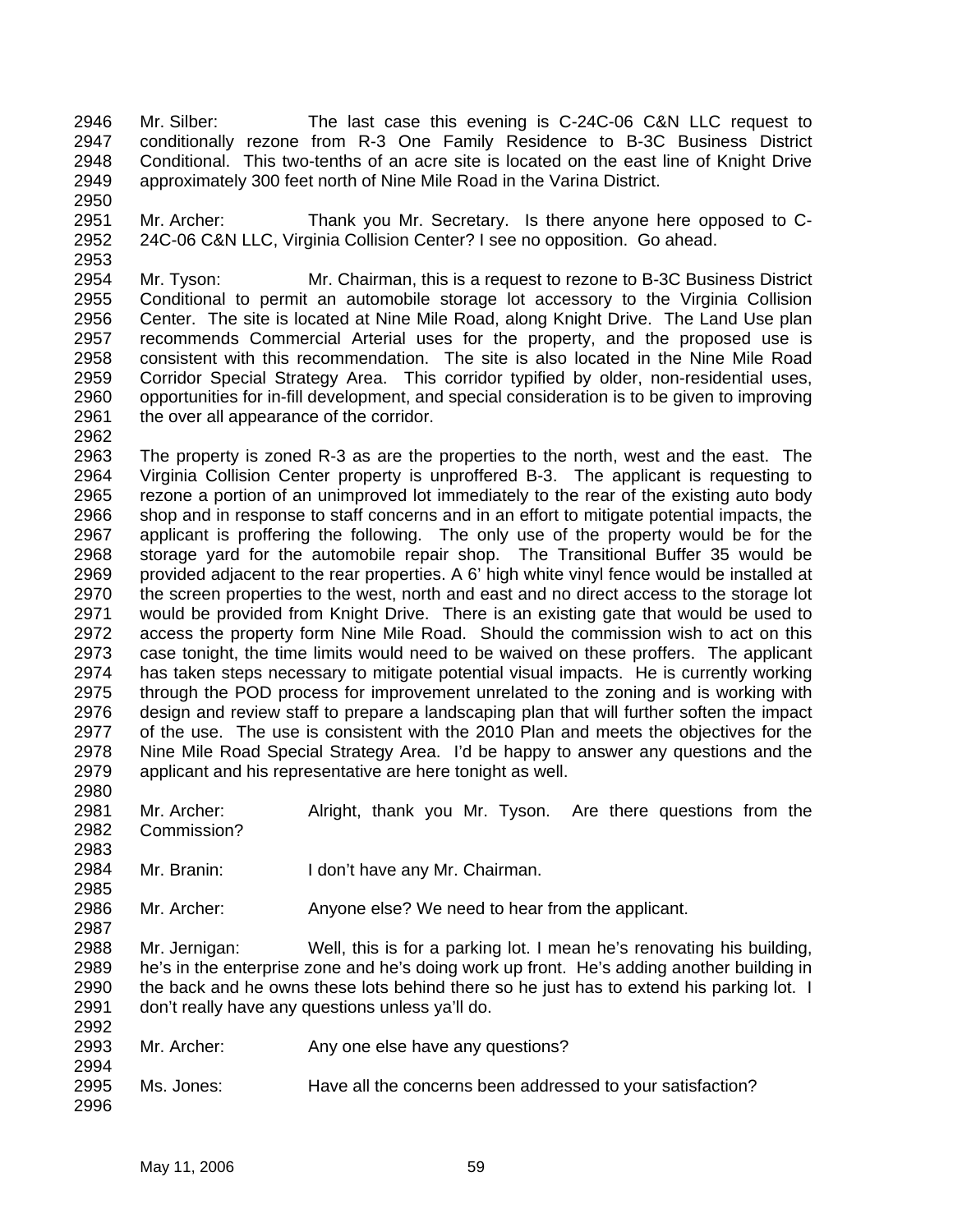2997 2998 2999 3000 3001 3002 3003 3004 3005 3006 3007 3008 3009 3010 3011 3012 3013 3014 3015 3016 3017 3018 3019 3020 3021 3022 3023 3024 3025 3026 3027 3028 3029 3030 3031 3032 3033 3034 3035 3036 3037 3038 3039 3040 3041 3042 3043 3044 3045 3046 3047 Mr. Jernigan: Yes. They have taken care of anything. Do you have any questions Mr. Silber? Mr. Silber: No, sir. Mr. Archer: Mr. Mizell, it looks like you might not have to say a word. Mr. Jernigan: Unless you want to talk, I mean. Mr. Archer: Alright, then I suppose we are ready for a motion. Mr. Jernigan: Mr. Chairman, with that I will move for approval of C-24C-06 C&N LLC, the Virginia Collision Center and sent to the Board for their approval. Mr. Branin: Second. Mr. Silber: We need to waive the time limits. Mr. Jernigan: First off I want to waive the time limits on case C-24C-06 C&N LLC, Virginia Collision Center. Mr. Branin: Second. Mr. Archer: Motion by Mr. Jernigan, seconded by Mr. Branin to waive the time limits. All in favor of the motion say aye. Those opposed say no. Motion is carried. Mr. Jernigan: With that I will move for approval of case C-24C-06 C&N, LLC Virginia Collision Center for approval and sent to the Board for their approval. Mr. Branin: Second. Mr. Archer: Motion by Mr. Jernigan, seconded by Mr. Branin. All in favor of the motion say aye. All those opposed say no. The ayes have it, the case is approved. Alright Mr. Secretary I believe we have a discussion item. Mr. Silber: Next on the agenda is a discussion item that no longer needs to be discussed. If you recall the Planning Commission's policy is that you would not accept more than 12 rezoning applications or combination rezoning and provisional use permit applications and the limit being 12, we had accepted 14 or 14 applications had come in but two have know been tabled or dropped temporarily so we are down to 12. We are right at the limit. I will inform you that we have a lot of deferrals coming up in June and with the limit of 12 you can plan on a fairly long agenda in June, on June 15<sup>th</sup>, I think it is. I think we have about 16 or 17 cases. So next we are on to the minutes of the Planning Commission's April 13<sup>th</sup> meeting. Mr. Archer: You will notice that as Chairman I did such a good job of holding the meeting to a minimum so the minutes are very brief. Are there any corrections or additions to the brief minutes of the last meeting? Having none, is there a motion to approve? Mr. Jernigan: So moved.